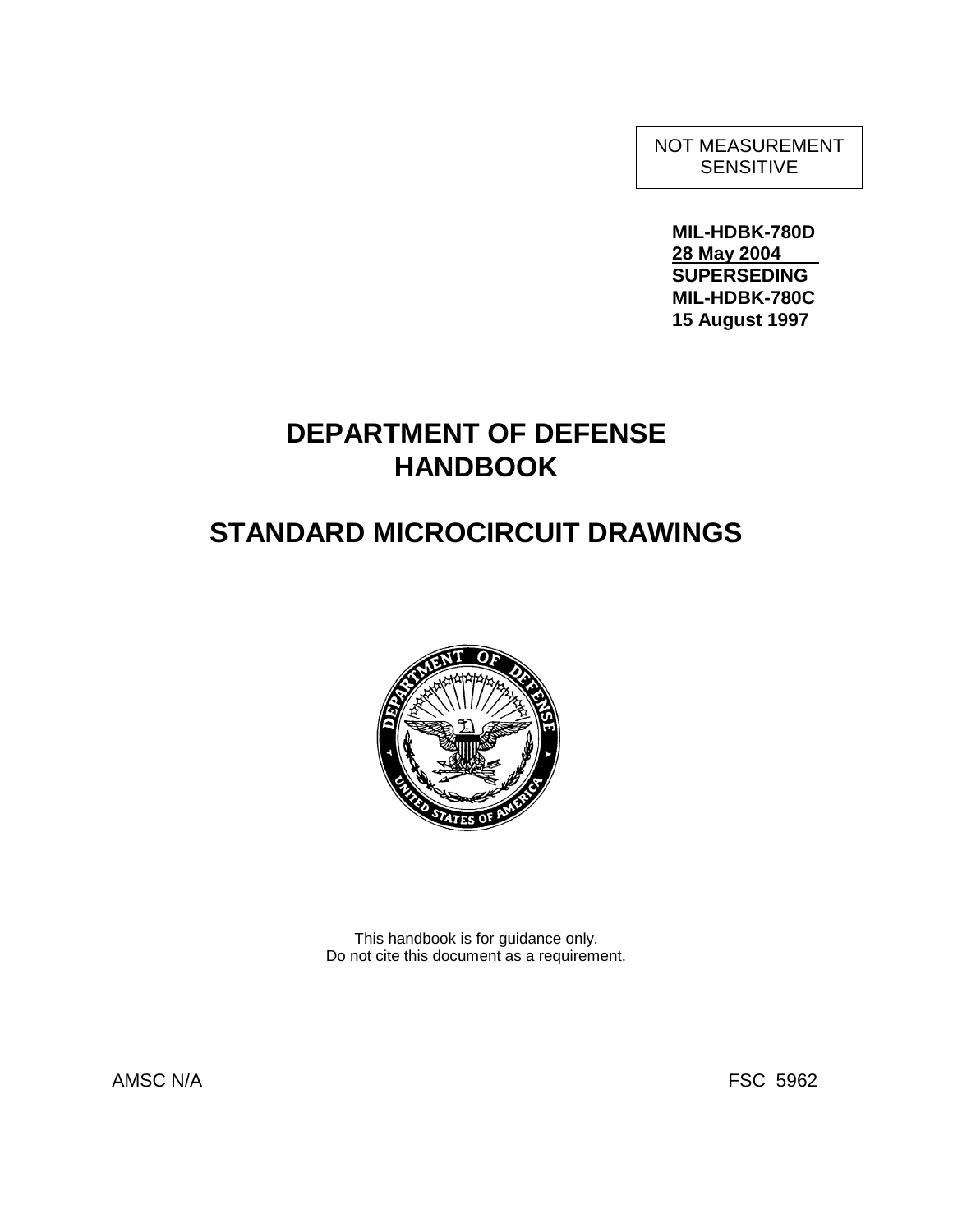## FOREWORD

1. This handbook is approved for use by all Departments and Agencies of the Department of Defense.

2. Comments, suggestions, or questions on this document should be addressed to Commander, Defense Supply Center Columbus ATTN: DSCC-VA, P O Box 3990, Columbus, OH 43218-3990 or emailed to STD1835@dscc.dla.mil. Since contact information can change, you may want to verify the currency of this address information using the ASSIST Online database at www.dodssp.daps.mil.

3. This handbook provides guidance on standard microcircuit drawings (SMD's). The purpose of the SMD program is to minimize the proliferation of specification and source control drawings within the Department of Defense (DoD). The use of one SMD for an item of supply in use by DoD Departments and Agencies is the objective of this program.

4. It is intended that the issue of SMD's affect DoD procurement through minimizing the proliferation of duplicate drawings for an item of supply.

5. It is also the objective of the SMD Program that the resulting drawing be multi-user in actual implementation.

6. The application of this handbook is currently confined to the acquisition of microcircuits until such time that applicability to federal supply classes other than FSC 5962 is deemed appropriate.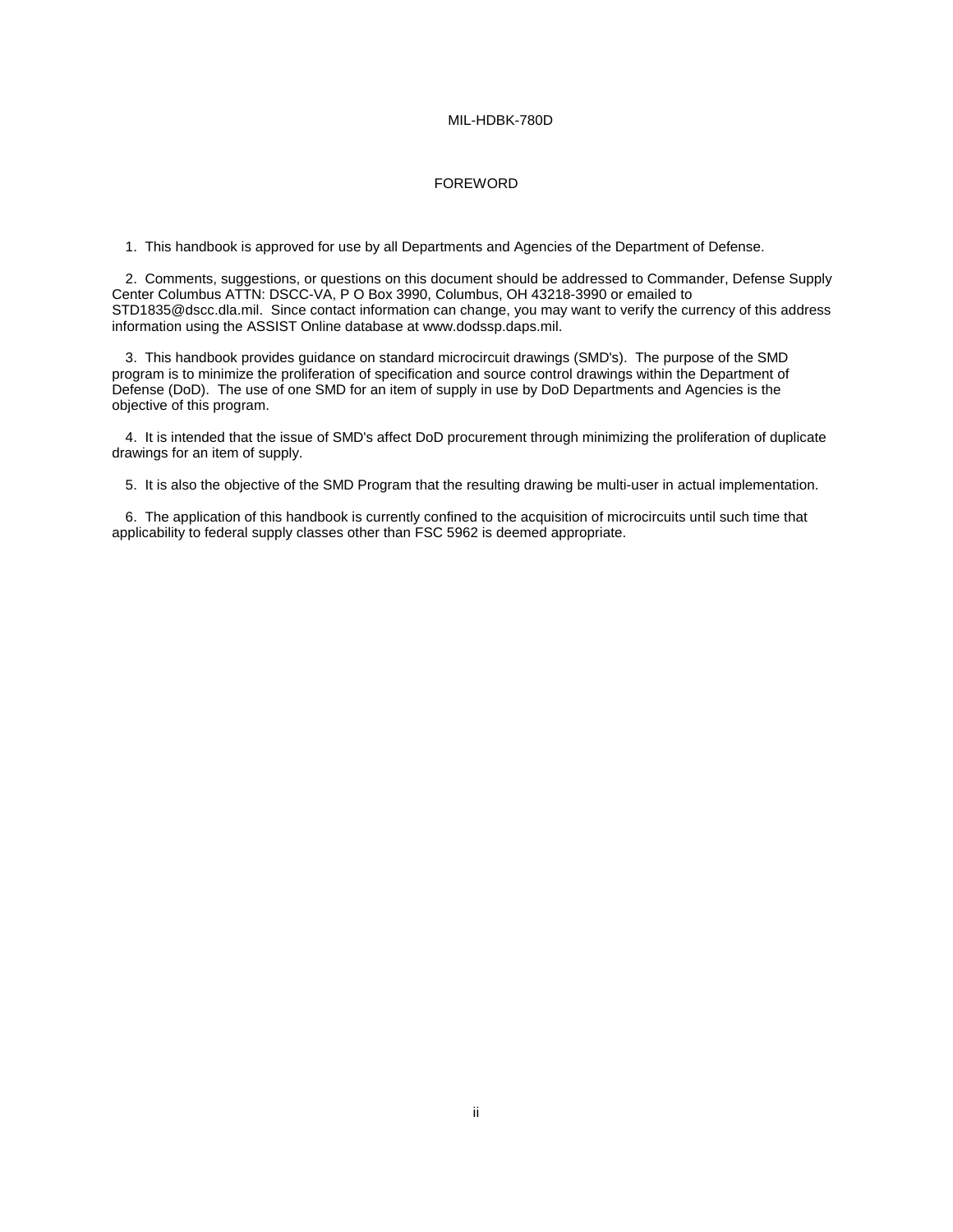# **CONTENTS**

| PARAGRAPH                                                             | PAGE                                                    |
|-----------------------------------------------------------------------|---------------------------------------------------------|
| 1.<br>1.1                                                             | 1<br>1                                                  |
| 2.<br>2.1<br>2.2<br>2.2.1<br>2.3<br>2.4                               | 1<br>1<br>1<br>1<br>1<br>2                              |
| 3.<br>3.1<br>3.2<br>3.3                                               | $\overline{2}$<br>$\overline{2}$<br>2<br>$\overline{2}$ |
| 4.<br>4.1<br>4.2                                                      | $\overline{2}$<br>$\overline{2}$<br>2                   |
| 4.2.1<br>4.2.2<br>4.2.2.1                                             | $\overline{2}$<br>$\overline{2}$<br>$\overline{2}$      |
| 4.2.2.2<br>4.2.3<br>4.2.3.1                                           | $\overline{2}$<br>3<br>3                                |
| 4.2.3.1.1<br>4.2.3.1.2<br>4.2.3.1.3                                   | 3<br>4<br>4                                             |
| 4.2.4<br>4.2.4.1<br>4.2.4.1.1                                         | 4<br>4<br>5                                             |
| 4.2.4.1.2<br>4.2.4.2<br>4.2.4.3<br>4.2.4.4                            | 5<br>5<br>5<br>5                                        |
| 4.2.4.5<br>4.2.4.6<br>4.2.4.7                                         | 5<br>5<br>6                                             |
| 4.2.4.8<br>4.2.4.9<br>4.2.4.10<br>Selection of alternative materials, | 6<br>6                                                  |
| 4.2.4.11<br>4.2.4.12<br>4.2.4.13                                      | 6<br>6<br>6<br>6                                        |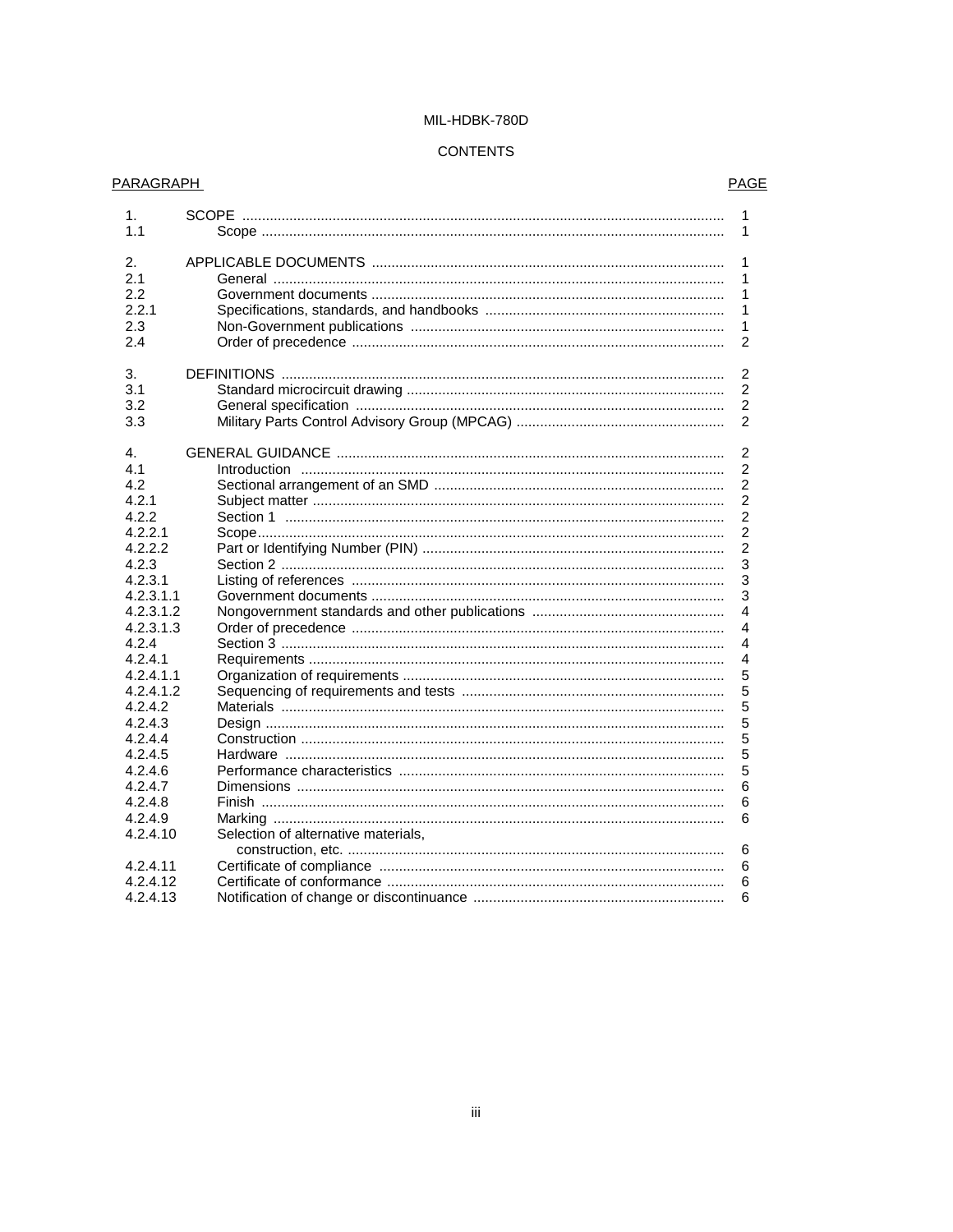# **CONTENTS**

# **PARAGRAPH**

# **PAGE**

| 4.2.4.14    | 6              |
|-------------|----------------|
| 4.2.5       | 6              |
| 4.2.5.1     | 6              |
| 4.2.5.2     | 6              |
| 4.2.5.3     | 7              |
| 4.2.5.4     | $\overline{7}$ |
| 4.2.5.4.1   | 7              |
| 4.2.5.5     | 7              |
| 4.2.5.6     | 8              |
| 4.2.6       | 8              |
| 4.2.6.1     | 8              |
| 4.2.7       | 8              |
| 4.2.7.1     | 8              |
| 4.2.7.2     | 8              |
| 4.2.7.3     | 8              |
| 4.2.7.4     | 8              |
| 4.3         | 9              |
| 4.3.1       | 9              |
| 4.3.2       | 9              |
| 4.3.3       | 9              |
|             |                |
| 5.          | 9              |
| 5.1         | 9              |
| 5.2         | 9              |
| 5.3         | 9              |
| 5.3.1       | 9              |
| 5.3.2       | 9              |
| 5.3.3       | 9              |
| 5.3.3.1     | 9              |
| 5.3.4       | 9              |
| 5.3.5       | 9              |
| 5.3.5.1     | 9              |
| 5.3.5.1.1   | 9              |
| 5.3.5.1.2   | 9              |
| 5.3.5.1.2.1 | 10             |
| 5.3.5.1.3   | 10             |
| 5.3.5.1.4   | 10             |
| 5.3.5.1.5   | 10             |
| 5.3.5.1.6   | 10             |
| 5.3.5.1.7   | 10             |
| 5.3.5.1.8   |                |
|             |                |
| 5.3.5.1.9   |                |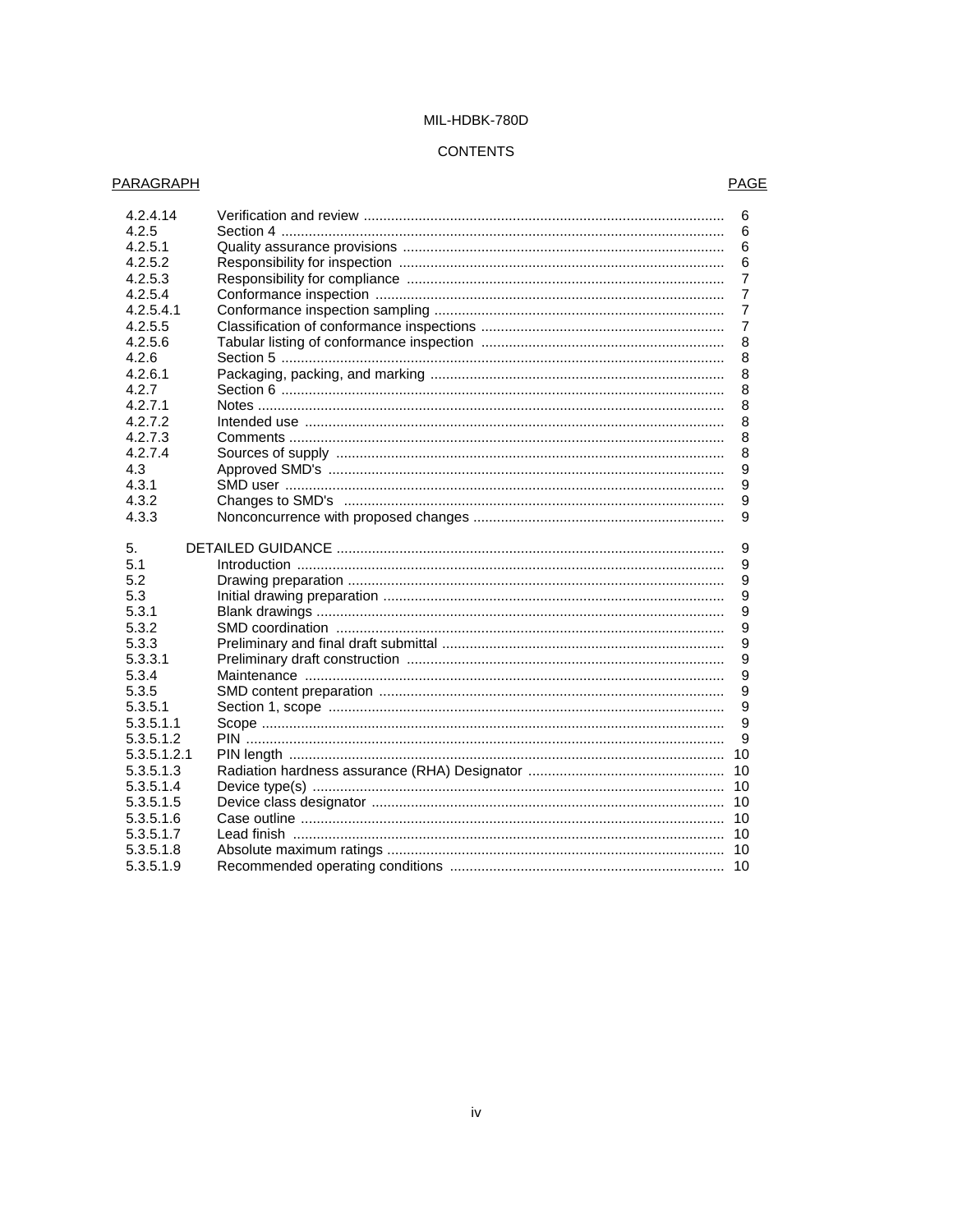# **CONTENTS**

# **PARAGRAPH**

# **PAGE**

| 5.3.5.2<br>5.3.5.2.1<br>5.3.5.3<br>5.3.5.3.1<br>5.3.5.3.2<br>5.3.5.3.3<br>5.3.5.3.4 |                                   | 11 |
|-------------------------------------------------------------------------------------|-----------------------------------|----|
| 5.3.5.3.5                                                                           |                                   |    |
| 5.3.5.3.6                                                                           |                                   | 11 |
| 5.3.5.3.7                                                                           |                                   |    |
|                                                                                     | post irradiation parameter limits |    |
| 5.3.5.3.8                                                                           |                                   |    |
| 5.3.5.3.9                                                                           |                                   | 11 |
| 5.3.5.3.10                                                                          |                                   | 11 |
| 5.3.5.3.11                                                                          |                                   | 11 |
| 5.3.5.3.12                                                                          |                                   |    |
| 5.3.5.3.13                                                                          |                                   |    |
| 5.3.5.3.14                                                                          |                                   |    |
| 5.3.5.3.15                                                                          |                                   |    |
| 5.3.6                                                                               |                                   |    |
| 5.3.6.1                                                                             |                                   |    |
| 5.3.6.2                                                                             |                                   | 12 |
| 5.3.6.3                                                                             |                                   |    |
| 5.3.6.4                                                                             |                                   |    |
| 5.3.6.4.1                                                                           |                                   |    |
| 5.3.6.4.2                                                                           |                                   |    |
| 5.3.6.4.3                                                                           |                                   |    |
| 5.3.6.4.4                                                                           |                                   |    |
| 5.3.6.5                                                                             |                                   | 12 |
| 5.3.7                                                                               |                                   |    |
| 5.3.7.1                                                                             |                                   |    |
| 5.3.8                                                                               |                                   |    |
| 5.3.8.1                                                                             |                                   |    |
| 5.3.8.1.1                                                                           |                                   | 12 |
| 5.3.8.1.2                                                                           |                                   | 13 |
| 5.3.8.2                                                                             |                                   |    |
| 5.3.8.3                                                                             |                                   |    |
| 5.3.8.4                                                                             |                                   |    |
| 5.3.8.5                                                                             |                                   |    |
| 5.3.8.6                                                                             |                                   |    |
|                                                                                     |                                   |    |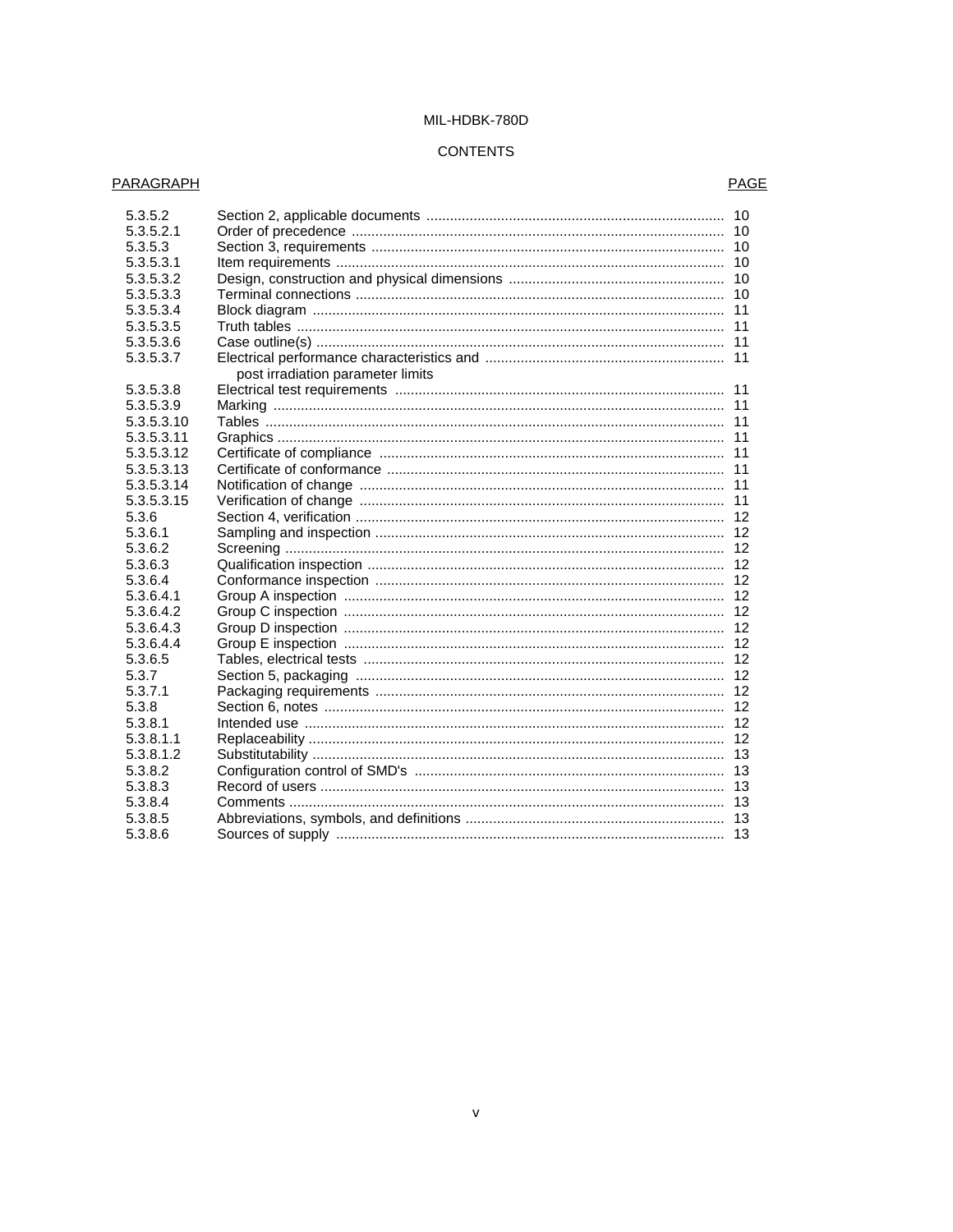# **CONTENTS**

# **PARAGRAPH**

# PAGE

| 6.1   |  |
|-------|--|
| 6.1.1 |  |
| 6.2   |  |
| 6.3   |  |
| 6.4   |  |
| 6.5   |  |

# **FIGURES**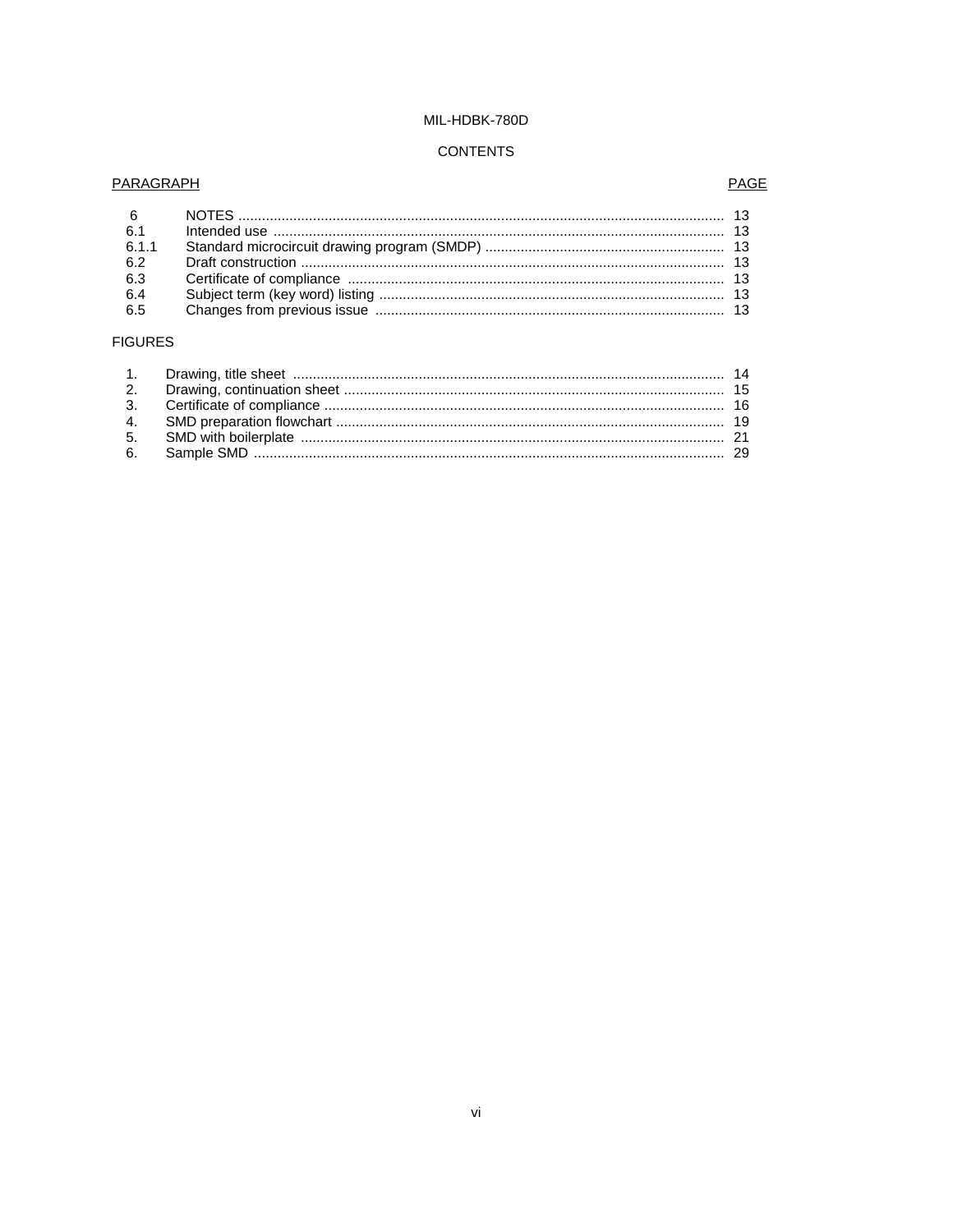#### 1. SCOPE

1.1 Scope. This handbook provides guidance and information concerning standard microcircuit drawings (SMD's). System applications are subject to the approval of the applicable program office. This handbook is for guidance only and cannot be cited as a requirement.

## 2. APPLICABLE DOCUMENTS

2.1 General. The documents listed below are not necessarily all of the documents referenced herein, but are those needed to understand the information provided by this handbook.

## 2.2 Government documents.

2.2.1 Specifications, standards, and handbooks. The following specifications, standards, and handbooks form a part of this document to the extent specified herein.

# DEPARTMENT OF DEFENSE SPECIFICATIONS

MIL-PRF-38534 - Hybrid Microcircuits, General Specification for. Integrated Circuits (Microcircuits) Manufacturing, General Specification for.

#### DEPARTMENT OF DEFENSE STANDARD

MIL-STD-883 - Test Method Standard Microcircuits

## DEPARTMENT OF DEFENSE HANDBOOK

MIL-HDBK-103 - List of Standard Microcircuit Drawings (SMD's)

(Copies of these documents are available online at http://assist.daps.dla.mil;quicksearch/ or www.dodssp.daps.mil or from the Standardization Document Order Desk, 700 Robbins Avenue, Building 4D, Philadelphia, PA 19111-5094.)

2.3 Non-Government publications. The following documents form a part of this document to the extent specified herein.

#### AMERICAN SOCIETY OF MECHANICAL ENGINEERS (ASME)

 ASME Y14.5M - Dimensioning and Tolerancing ASME Y14.100 - Engineering Drawing Practices

(Copies of these documents are available online at http://www.asme.org/ or from the American Society of Mechanical Engineers, Three Park Avenue, New York, NY 10016-5990).

 2.4 Order of precedence. In the event of a conflict between the text of this document and the references cited herein, the text of this document takes precedence. Nothing in this document, however, supersedes applicable laws and regulations unless a specific exemption has been obtained.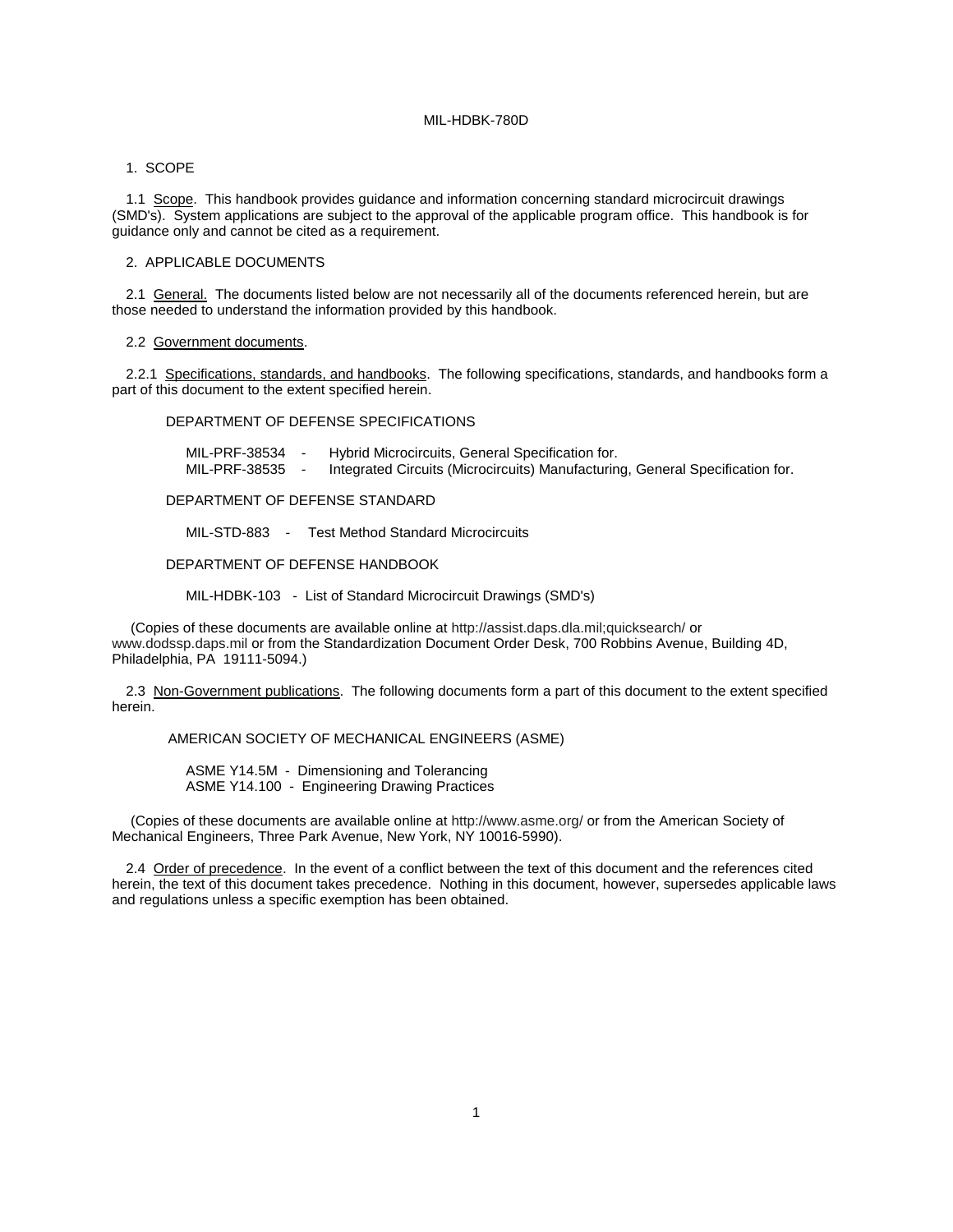#### 3. DEFINITIONS

3.1 Standard microcircuit drawing (SMD). SMD's depict the Government's requirements for an existing commercial item, tested for a military application, disclosing applicable configuration, envelope dimensions, mounting and mating dimensions, interface dimensional characteristics, specified performance requirements, and inspection and acceptance test requirements as appropriate for a military environment.

3.2 General specification. A general specification is prepared in the six-section format and covers requirements and test procedures that are common to a group of parts, materials, or equipments. It is used with either associated device specifications, specification sheets or SMD's (not a mixture); e.g., MIL-PRF-38534 or MIL-PRF-38535 for microcircuits.

3.3 Military Parts Control Advisory Group (MPCAG). A DoD organization which provides advice to the military departments and military contractors on the selection of parts in assigned commodity classes, and collects data on nonstandard parts for developing and updating military specifications and standards.

# 4. GENERAL GUIDANCE

4.1 Introduction. This section provides general guidelines regarding contents, organization, and paragraphing applicable to the preparation of SMD's. SMD's should be in a standard drawing format in accordance with the guidance contained herein (see figures 1 and 2).

4.2 Sectional arrangement of an SMD. An SMD contains six sections, titled and numbered as shown below. SMD's should be in standard drawing format in accordance with ASME Y14.100 (see figures 1 and 2).

- 1. SCOPE
- 2. APPLICABLE DOCUMENTS
- 3. REQUIREMENTS
- 4. VERIFICATION
- 5. PACKAGING
- 6. NOTES

4.2.1 Subject matter. Subject matter should be kept within the scope of the sections so that the same requirements or information will always appear in the same section of every SMD. If there is no information pertinent to a section, the following should appear below the section heading:

"This section is not applicable to this drawing".

4.2.2 Section 1.

4.2.2.1 Scope. The scope should repeat the item name and its modifiers, and provide a clear, concise abstract of the coverage of the SMD. This brief statement is the beginning paragraph. The scope should not contain requirements that should be part of section 3. Figures are not included in the scope.

4.2.2.2 Part or Identifying Number (PIN). Section 1 includes a paragraph entitled "PIN" which describes how the SMD PIN is constructed (see 5.3.5.1.2).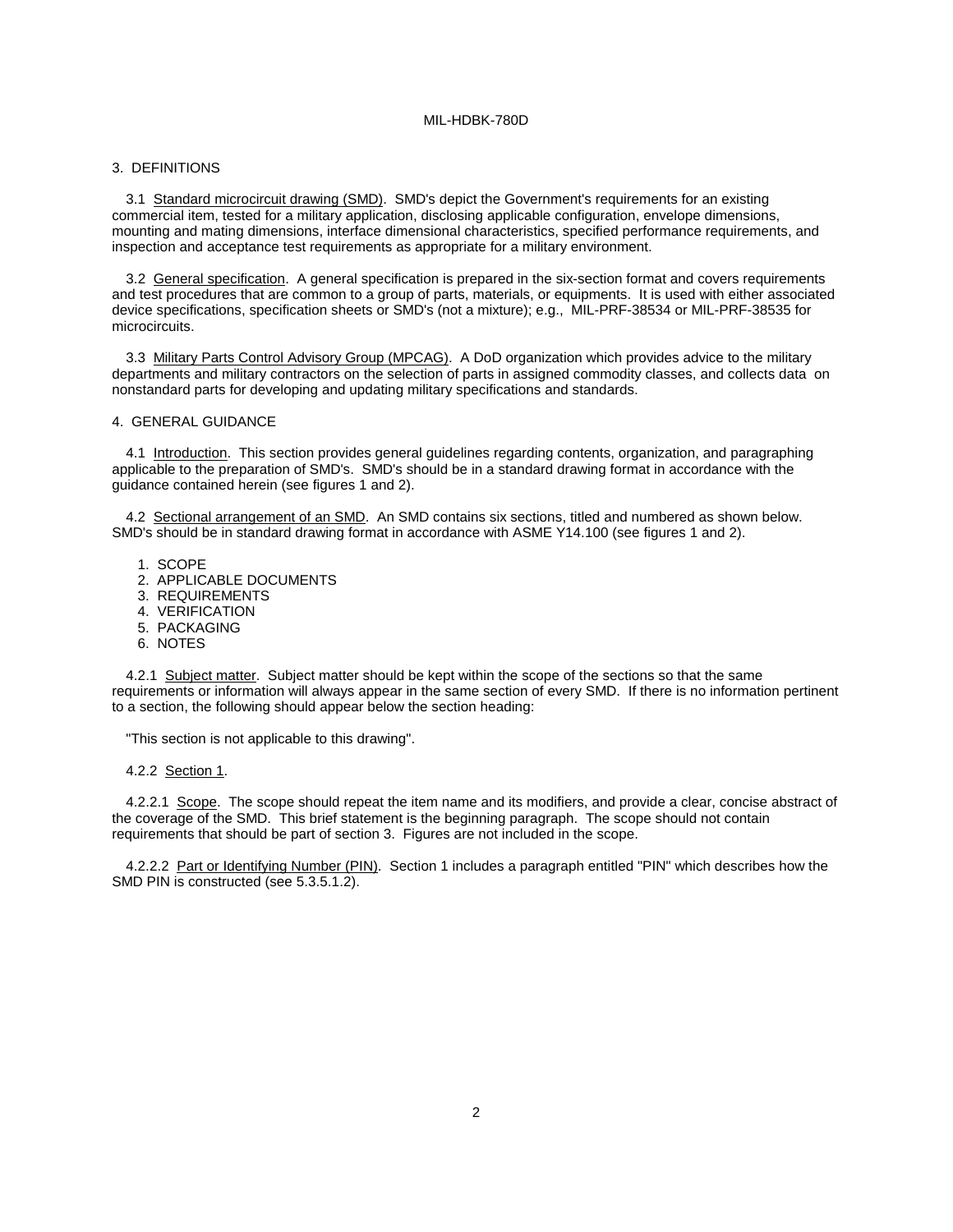#### 4.2.3 Section 2.

4.2.3.1 Listing of references. Section 2 is used to list those documents referenced in the SMD. Government specifications, standards, adopted non-Government standards, international standardization documents, handbooks, drawings, and approved publications may be referenced in microcircuit drawings. Other non-Government documents promulgated by non-Government standards bodies may also be referenced. Government regulations or codes are referenced as applicable. Military Activity Regulations and other documents not readily available from or through the contracting activity are not referenced in an SMD. Care should be taken in referencing non-Government publications to assure the availability of copies and to acquire prior approval of copyright owner. All those documents identified and referred to in sections 3, 4, and 5 of the SMD are listed in section 2. References are confined to documents currently available at the time of issuance of the SMD. Figures bound integrally with the SMD are not listed in section 2 unless they are reduced-size copies of drawings provided for information only.

4.2.3.1.1 Government documents. Referenced Government documents are listed by document title and identifier excluding revision letters (unless otherwise specified) or suffix (preparing activity symbols) and the "00" designation for "USED IN LIEU OF". The titles should be taken from the documents rather than an index. Government specifications, standards, handbooks, drawing and publications as applicable are listed numerically (except Federal specifications which are listed alpha-numerically) under these headings and in individual groups such as Federal, Military, and Departmental activity (such as Naval Air Systems Command, etc.). These listings should be included under the following paragraph:

#### "2.1 Government documents.

2.1.1 Specifications, standards, and handbooks. The following specifications, standards, and handbooks form a part of this document to the extent specified herein. Unless otherwise specified, the issues of these documents are those cited in the solicitation or contract."

The following types of publications should all be listed (as applicable) in the order shown after 2.1.1:

 Federal Specifications Federal Standards Federal Information Processing Standards Department of Defense Specifications Department of Defense Standards Department of Defense Handbooks

"2.1.2 Other Government documents, drawings, and publications. The following other Government documents, drawings, and publications form a part of this drawing to the extent specified herein. Unless otherwise specified, the issues of these documents are those cited in the solicitation or contract."

The following types of publications should be listed (as applicable) in the order shown after 2.1.2:

Other Government documents (e.g., Department of Transportation Specifications, U.S. Department of Agriculture Specifications, etc.)

 Drawings Publications

List only those documents that are applicable. Where detailed drawings referred to in an SMD are listed in an assembly drawing, it is only necessary to list the assembly drawing. The following parenthetical source paragraph is included at the end of 2.1.2:

"(Copies of specifications, standards, handbooks, drawings, publications, and other government documents required by contractors in connection with specified acquisition functions should be obtained from the contracting activity or as directed by the contracting activity.)"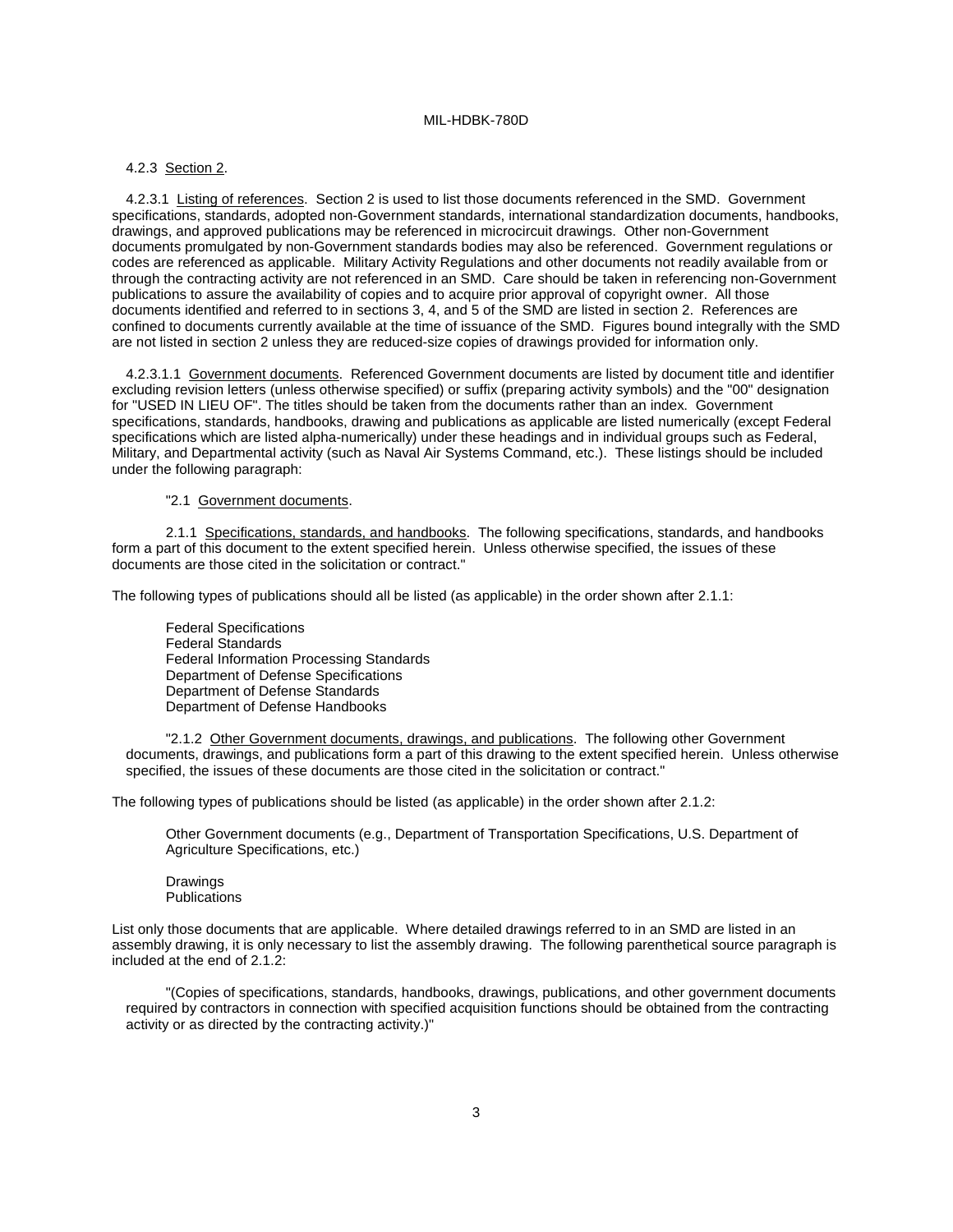4.2.3.1.2 Non-Government standards and other publications. Non-Government standards and other publications including DoD adopted documents not normally furnished by the Government should be listed in appropriate order (numerically or alpha-numeric) under the headings of the respective non-Government standard bodies. Titles should be taken from the document rather than from an index. This listing is included under the following subparagraph.

 "2.2 Non-Government publications. The following documents form a part of this document to the extent specified herein. Unless otherwise specified, the issues of documents are the issues of the documents cited in the solicitation."

In addition, the following parenthetical source statement follows each individual publication which may be obtained from a common source:

"(Application for copies should be addressed to the (name and address of the source.)"

The following source paragraph is placed at the bottom of the list when applicable.

"(Non-Government standards and other publications are normally available from the organizations which prepare or which distribute the documents. These documents also may be available in or through libraries or other informational services.)"

4.2.3.1.3 Order of precedence. In order to avoid confusion in the possible conflict between the requirements of the drawing and the documents referenced therein, the following statement should be included:

"2.3 Order of precedence. In the event of a conflict between the text of this drawing and the reference cited herein the text of this drawing shall take precedence. Nothing in this document, however, supersedes applicable lows and regulations unless a specified exemption has been obtained. "

#### 4.2.4 Section 3.

4.2.4.1 Requirements. Section 3 of the SMD states the necessary requirements (materials, physical and performance characteristics, processes, reliability, human factors, marking, workmanship, etc.) for obtaining the product which the SMD is prepared. The requirements should represent the actual essential needs of the Government to satisfy the intended use and application. Care should be exercised to ensure that the stated essential needs result in acquisition of acceptable quality products at the least life cycle cost to the Government. Requirements should be described in a manner to encourage competition and to avoid restrictive features which would limit acceptance to one or a relatively few contractors. Requirements should be so worded as to provide a definite basis for rejection when testing and examination of product reveals the product is unsuitable for the purpose intended. Care should be exercised to avoid unrealistic or ambiguous requirements and those which conflict with supplier capabilities and referenced documents.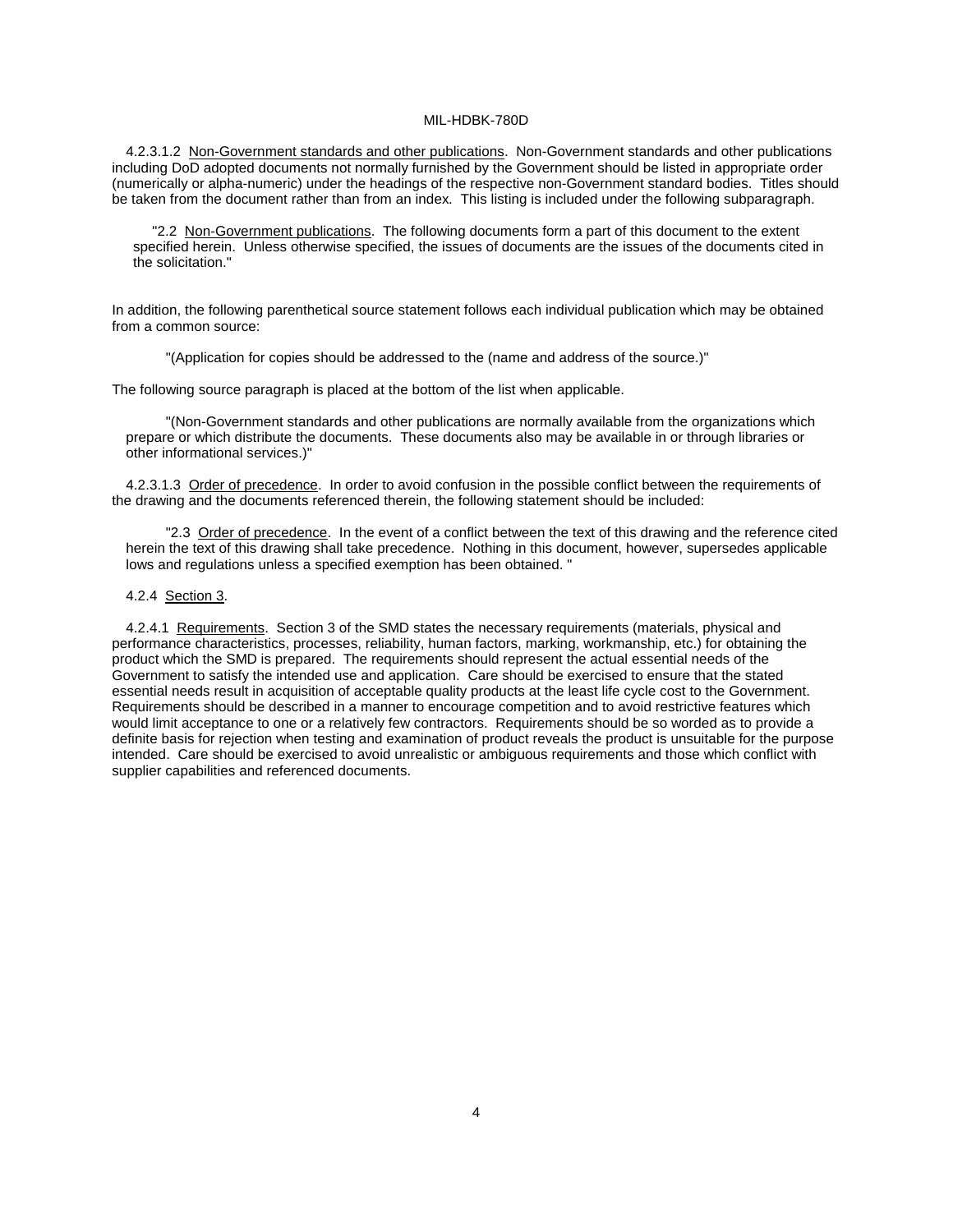4.2.4.1.1 Organization of requirements. Care should be taken to provide for a systematic arrangement of requirements to facilitate design, manufacturing, and inspections.

4.2.4.1.2 Sequencing of requirements and tests. When possible, the test paragraphs in section 4 should be placed in the same sequence as the requirement paragraph in section 3. An example of sequencing requirements and tests is as follows:

| <b>INGYULIGITIGITE</b>                  | . 631                                         |
|-----------------------------------------|-----------------------------------------------|
| 3.6 Shock<br>3.7 Vibration<br>3.8 Noise | 4.7.1 Shock<br>4.7.2 Vibration<br>4.7.3 Noise |
| 3.9 Electromagnetic interference        | 4.7.4 Electromagnetic interference            |
|                                         |                                               |

Pequirement Test

4.2.4.2 Materials. Requirements for materials to be used in the item(s) covered by the SMD are stated under this heading, except where it is more practical to include the information in other paragraphs. Requirements of general nature should be followed by specific requirements for the material. Definitive documents should be referenced for the material when such documents cover materials of the minimum required quality.

4.2.4.3 Design. The major functional characteristics should be specified. The intended use is covered in Section 6 of the SMD. Detailed design should be covered in individual paragraphs.

4.2.4.4 Construction. The specified points of construction should be included, as applicable. Construction requirements should be related to the physical limitations imposed and the stresses that equipment is expected to withstand.

4.2.4.5 Hardware. Standard military hardware should be designed into assemblies to the maximum extent possible. This includes mounting hardware when required to be furnished with the product. Selection of the hardware should be made from existing standards (such as MS, NAS, and AN standards), if possible, or from other standards required by contract.

4.2.4.6 Performance characteristics. General and detail performance characteristics should be included under this or other appropriate headings specifying what is expected of the commodity. Each requirement in Section 3 should have a corresponding test method in section 4. The requirement paragraph should reference the applicable test paragraph; "(see 4. )".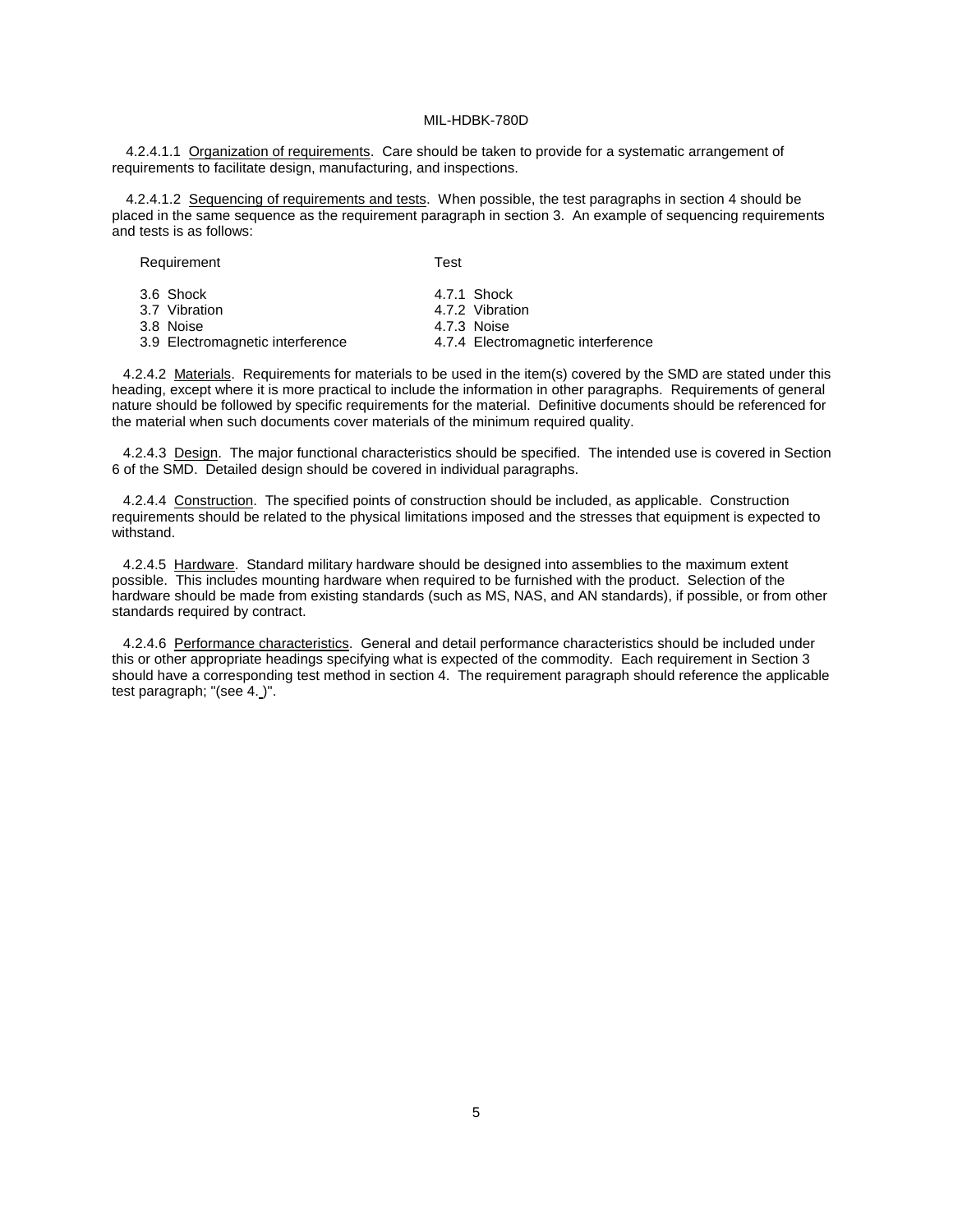4.2.4.7 Dimensions. Dimensions and tolerances will be in accordance with ASME Y14.5M.

4.2.4.8 Finish. Finish should include such properties as surface roughness, freedom from burrs, corrosion, metallic and nonmetallic coatings.

4.2.4.9 Marking. Requirements for marking should reference MIL-PRF-38534 or MIL-PRF-38535. When section 3 specifies that certain item marking is to be placed on the unit container, section 5 should specify the container marking described. When part numbering is a requirement, the section 3 paragraph should reference section 1 paragraph or the appropriate appendix for a description of the part numbering scheme.

4.2.4.10 Selection of alternative materials, construction, etc. When alternate acceptable materials, construction, appearance, or other characteristics are stated in SMD's without specific provisions as to selectivity to be exercised in acquisition, the alternatives are to be considered interchangeable. In such cases, it should be clearly stated in the SMD that the selection of a specific alternative is at the option of the contractor.

4.2.4.11 Certificate of compliance. A certificate of compliance (see figure 3) is required from a manufacturer in order to be listed as a source of supply in MIL-HDBK-103 (see 4.2.7.4). The certificate of compliance submitted prior to listing as a source of supply should affirm that the manufacturer's product meets the requirements of the applicable specification (see 6.3).

4.2.4.12 Certificate of conformance. The certificate of conformance should be in accordance with the applicable general specification and should be provided with each lot of items delivered to the SMD.

4.2.4.13 Notification of change or discontinuance. Requirements for notification of change or discontinuance should reference MIL-PRF-38534 or MIL-PRF-38535*.*

4.2.4.14 Verification and review. The Government retains the option to review the device manufacturer's facility and applicable required documentation.

## 4.2.5 Section 4.

4.2.5.1 Verification. Section 4 should include all inspections (by reference when applicable) to be performed in order to determine that the item conforms to requirements of sections 3 and 5 of the SMD.

4.2.5.2 Responsibility for inspection. Unless otherwise specified in the contract or purchase order, the contractor is responsible for all inspection requirements specified. Except as otherwise specified in the contract or purchase order, the contractor may use his own or any other facilities suitable for the performance of the inspection requirements, unless disapproved by the Government. The Government reserves the right to perform any of the inspections set forth in the SMD where such inspections are deemed necessary to assure supplies and services conform to prescribed requirements.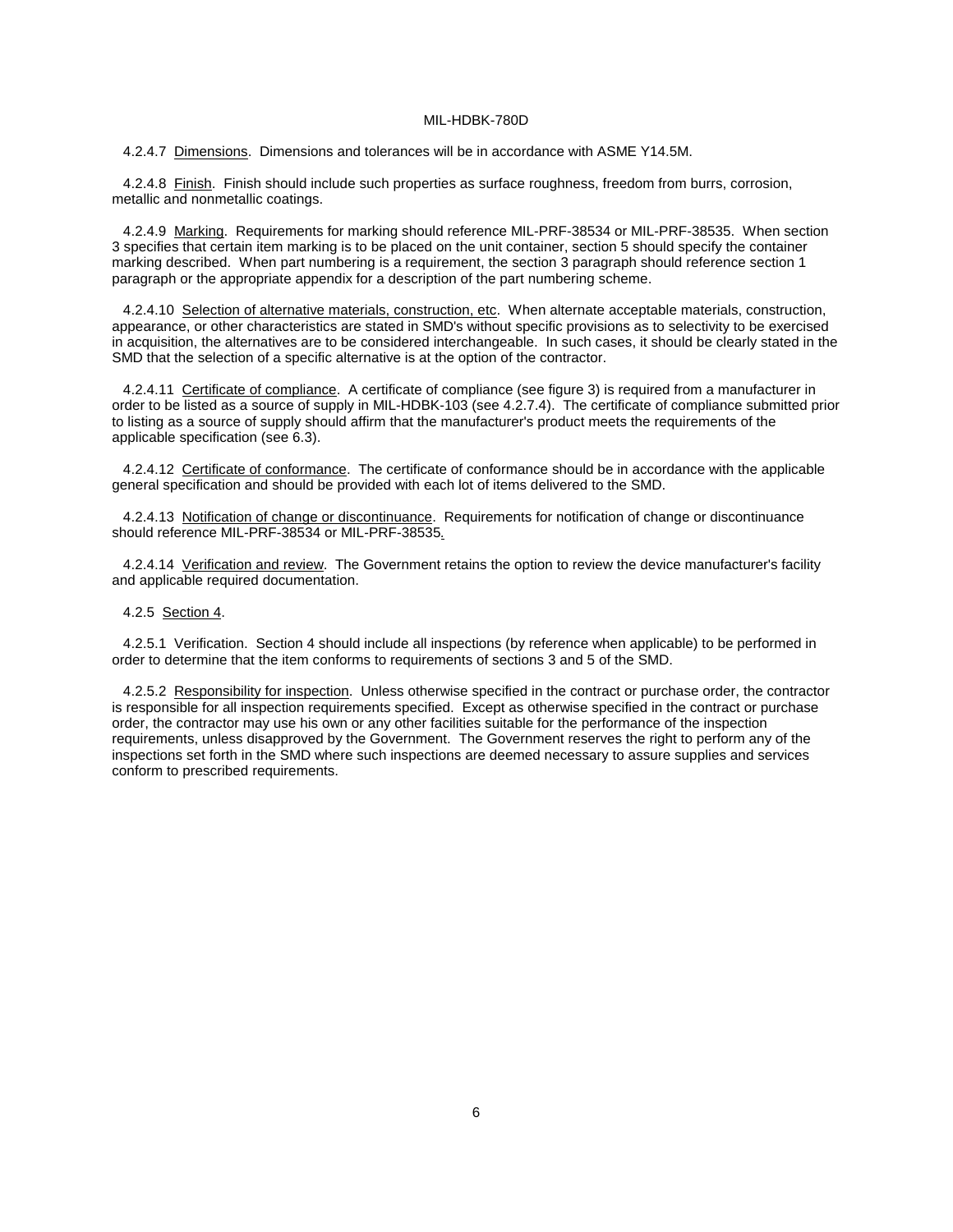4.2.5.3 Responsibility for compliance. All items must meet all requirements of sections 3 and 5 of the SMD. The inspection set forth in the SMD should become part of the contractor's overall inspection system or quality program. The absence of any inspection requirements in the SMD does not relieve the contractor of the responsibility of assuring that all products or supplies submitted to the Government for acceptance comply with all requirements of the contract. Sampling in conformance inspection does not authorize submission of known defective material, either indicated or actual, nor does it commit the Government to acceptance of defective material.

4.2.5.4 Conformance inspection. The tests listed in section 4 of the SMD to determine conformance with sections 3 and 5 requirements, should include, when necessary, a measurement or comparison with specified characteristics and checks and tests of the performance and reliability requirements. Each item must meet all sections 3 and 5 requirements. The test methods in section 4 of the SMD are minimum inspection and test methods to be used to document compliance to the SMD requirement.

4.2.5.4.1 Conformance inspection sampling. When it is desirable to specify the sampling procedure to be used by contractors for the performance of conformance inspection, the sampling procedure should:

- a. Impose no inspection procedures that are less efficient and effective than would normally be used by the industry.
- b. Clearly identify the sampling plan to be used in the manufacturing process when inspections are to be performed at intermediate points, as well as, on the end item.
- c. Be capable of assuring compliance with requirements under various conditions of manufacturing or purchasing, e.g., mass or job lot production and large or small lot purchasing.

When inspections are to be based on lots of material, a definition of a lot size(s) should be furnished in this section by reference, if applicable. Restrictions concerning the formation of inspection lots such as restricting inspection lots of units of the same type, class, size, should be specified. Restriction of units forming the lot of those produced from the same assembly line, etc., should also be specified, when applicable.

4.2.5.5 Classification of conformance inspections. Conformance inspections should be classified into group A, B, C, D or E in accordance with the following groupings, when applicable:

Group A - Nondestructive inspections of all items produced or all samples from an inspection lot demonstrate product compliance with contractual requirements. Group A inspection examines characteristics most affected by variations in production processes or skills, and functions vital to successful completion of the design mission.

Group B - Generally nondestructive inspections that are more complex or of a longer duration than group A inspection. Group B inspection examines characteristics more affected by part or equipment quality and less affected by variations in production processes or skills, and functions requiring special fixtures or environments. Fewer samples are inspected than for group A inspections and test articles may be offered for acceptance with little or no refurbishment. Each commodity should be individually evaluated regarding its issue after performing group B and C inspections.

 Group C - Periodic and generally destructive tests of characteristics depending upon product design and materials. Group C inspection consists of more complex tests, usually including emulated service environments, is generally destructive and may require major refurbishment before tested articles can be used by the services. Tests are based on production quantities or time period.

Group D - Destructive test or test of long duration that consumes all or a considerable portion of design service life. Articles subjected to group D inspection should not be issued. Tests are performed on few samples based on production quantities or time period.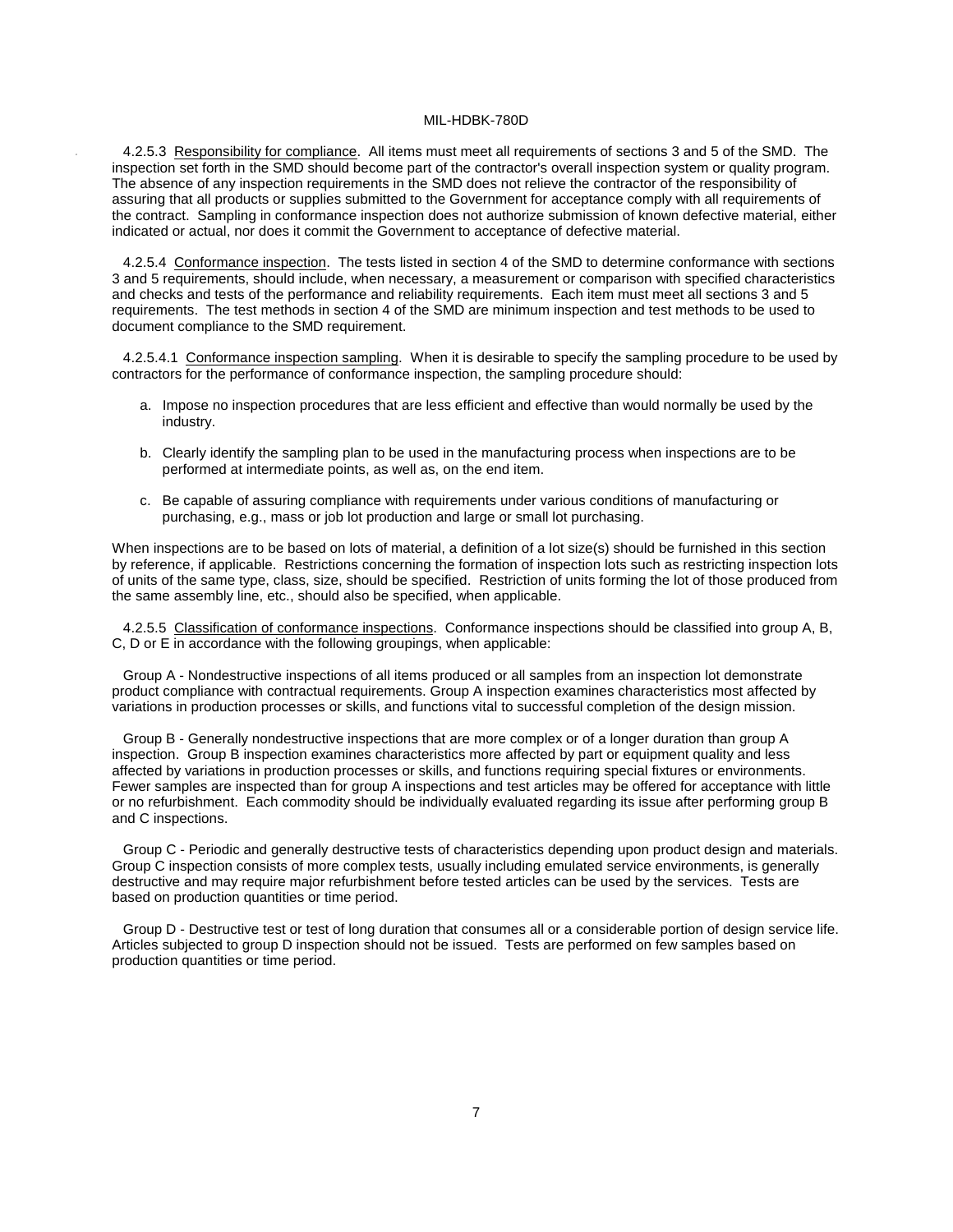4.2.5.6 Tabular listing of conformance inspection. Where it will lead to better understanding of their functions, the inspections should be listed as group A, B, C, D or E in tabular form with appropriate references to applicable requirements, and inspection methods in MIL-STD-883, MIL-PRF-38534, or MIL-PRF-38535 as illustrated below:

" 4.3 Conformance inspection. Conformance inspection shall be in accordance with method 5005 of MIL-STD-883 including groups A, B, C, and D inspections. The following additional criteria shall apply.

| Test requirements                                 | Subgroups<br>(in accordance with<br>MIL-STD-883, method 5005,<br>table I) |
|---------------------------------------------------|---------------------------------------------------------------------------|
| Interim electrical parameters                     |                                                                           |
| Final electrical test parameters                  |                                                                           |
| Group A test requirements                         |                                                                           |
| Groups C and D end-point<br>electrical parameters |                                                                           |

"

## 4.2.6 Section 5.

4.2.6.1 Packaging, packing, and marking. Packaging, packing, and marking should be as specified in the applicable general specification.

## 4.2.7 Section 6.

4.2.7.1 Notes. Section 6 should contain information of a general or explanatory nature and no requirements should appear therein. It should contain information designed to assist in determining the applicability of the SMD.

4.2.7.2 Intended use. Items conforming to the SMD are intended for use for Government microcircuit applications (original equipment), design applications, and logistics purposes.

4.2.7.3 Comments. Comments on the SMD should be directed to the applicable MPCAG.

4.2.7.4 Sources of supply. Sources of supply will be identified in MIL-HDBK-103 (see 4.3) or the appropriate Qualified Manufacturers List (QML). The vendors so listed will have agreed to the SMD and submitted a certificate of compliance (see 4.2.4.11) and completed qualification requirements. Additional sources will be added to these listings as they become available.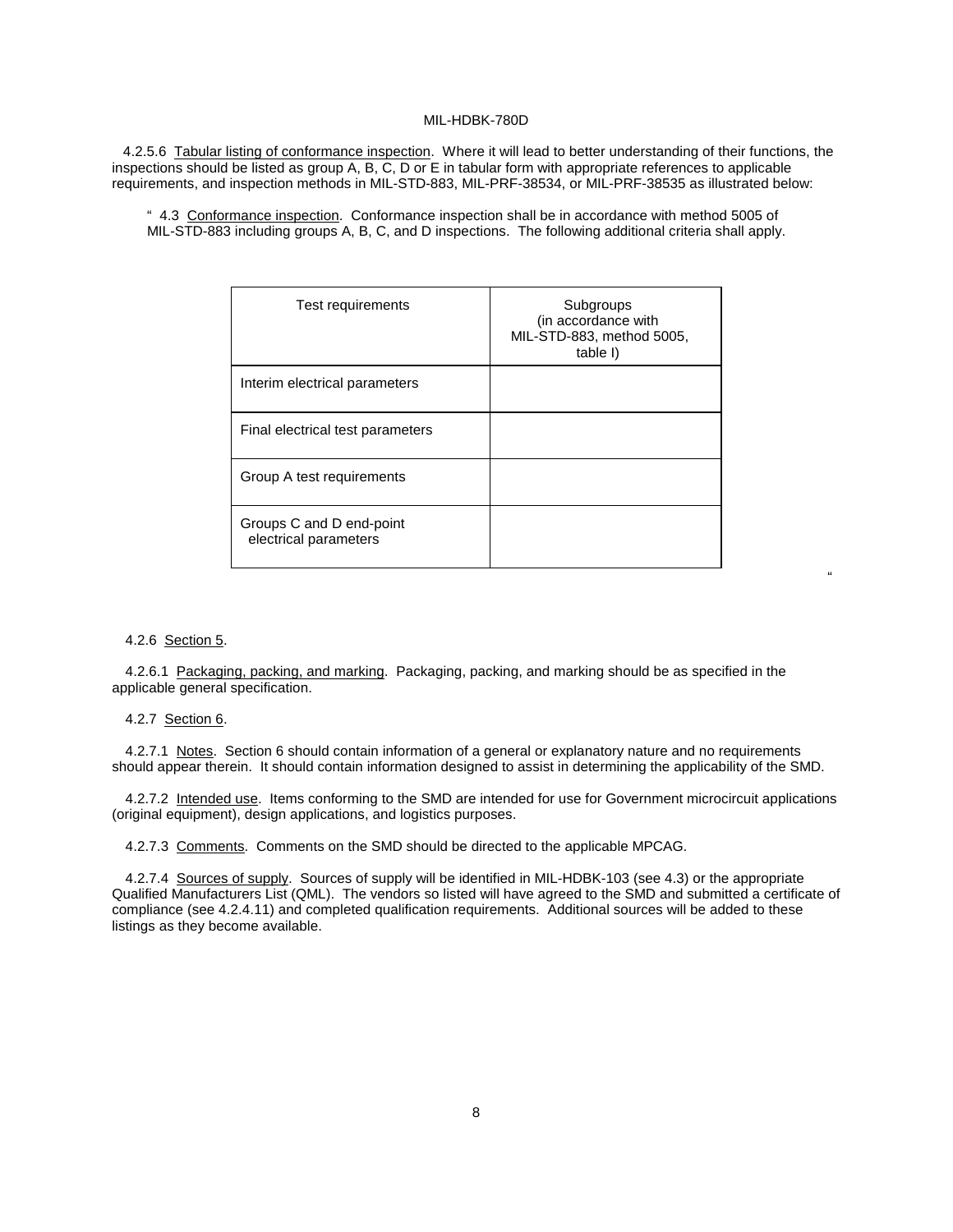4.3 Approved SMD's. SMD's in use by DoD and industry are listed in MIL-HDBK-103.

4.3.1 SMD user. When a contractor or DoD component has a system application for an existing SMD, as listed in MIL-HDBK-103, it is essential that the applicable MPCAG be informed accordingly.

4.3.2 Changes to SMD's. Utilizing user identification in accordance with MIL-HDBK-103, proposed changes or draft revisions are coordinated with all users of record. Changes are implemented in accordance with the provisions of MIL-PRF-38535. SMD's are maintained by the MPCAG. Approved revisions to SMD's are distributed by the MPCAG to all known users of record.

4.3.3 Nonconcurrence with proposed changes. User nonconcurrence with a proposed change to an SMD requires MPCAG resolution of the stated nonconcurrence. Unresolved nonconcurrence will require MPCAG action as appropriate, i.e., nonconcurrence reply, with technical justification, to the originator of the change proposal, new SMD's that address the diverse needs of the users involved, or advisory to user of need to generate new part acquisition documentation.

## 5. DETAILED GUIDANCE

5.1 Introduction. This section contains guidance for SMD's.

5.2 Drawing preparation. In coordination with and with the approval of the applicable Program Office, a MPCAG (see 3.3) will respond to a parts approval request with a drawing preparation package consisting of the following:

- a. Drawing number
- b. All known sources of supply

5.3 Initial drawing preparation.

5.3.1 Blank drawings. Blank drawings are not provided. Drawing format should be in conformance to figures 1 and 2.

5.3.2 SMD coordination. Preliminary draft coordinations with MPCAG and device manufacturers, comment resolution, certificate of compliance transmittal and final SMD preparation should be in conformance with figure 4.

5.3.3 Preliminary and final draft submittal. Preliminary draft will be typed and spaced in accordance with the drawing format (figures 1 and 2). Handwritten or pasted catalog excerpts are not acceptable. This preliminary draft may be on standard 8 1/2" x 11" paper. Once started by the contractor, it is expected that the process described herein will be completed. Preliminary drafts should be clearly marked preliminary draft on the first and last pages.

5.3.3.1 Preliminary draft construction. The preliminary draft is constructed through communication with the applicable MPCAG (see 6.2).

5.3.4 Maintenance. Maintenance of approved SMD's is the responsibility of the applicable MPCAG.

5.3.5 SMD content preparation. The following detail should be reviewed in conjunction with figure 5, especially regarding "boilerplate" location and content. The following detail reflects the current exclusive applicability of SMD's to Microcircuits.

5.3.5.1 Section 1, scope. 1. SCOPE should be as shown on figure 5 and conform to 4.2.2.1 as specified herein.

5.3.5.1.1 Scope. 1.1 Scope. should be as shown on figure 5.

5.3.5.1.2 PIN. The PIN should be structured in accordance with figure 5. The device type should be a two digit number, assigned sequentially, starting with 01, 02, 03, etc., depending upon how many parts are being included in the drawing.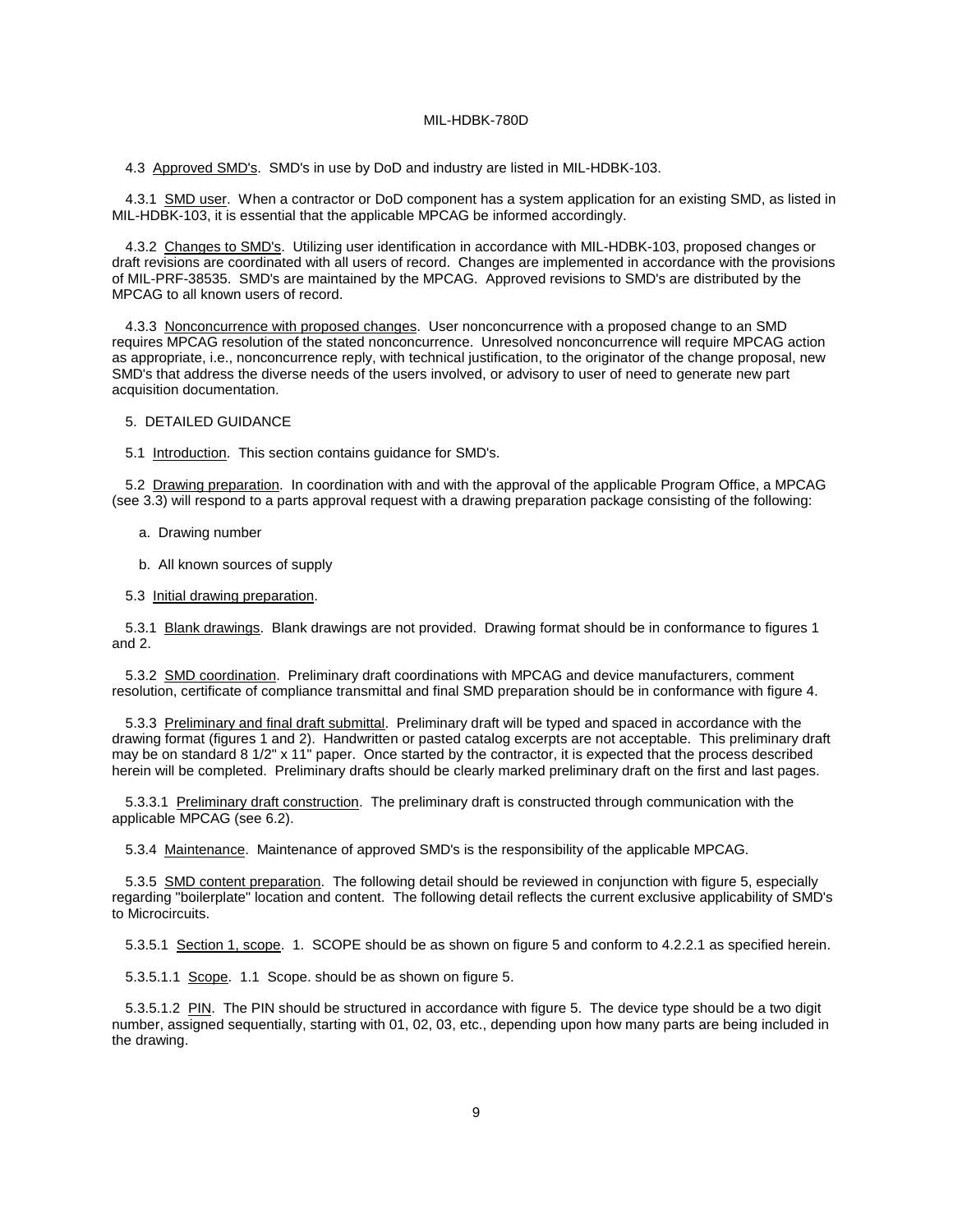5.3.5.1.2.1 PIN length. The length of the PIN should comply with ASME Y14.100 and not exceed 32 characters.

5.3.5.1.3 Radiation hardness assurance (RHA) designator. Radiation hardness assurance should be as shown on figure 5 in 1.2.1.

5.3.5.1.4 Device type(s). Device type(s) should be as shown on figure 5 in 1.2.2.

5.3.5.1.5 Device class designator. The device class designator should be as shown on figure 5 in 1.2.3.

5.3.5.1.6 Case outline. The case outline(s) should be as shown on figure 5 in 1.2.4.

5.3.5.1.7 Lead finish. Lead finish should be as shown on figure 5 in 1.2.5.

5.3.5.1.8 Absolute maximum ratings.

- a. The absolute maximum rating will be typed in two columns with dashes connecting as shown in the sample SMD, on figure 6.
- b. The absolute maximum ratings will be as defined in the valid characterization data supplied by the manufacturer for the specific part and must include the thermal resistance, as specified in MIL-STD-1835 for the applicable case outline.
- c. Foot notes referenced in this paragraph will be located at the bottom of the page.

5.3.5.1.9 Recommended operating conditions.

- a. The recommended operating conditions will be typed in two columns with dashes connecting, as shown in the sample SMD, on figure 6.
- b. The recommended operating conditions will be as defined in the valid characterization data supplied by the manufacturer for the specific part.
- c. Foot notes referenced in paragraph 1.4 will be located at the bottom of the page.

5.3.5.2 SECTION 2, applicable documents. Section 2 should appear as shown on figure 5 and follow the guidelines of 4.2.3 as contained herein.

5.3.5.2.1 Order of precedence. Order of precedence should be as shown on figure 5 in 2.2 and 4.2.3.1.3 as specified herein.

5.3.5.3 Section 3, requirements. Section 3 should appear as shown on figure 5 and the guidelines furnished in 4.2.4. Specific requirement paragraphs should be included in an SMD or on an as required basis.

5.3.5.3.1 Item requirements. Item requirements should be as shown on figure 5 in 3.1.

5.3.5.3.2 Design, construction and physical dimensions. Design, construction and physical dimensions should be as shown on figure 5 in 3.2.

5.3.5.3.3 Terminal connections. Terminal connections should be as shown on figure 5 in 3.2.2.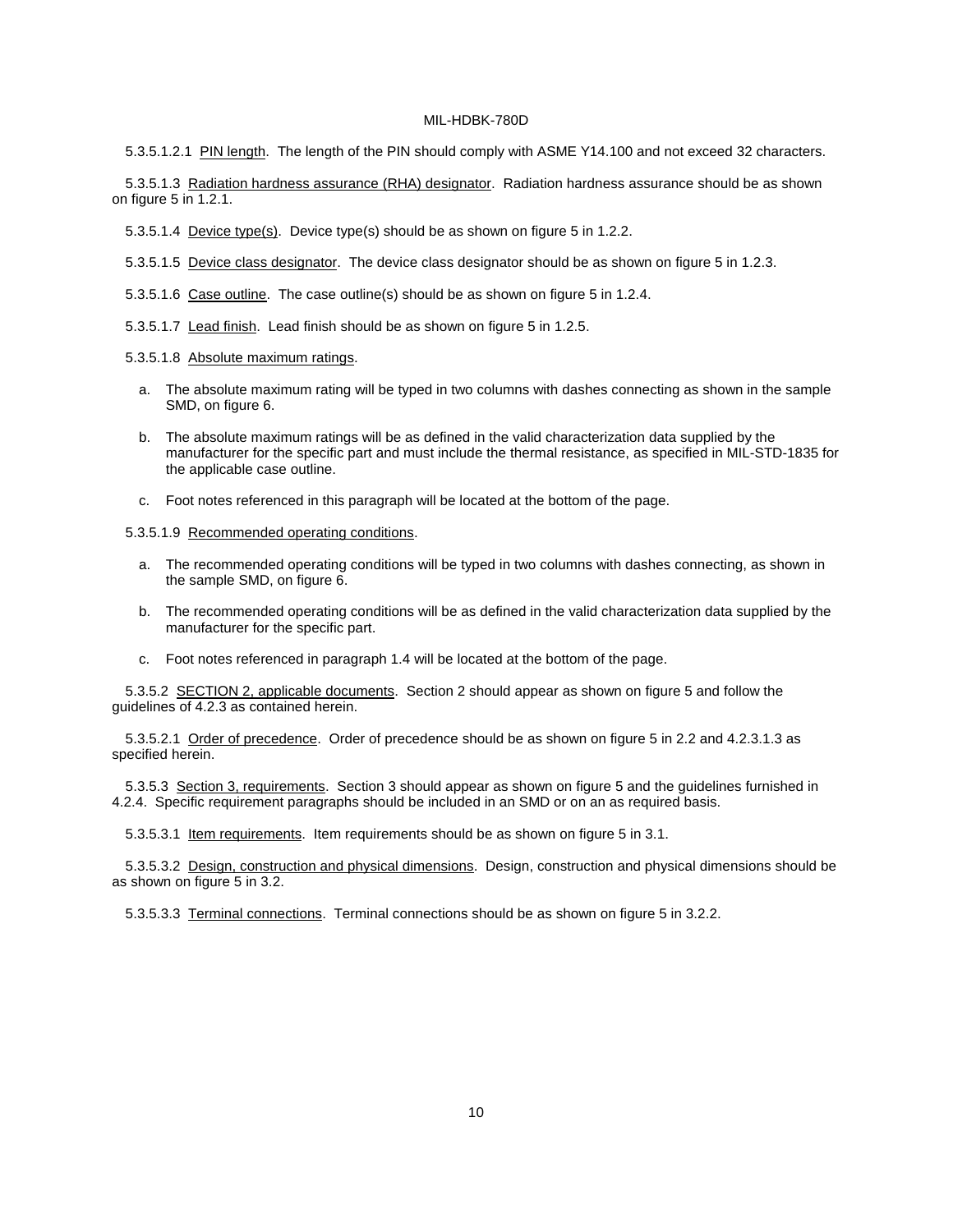5.3.5.3.4 Block diagram. Although figure 5, 3.2.4 specifies block diagram, this paragraph will be used to designate block, functional, or logic diagram, as appropriate, for the device being documented.

5.3.5.3.5 Truth tables. Truth tables should appear as on figure 5 in 3.2.3.

5.3.5.3.6 Case outline(s). Case outline(s) should appear as on figure 5 in 3.2.1.

5.3.5.3.7 Electrical performance characteristics and postirradiation parameter limits. Electrical performance characteristics should be as shown on figure 5 in 3.3. Valid characterization data supplied by the manufacture will determine the use of ambient or case operation temperature range.

5.3.5.3.8 Electrical test requirements. Electrical test requirements should be as shown on figure 5 in 3.4.

5.3.5.3.9 Marking. Marking should be as shown on figure 5 in 3.5.

5.3.5.3.10 Tables. Tables e.g., table I, electrical performance characteristics, should be as shown on figure 5. If necessary, a device type column may be added between the Conditions and group A subgroups column to accommodate differences in test conditions and limits, when more than one device type is being specified.

Required temperature parameters for each specific part will be typed under the heading Conditions, as shown on figure 5.

#### 5.3.5.3.11 Graphics.

- a. Views that are referenced as shown on figure 5 in 3.2, will be located after table 1.
- b. All data necessary for terminal connections will be identified in a table format or be drawn as defined in MIL-STD-1835. Refer to sample SMD, figure 6.
- c. Whenever two different case outlines are required, an additional page will be added to accommodate the required data with figure 1 continued.
- d. All data necessary for additional views will be drawn as defined in MIL-PRF-38535. Refer to sample SMD, figure 6. Use valid characterization data supplied by the manufacturer for the specific device type.
- e. Switching times test circuit and waveforms that are required will be drawn similar in format to that shown on the sample SMD, figure 6. Use valid characterization data supplied by the manufacturer for the specific device type.

5.3.5.3.12 Certificate of compliance. The certificate of compliance execution should be as shown on figure 5 in 3.6.

5.3.5.3.13 Certificate of conformance. The certificate of conformance should be as shown on figure 5 in 3.7.

5.3.5.3.14 Notification of change. Notification of change should be as shown on figure 5 in 3.8.

5.3.5.3.15 Verification of change. Verification of change should be as shown on figure 5 in 3.9.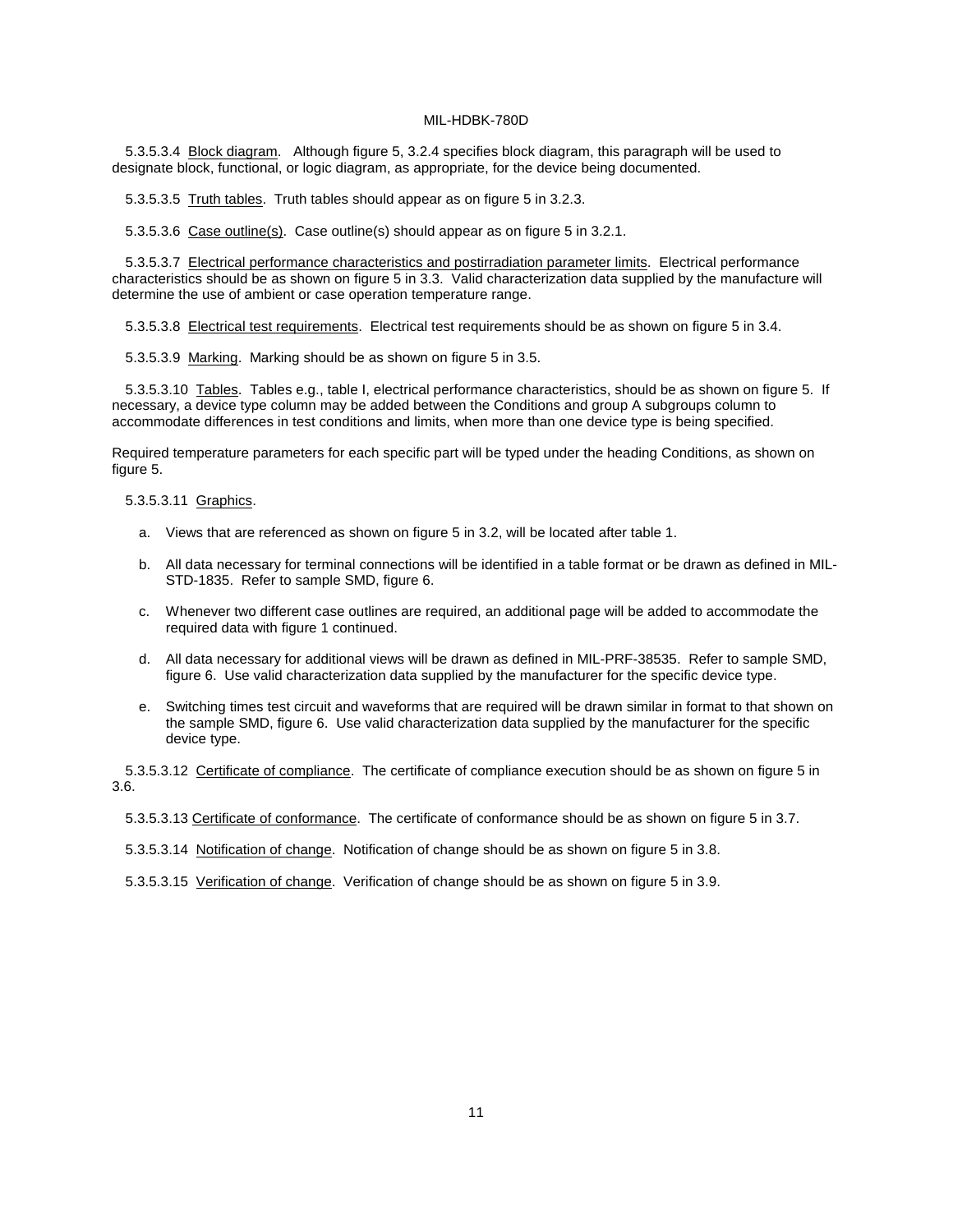5.3.6 Section 4, verfication. Section 4 should appear as shown on figure 5 and 4.2.5 as contained herein.

5.3.6.1 Sampling and inspection. Sampling and inspection should be as shown on figure 5 in 4.1.

5.3.6.2 Screening. Screening should be as shown on figure 5 in 4.2. Valid characterization data supplied by the manufacturer will be used for figure 5, 4.2.1a and 4.2.1b.

5.3.6.3 Qualification inspection. Qualification inspection should be as shown on figure 5 in 4.3.

 5.3.6.4 Conformance inspection. Conformance inspection should be as shown on figure 5 in 4.4 and the guidance contained in 4.2.5.4 herein.

5.3.6.4.1 Group A inspection. Additional group A inspection requirements should be as shown on figure 5 in 4.4.1. Valid characterization data supplied by the manufacturer will be used for 4.4.1 subparagraphs (see figure 5).

5.3.6.4.2 Group C inspection. Additional group C inspection requirements should be as shown on figure 5 in 4.4.2. Valid characterization data supplied by the manufacturer will be used for 4.4.2 subparagraphs (see figure 5).

5.3.6.4.3 Group D inspection. Additional group D inspection requirements should be as shown on figure 5 in 4.4.3.

5.3.6.4.4 Group E inspection. Additional group E inspection requirements should be as shown on figure 5 in 4.4.4. Valid characterization data supplied by the manufacturer will be used for 4.4.4 subparagraphs.

5.3.6.5 Tables, electrical tests.

- a. The table of electrical test requirements will be formatted as shown on figure 5, table II.
- b. The identification of subgroups and tests will be defined in the applicable general specification and valid characterization data supplied by the manufacturer.
- c. Any footnote referenced in the table will be located a minimum of two line spaces below the bottom line of the table.
- d. Notes using the term guaranteed will not be included as a part of the preliminary draft, before submittal to the sources of supply.

5.3.7 Section 5, packaging. Section 5 should appear as shown on figure 5 and the guidance indicated in 4.2.6.1 as specified herein.

5.3.7.1 Packaging requirements. The packaging requirements should be as shown on figure 5 in 5.1.

5.3.8 Section 6, notes. Section 6 should appear as shown on figure 5 and the guidance in 4.2.7 as specified herein.

5.3.8.1 Intended use. The intended use should be as shown on figure 5 in 6.1 and the guidance in 4.2.7.2 as specified herein.

5.3.8.1.1 Replaceability. The replaceability should be as shown on figure 5 in 6.1.1.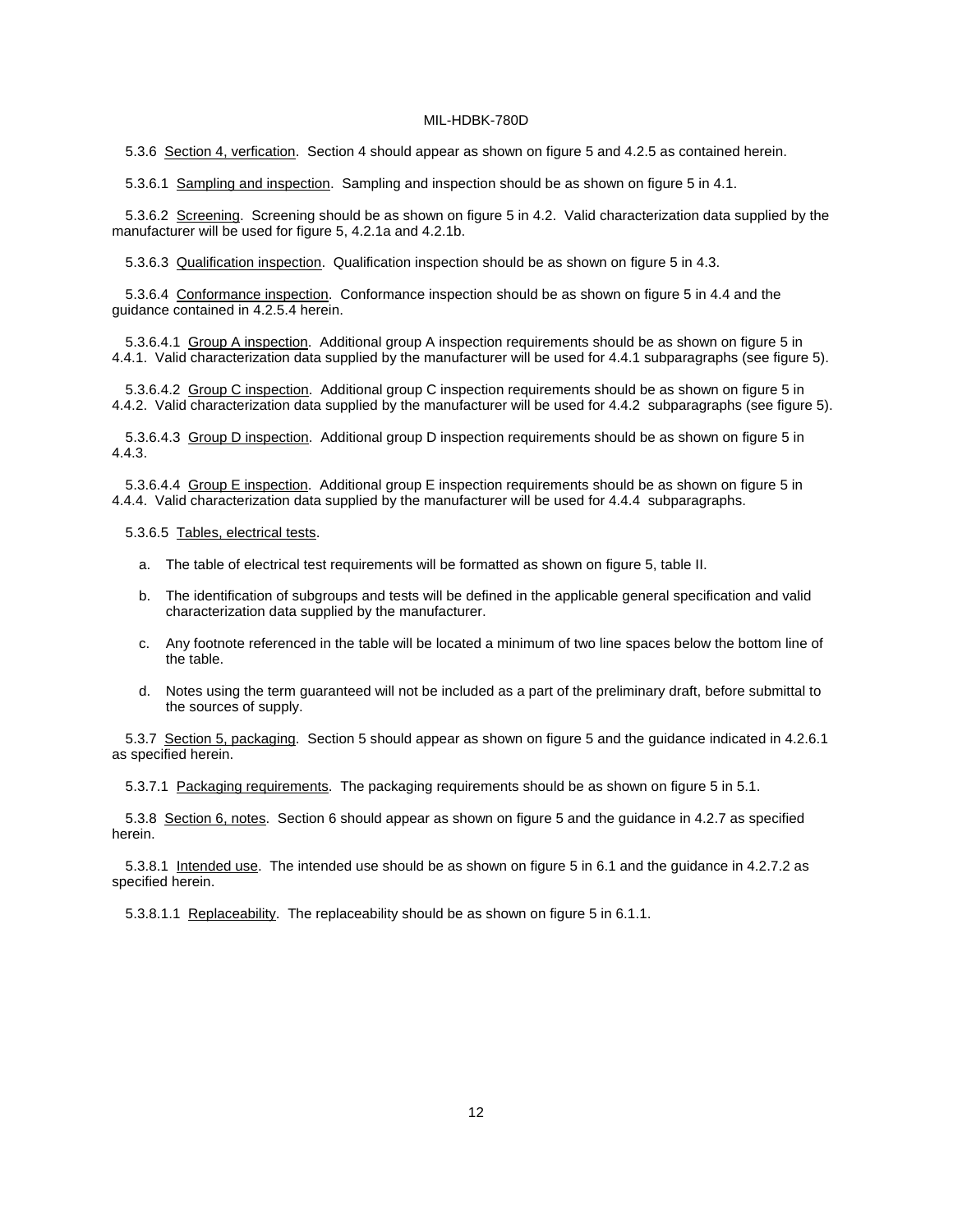5.3.8.1.2 Substitutability. The substitutability should be as shown on figure 5 in 6.1.2.

5.3.8.2 Configuration control of SMD's. The configuration control of SMD's should be as shown on figure 5 in 6.2.

5.3.8.3 Record of users. The record of users should be as shown on figure 5 in 6.3.

5.3.8.4 Comments. The comments should be as shown on figure 5 in 6.4.

5.3.8.5 Abbreviations, symbols, and definitions. The abbreviations, symbols, and definitions should be as shown on figure 5 in 6.5.

5.3.8.6 Sources of supply. The sources of supply paragraph should be as shown on figure 5 in 6.6.

6. NOTES

6.1 Intended use. The issue of SMD's is intended to minimize the proliferation of duplicate drawings for an item of supply. The use of one drawing for an item of supply within DoD is the objective of the SMD program. SMD's are currently applicable to the acquisition of microcircuits only.

6.1.1 Standard microcircuit drawing program (SMDP). The SMDP is related to the Configuration Management and Parts Management Programs. SMDs are recognized in ASME Y14.100 for application by the DoD for microcircuits compliant with MIL-STD-883. Non-standard microcircuits parts approval is obtained through the procedures of MIL-HDBK-512 and SD-19.

6.2 Draft construction. Communication with the MPCAG point of contact for the purpose of draft SMD construction will usually be through use of computer or word processor. Defense Supply Center Columbus, DSCC-VA , should be contacted concerning system capability, and modem and telecommunication compatibility (see figure 4).

6.3 Certificate of compliance. A Certificate of Compliance (C of C ) is a document by which an authorized official of the microcircuit manufacturer certifies that the microcircuit being supplied in accordance with the applicable SMD by the vendor meets the Item Requirements as stated therein. The C of C is delivered by the vendor to the MPCAG with the final SMD.

6.4 Subject term (key word) listing.

 Certificate of compliance Military parts control advisory group Parts Management program Standard microcircuit drawing Qualified manufacturers list

6.5 Changes from previous issue. Marginal notations are not used in this revision to identify changes with respect to the previous issue due to the extent of the changes.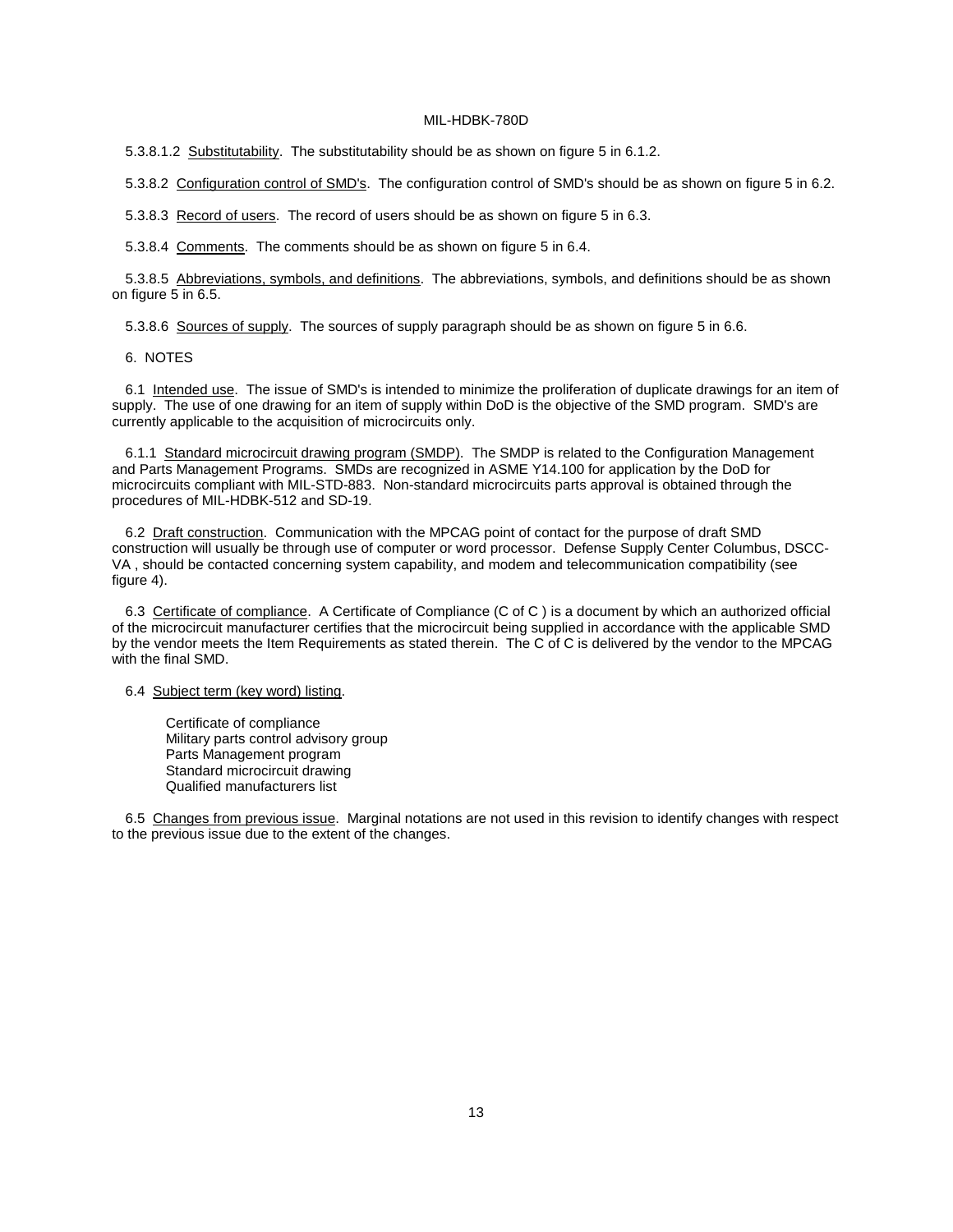|                                                                                                                   |                    |    |             |                   |             |                       |   |                        | <b>REVISIONS</b> |                                                 |                    |   |                    |   |                 |    |    |            |                 |    |
|-------------------------------------------------------------------------------------------------------------------|--------------------|----|-------------|-------------------|-------------|-----------------------|---|------------------------|------------------|-------------------------------------------------|--------------------|---|--------------------|---|-----------------|----|----|------------|-----------------|----|
| LTR                                                                                                               | <b>DESCRIPTION</b> |    |             |                   |             |                       |   |                        |                  |                                                 |                    |   |                    |   | DATE (YR-MO-DA) |    |    |            | <b>APPROVED</b> |    |
|                                                                                                                   |                    |    |             |                   |             |                       |   |                        |                  |                                                 |                    |   |                    |   |                 |    |    |            |                 |    |
|                                                                                                                   |                    |    |             |                   |             |                       |   |                        |                  |                                                 |                    |   |                    |   |                 |    |    |            |                 |    |
|                                                                                                                   |                    |    |             |                   |             |                       |   |                        |                  |                                                 |                    |   |                    |   |                 |    |    |            |                 |    |
| <b>REV</b>                                                                                                        |                    |    |             |                   |             |                       |   |                        |                  |                                                 |                    |   |                    |   |                 |    |    |            |                 |    |
| <b>SHEET</b>                                                                                                      |                    |    |             |                   |             |                       |   |                        |                  |                                                 |                    |   |                    |   |                 |    |    |            |                 |    |
| <b>REV</b>                                                                                                        |                    |    |             |                   |             |                       |   |                        |                  |                                                 |                    |   |                    |   |                 |    |    |            |                 |    |
| <b>SHEET</b>                                                                                                      | 15                 | 16 | 17          |                   |             |                       |   |                        |                  |                                                 |                    |   |                    |   |                 |    |    |            |                 |    |
| <b>REV STATUS</b>                                                                                                 |                    |    |             | <b>REV</b>        |             |                       |   |                        |                  |                                                 |                    |   |                    |   |                 |    |    |            |                 |    |
| OF SHEETS                                                                                                         |                    |    |             | <b>SHEET</b>      |             |                       | 1 | 2                      | 3                | 4                                               | 5                  | 6 | $\overline{7}$     | 8 | 9               | 10 | 11 | 12         | 13              | 14 |
| PMIC N/A                                                                                                          |                    |    |             |                   | PREPARED BY | Your name here        |   |                        |                  | DEFENSE SUPPLY CENTER COLUMBUS                  |                    |   |                    |   |                 |    |    |            |                 |    |
| <b>STANDARD</b><br><b>MICROCIRCUIT</b><br><b>DRAWING</b>                                                          |                    |    |             | <b>CHECKED BY</b> |             |                       |   |                        |                  | COLUMBUS, OHIO 43216<br>http://www.dscc.dla.mil |                    |   |                    |   |                 |    |    |            |                 |    |
| THIS DRAWING IS AVAILABLE<br>FOR USE BY ALL<br><b>DEPARTMENTS</b><br>AND AGENCIES OF THE<br>DEPARTMENT OF DEFENSE |                    |    | APPROVED BY |                   |             |                       |   | MICROCIRCUIT, DIGITAL, |                  |                                                 |                    |   |                    |   |                 |    |    |            |                 |    |
|                                                                                                                   |                    |    |             |                   |             | DRAWING APPROVAL DATE |   |                        |                  |                                                 | MONOLITHIC SILICON |   |                    |   |                 |    |    |            |                 |    |
|                                                                                                                   | AMSC N/A           |    |             |                   |             | <b>REVISION LEVEL</b> |   |                        |                  |                                                 | SIZE<br>А          |   | CAGE CODE<br>67268 |   |                 |    |    | 5962-XXXXX |                 |    |
|                                                                                                                   |                    |    |             |                   |             |                       |   |                        |                  | <b>SHEET</b><br>$1$ OF<br>XX                    |                    |   |                    |   |                 |    |    |            |                 |    |

DSCC FORM 2233<br>APR 97

5962-EXXX

FIGURE 1. Drawing, title sheet.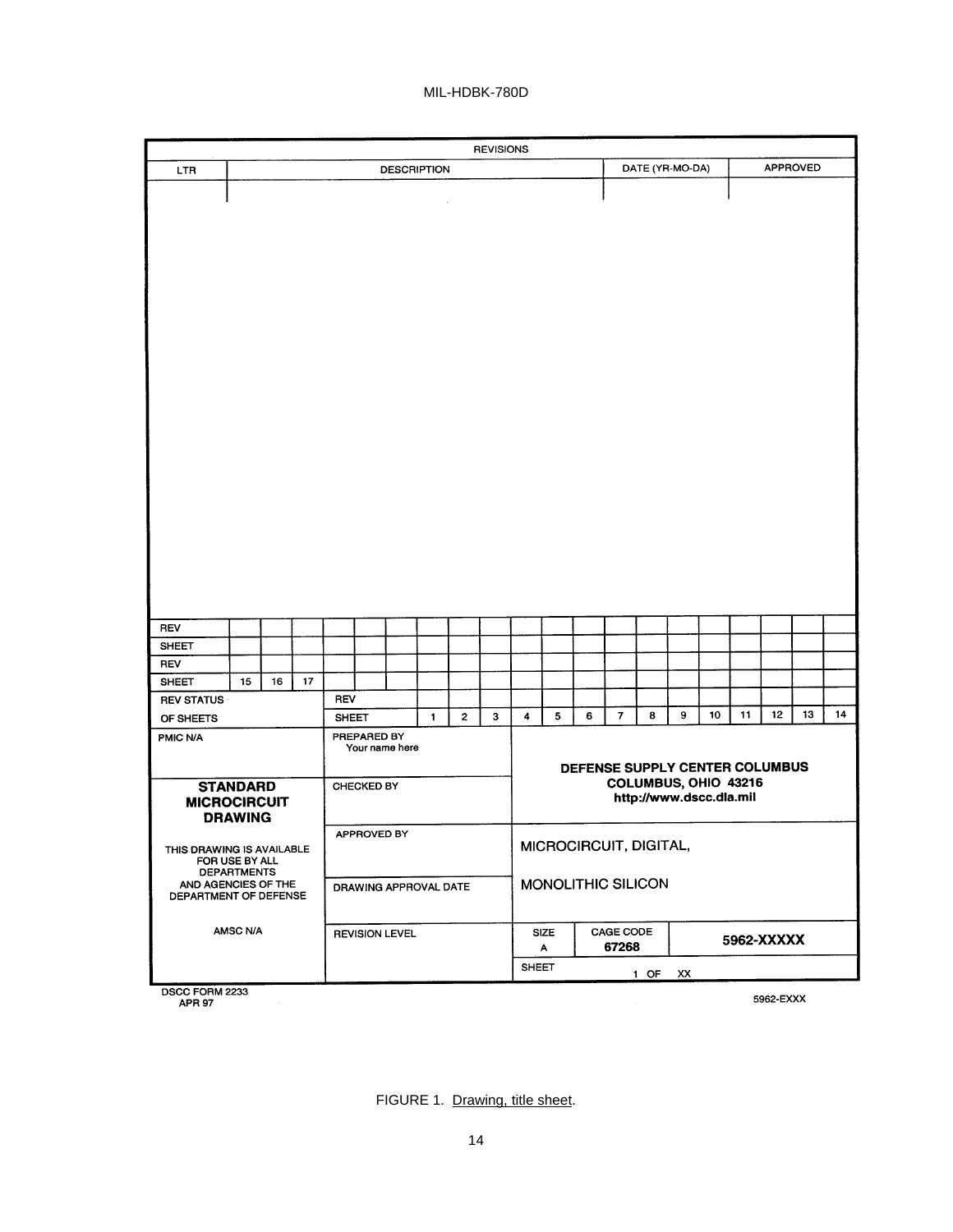7

| $\label{eq:2.1} \mathcal{L}(\mathcal{L}^{\text{c}}_{\text{c}}) = \mathcal{L}(\mathcal{L}^{\text{c}}_{\text{c}}) \mathcal{L}(\mathcal{L}^{\text{c}}_{\text{c}})$                                                                                                                                                                                                                                                                                        |      |                       |              |
|--------------------------------------------------------------------------------------------------------------------------------------------------------------------------------------------------------------------------------------------------------------------------------------------------------------------------------------------------------------------------------------------------------------------------------------------------------|------|-----------------------|--------------|
|                                                                                                                                                                                                                                                                                                                                                                                                                                                        |      |                       |              |
|                                                                                                                                                                                                                                                                                                                                                                                                                                                        |      |                       |              |
|                                                                                                                                                                                                                                                                                                                                                                                                                                                        |      |                       |              |
|                                                                                                                                                                                                                                                                                                                                                                                                                                                        |      |                       |              |
|                                                                                                                                                                                                                                                                                                                                                                                                                                                        |      |                       |              |
|                                                                                                                                                                                                                                                                                                                                                                                                                                                        |      |                       |              |
|                                                                                                                                                                                                                                                                                                                                                                                                                                                        |      |                       |              |
|                                                                                                                                                                                                                                                                                                                                                                                                                                                        |      |                       |              |
|                                                                                                                                                                                                                                                                                                                                                                                                                                                        |      |                       |              |
|                                                                                                                                                                                                                                                                                                                                                                                                                                                        |      |                       |              |
| $\label{eq:2.1} \frac{1}{\sqrt{2}}\left(\frac{1}{\sqrt{2}}\right)^{2} \left(\frac{1}{\sqrt{2}}\right)^{2} \left(\frac{1}{\sqrt{2}}\right)^{2} \left(\frac{1}{\sqrt{2}}\right)^{2} \left(\frac{1}{\sqrt{2}}\right)^{2} \left(\frac{1}{\sqrt{2}}\right)^{2} \left(\frac{1}{\sqrt{2}}\right)^{2} \left(\frac{1}{\sqrt{2}}\right)^{2} \left(\frac{1}{\sqrt{2}}\right)^{2} \left(\frac{1}{\sqrt{2}}\right)^{2} \left(\frac{1}{\sqrt{2}}\right)^{2} \left(\$ |      |                       |              |
|                                                                                                                                                                                                                                                                                                                                                                                                                                                        |      |                       |              |
|                                                                                                                                                                                                                                                                                                                                                                                                                                                        |      |                       |              |
|                                                                                                                                                                                                                                                                                                                                                                                                                                                        |      |                       |              |
| $\mathcal{L}^{\text{max}}_{\text{max}}$ and $\mathcal{L}^{\text{max}}_{\text{max}}$                                                                                                                                                                                                                                                                                                                                                                    |      |                       |              |
|                                                                                                                                                                                                                                                                                                                                                                                                                                                        |      |                       |              |
|                                                                                                                                                                                                                                                                                                                                                                                                                                                        |      |                       |              |
|                                                                                                                                                                                                                                                                                                                                                                                                                                                        |      |                       |              |
|                                                                                                                                                                                                                                                                                                                                                                                                                                                        |      |                       |              |
| <b>STANDARD</b>                                                                                                                                                                                                                                                                                                                                                                                                                                        | SIZE |                       | 5962-XXXXX   |
| <b>MICROCIRCUIT DRAWING</b><br>DEFENSE SUPPLY CENTER COLUMBUS                                                                                                                                                                                                                                                                                                                                                                                          | A    | <b>REVISION LEVEL</b> |              |
| COLUMBUS, OHIO 43216-5000<br>$-2 - 1 - 2 - 7$                                                                                                                                                                                                                                                                                                                                                                                                          |      |                       | <b>SHEET</b> |

DSCC FORM 2234<br>APR 97

T

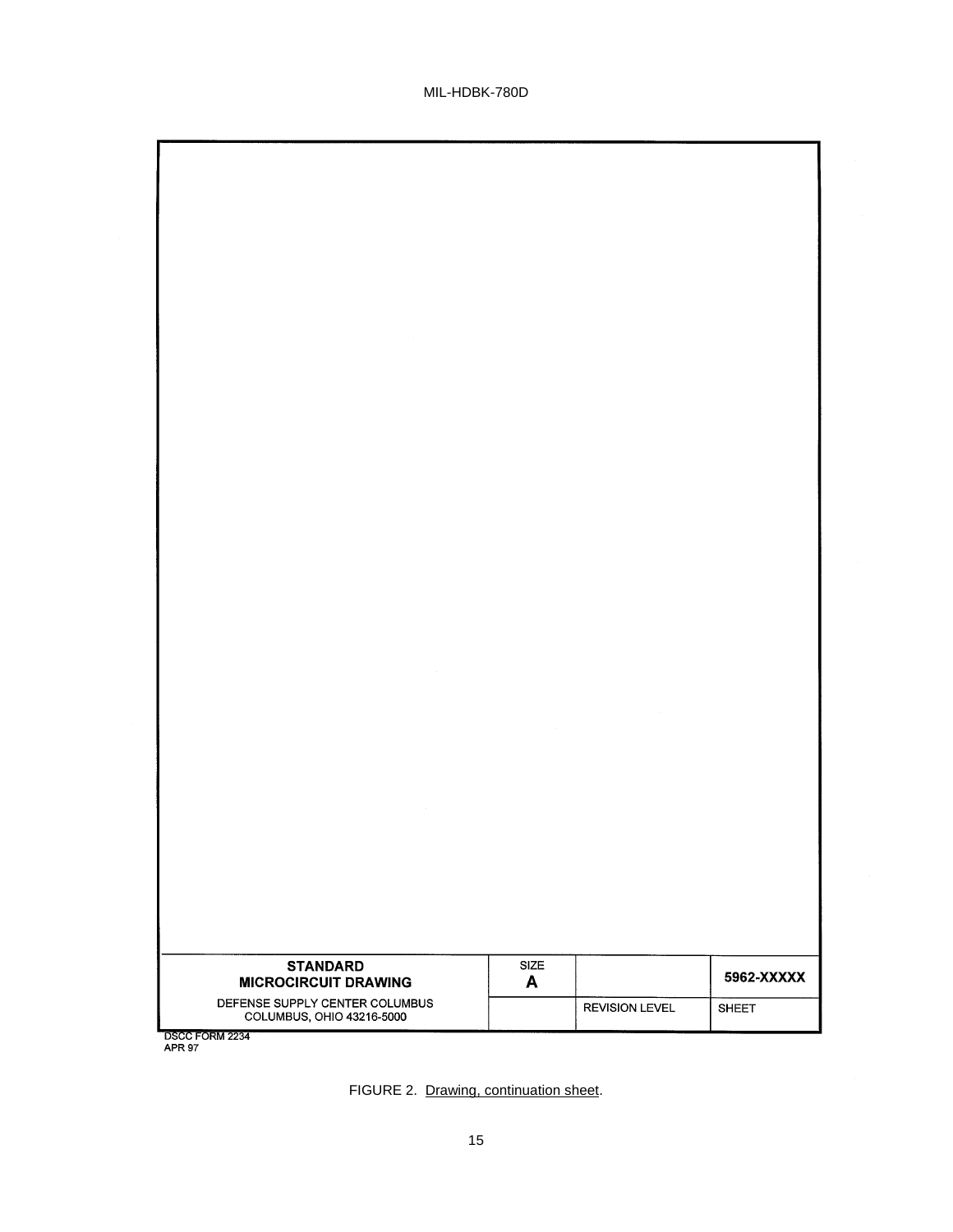DEVICE CLASS M

STANDARD MICROCIRCUIT DRAWING NUMBER

DSCC-VA Contact Telephone: (614)692-

DUE DATE FOR COMPLETED CERTIFICATE and/or COMMENTS

## **CERTIFICATE OF COMPLIANCE**

MANUFACTURER'S NAME, LOCATION AND CAGE CODE:

I (We) have reviewed the enclosed drawing and hereby certify that our Hi-Rel/Mil-Temp 883 equivalent product, currently designated as listed below meet the requirements of the SMD (The SMD Part Number includes the drawing number, device type, class designator, case outline, and lead finish designator):

| SMD Part Number | Vendor Part Number |
|-----------------|--------------------|
|                 |                    |
|                 |                    |
|                 |                    |
|                 |                    |
|                 |                    |

(Use a C of C Continuation Sheet if more than 5 part numbers are on the SMD.)

and fabricated, assembled and tested at our plant(s) located in:

| Fabrication location(s): |  |
|--------------------------|--|
| Assembly location(s):    |  |
| Test location(s):        |  |
|                          |  |

PART MEETS OR EXCEEDS THE PERFORMANCE REQUIREMENT EITHER:

of conformance in company format, pertaining to actual lot date codes shipped.

| as proposed, or                                                                                                                                                                                                                                                                                                                                                                                                                                     |                          |                  |  |
|-----------------------------------------------------------------------------------------------------------------------------------------------------------------------------------------------------------------------------------------------------------------------------------------------------------------------------------------------------------------------------------------------------------------------------------------------------|--------------------------|------------------|--|
| with essential comments as marked on draft, or                                                                                                                                                                                                                                                                                                                                                                                                      |                          |                  |  |
| no interest in this drawing.                                                                                                                                                                                                                                                                                                                                                                                                                        |                          |                  |  |
| PART COMPLIES WITH MIL-STD-883 PARAGRAPH 1.2.1<br>Part is marked with:                                                                                                                                                                                                                                                                                                                                                                              | <b>YES</b>               | NO               |  |
| "C" CERTIFICATION MARK PER PARAGRAPH A.3.6.7 OF MIL-PRF-38535<br>"D" CERTIFICATION MARK PER PARAGRAPH A.3.2.2 OF MIL-PRF-38535                                                                                                                                                                                                                                                                                                                      | <b>YES</b><br><b>YES</b> | <b>NO</b><br>NO. |  |
| BURN-IN CIRCUIT IS UNDER DOCUMENT CONTROL AND AVAILABLE UPON REQUEST                                                                                                                                                                                                                                                                                                                                                                                | YES                      | <b>NO</b>        |  |
| THESE DEVICES MEET OR EXCEED THE FOLLOWING RHA LEVEL:                                                                                                                                                                                                                                                                                                                                                                                               |                          |                  |  |
| BIASING TEST CIRCUIT ATTACHED (for RHA tested devices only)                                                                                                                                                                                                                                                                                                                                                                                         | <b>YES</b>               | N <sub>O</sub>   |  |
| ESD CLASS and VOLTAGE (from testing or justification):                                                                                                                                                                                                                                                                                                                                                                                              |                          |                  |  |
| I (We) understand that this certificate is not to be used nor construed as a guarantee of continued or indefinite availability as an Approved<br>Source for the described drawing item. I further understand that this certificate does not relieve this company from conducting the required<br>testing and lot record keeping detailed in the Standard Microcircuit Drawing. I further agree that our company will furnish a separate certificate |                          |                  |  |

| Authorized Signature(s)                                 | Date      |
|---------------------------------------------------------|-----------|
|                                                         | -         |
| Name and Title of Authorizing Official (shall be typed) | Telephone |

This dated C of C (8 November 1999) shall not be modified. Modification may result in nonacceptance.

Figure 3. Certificate of compliance.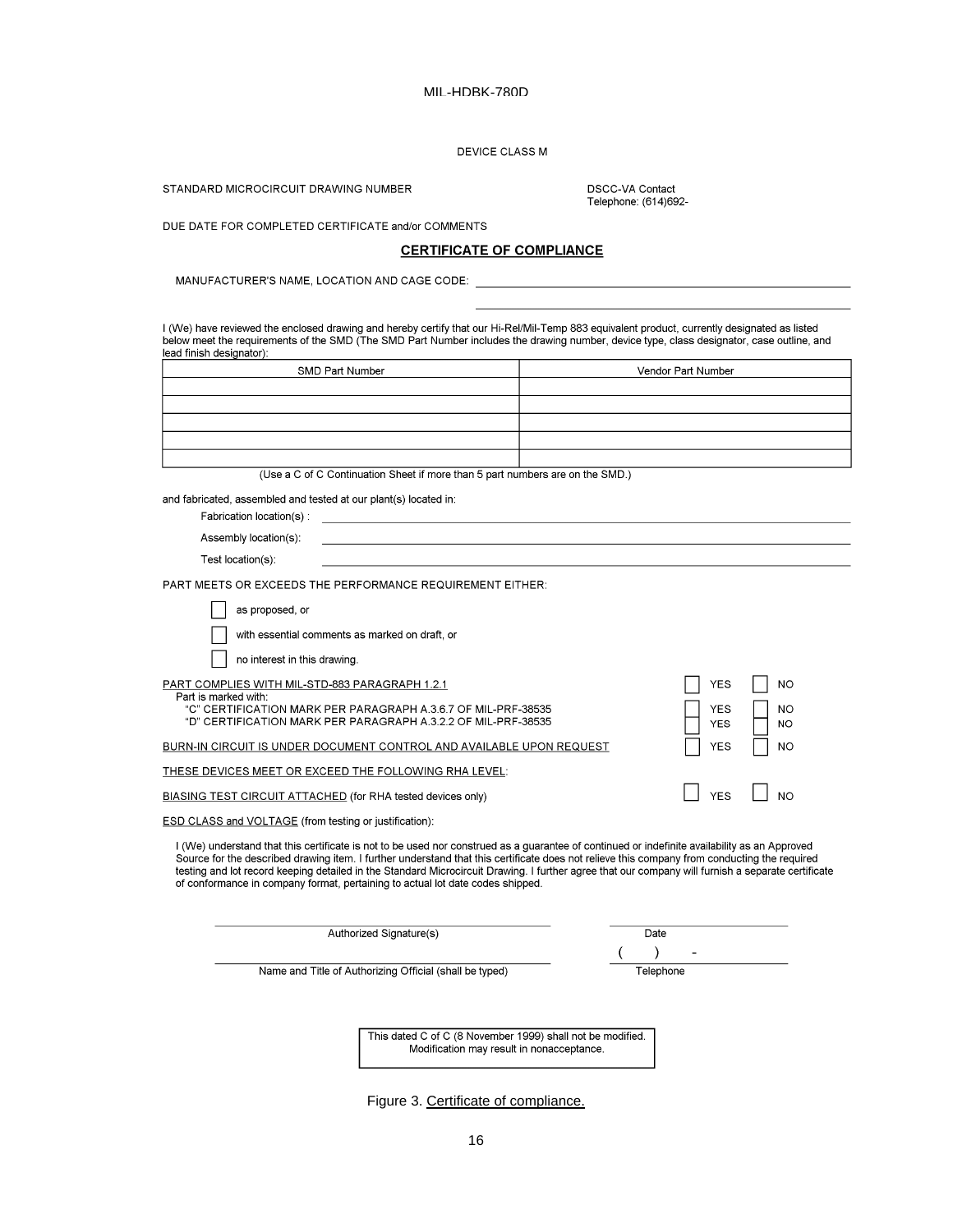Authorization Criteria<br>Standard Microcircuit Drawing<br>Certificate of Compliance<br>Dated 8 Nov 1999

The authorized signature shall provide certification signed by the corporate officer responsible for the production of the C of C described product. The responsible corporate officer may delegate authority to sign the C of

Officer retains responsibility for the accuracy of the C or C.<br>When authority to sign a C of C is delegated, the responsible corporate office shall submit a letter to DSCC-VA<br>which identifies the name, address, phone numbe

FIGURE 3. Certificate of compliance. - Continued.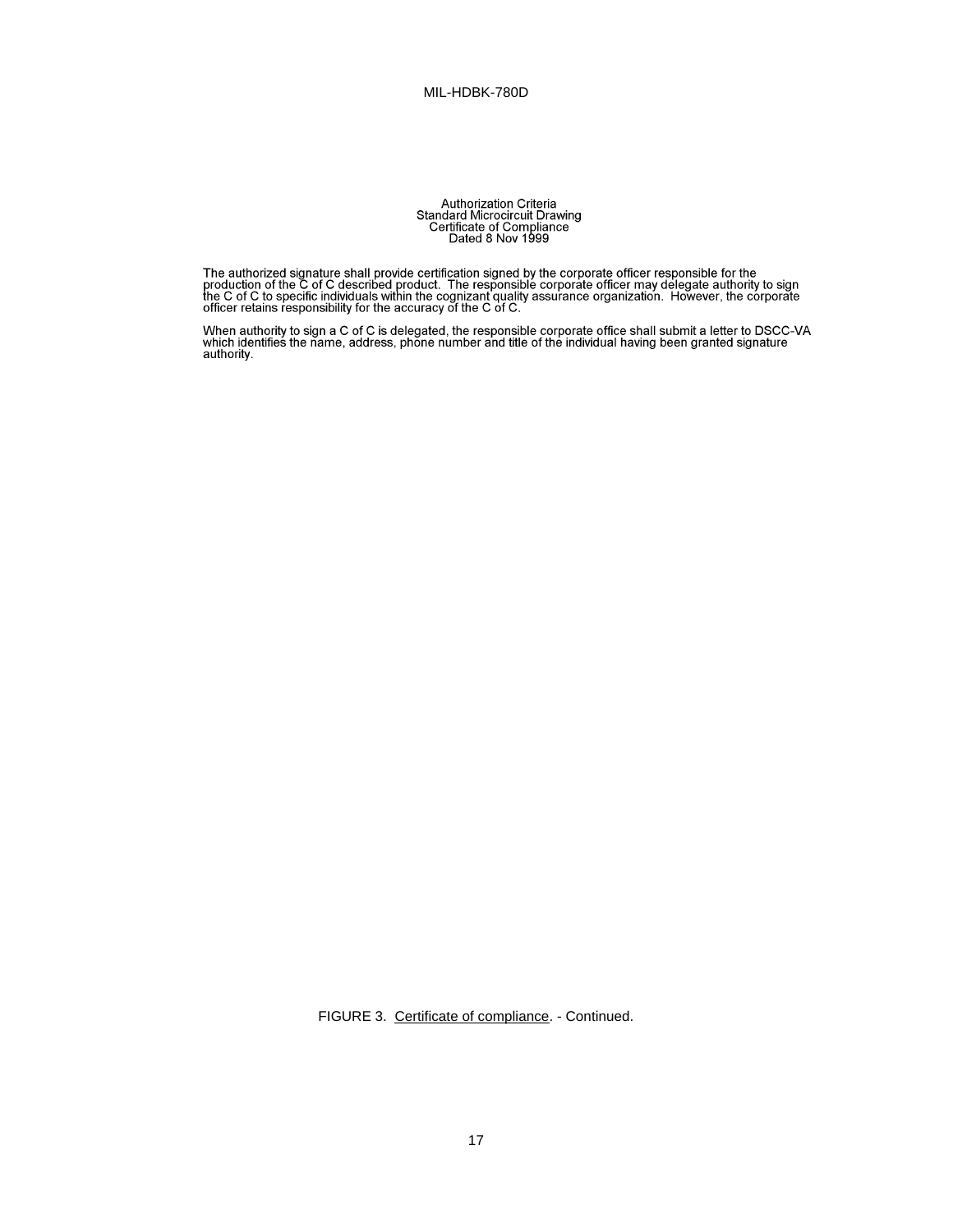FOR DEVICE CLASSES N. Q. T. or V

STANDARD MICROCIRCUIT DRAWING NUMBER

nonacceptance.

DSCC-VA Contact<br>Telephone: (614) 692-

DUE DATE FOR COMPLETED CERTIFICATE and/or COMMENTS

# **CERTIFICATE OF COMPLIANCE**

MANUFACTURER'S NAME, LOCATION AND CAGE CODE:

I (We) have reviewed the enclosed drawing and hereby certify that our MIL-PRF-38535 compliant device(s), listed below meet the requirements of<br>the SMD (The SMD Part Number includes the drawing number, rad hard designator, designator):

|                                                                                                                                                                                                                                                                                                                                                                                                                                                                                                                                       | Vendor Part Number |
|---------------------------------------------------------------------------------------------------------------------------------------------------------------------------------------------------------------------------------------------------------------------------------------------------------------------------------------------------------------------------------------------------------------------------------------------------------------------------------------------------------------------------------------|--------------------|
|                                                                                                                                                                                                                                                                                                                                                                                                                                                                                                                                       |                    |
|                                                                                                                                                                                                                                                                                                                                                                                                                                                                                                                                       |                    |
|                                                                                                                                                                                                                                                                                                                                                                                                                                                                                                                                       |                    |
| (Use a C of C Continuation Sheet if more than 5 part numbers are on the SMD.)                                                                                                                                                                                                                                                                                                                                                                                                                                                         |                    |
| and fabricated, assembled and tested at our plant(s) located in:                                                                                                                                                                                                                                                                                                                                                                                                                                                                      |                    |
| Fabrication location(s):                                                                                                                                                                                                                                                                                                                                                                                                                                                                                                              |                    |
| Assembly location(s):                                                                                                                                                                                                                                                                                                                                                                                                                                                                                                                 |                    |
| Test location(s):                                                                                                                                                                                                                                                                                                                                                                                                                                                                                                                     |                    |
| <b>PART MEETS OR EXCEEDS THE PERFORMANCE REQUIREMENT EITHER:</b>                                                                                                                                                                                                                                                                                                                                                                                                                                                                      |                    |
| as proposed, or                                                                                                                                                                                                                                                                                                                                                                                                                                                                                                                       |                    |
| with essential comments as marked on draft                                                                                                                                                                                                                                                                                                                                                                                                                                                                                            |                    |
| PART HAS COMPLETED CONVERSION OF CUSTOMER REQUIREMENTS AND IS COVERED BY<br>CERTIFICATION AND QUALIFICATION TO MIL-PRF-38535.                                                                                                                                                                                                                                                                                                                                                                                                         | <b>YES</b><br>NO   |
| DEVICE CLASS LEVEL<br>N<br>Q<br>Т                                                                                                                                                                                                                                                                                                                                                                                                                                                                                                     | ٧                  |
| <b>CERTIFICATION MARK</b><br>Q/QML<br>QD                                                                                                                                                                                                                                                                                                                                                                                                                                                                                              |                    |
| BURN-IN CIRCUIT IS UNDER DOCUMENT CONTROL AND AVAILABLE UPON REQUEST                                                                                                                                                                                                                                                                                                                                                                                                                                                                  | YES<br>ΝO          |
| THESE DEVICES MEET OR EXCEED THE FOLLOWING RHA ABSOLUTE MAXIMUM TEST VALUES:                                                                                                                                                                                                                                                                                                                                                                                                                                                          |                    |
| <b>BIASING TEST CIRCUIT ATTACHED</b> (for RHA tested devices only)                                                                                                                                                                                                                                                                                                                                                                                                                                                                    | YES<br>NO          |
| ESD CLASS and VOLTAGE:                                                                                                                                                                                                                                                                                                                                                                                                                                                                                                                |                    |
| I (We) understand that this certificate is not to be used nor construed as a guarantee of continued or indefinite availability as an Approved Source<br>for the described drawing item. I further understand that this certificate does not relieve this company from conducting the required testing and lot<br>record keeping detailed in the Standard Microcircuit Drawing. I further agree that our company will furnish a separate certificate of conformance in<br>company format, pertaining to actual lot date codes shipped. |                    |
| Authorized Signature(s)                                                                                                                                                                                                                                                                                                                                                                                                                                                                                                               | Date               |
|                                                                                                                                                                                                                                                                                                                                                                                                                                                                                                                                       |                    |
|                                                                                                                                                                                                                                                                                                                                                                                                                                                                                                                                       |                    |

FIGURE 3. Certificate of compliance. - Continued.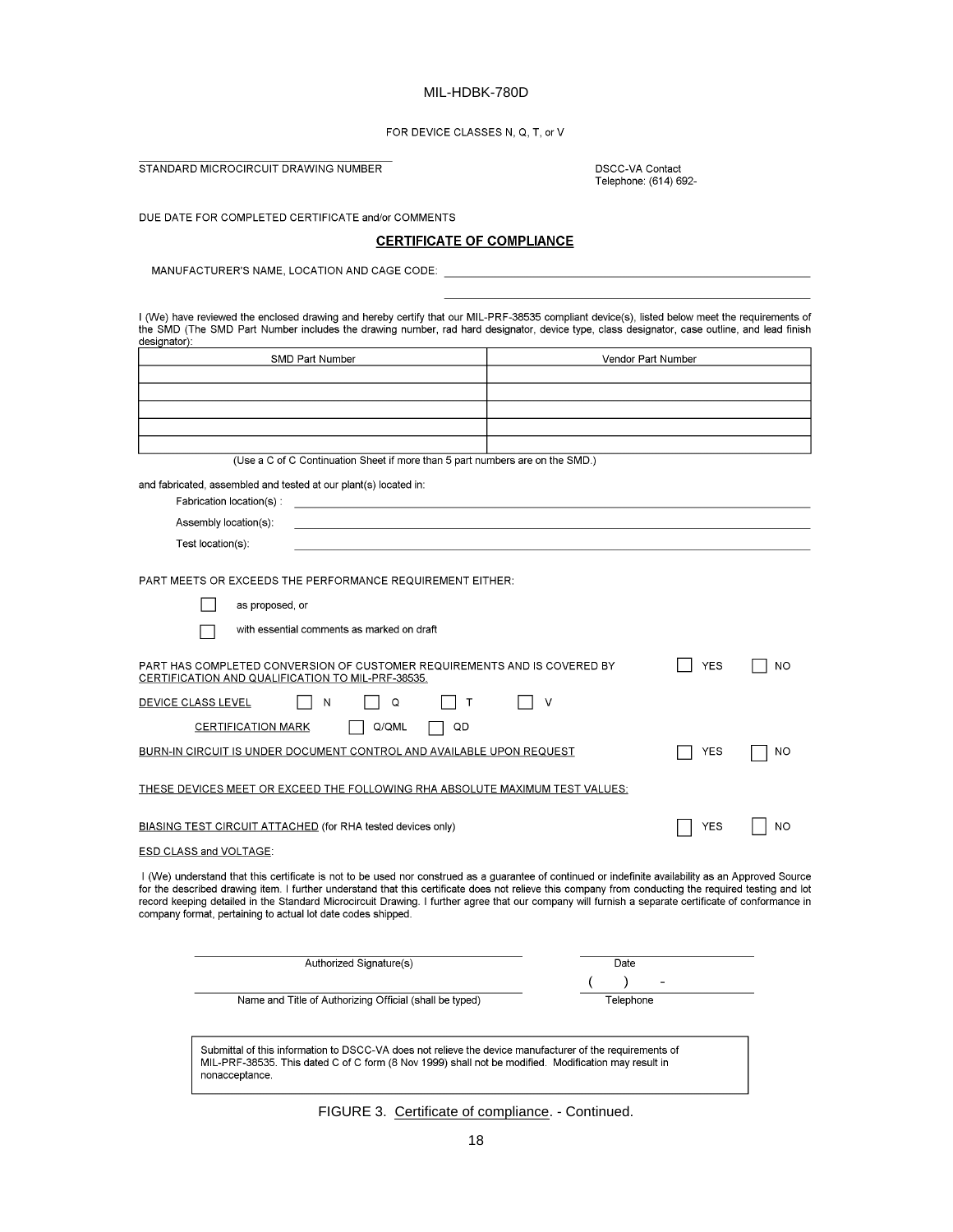## SMD PREPARATION FLOWCHART



FIGURE 4. SMD preparation flowchart.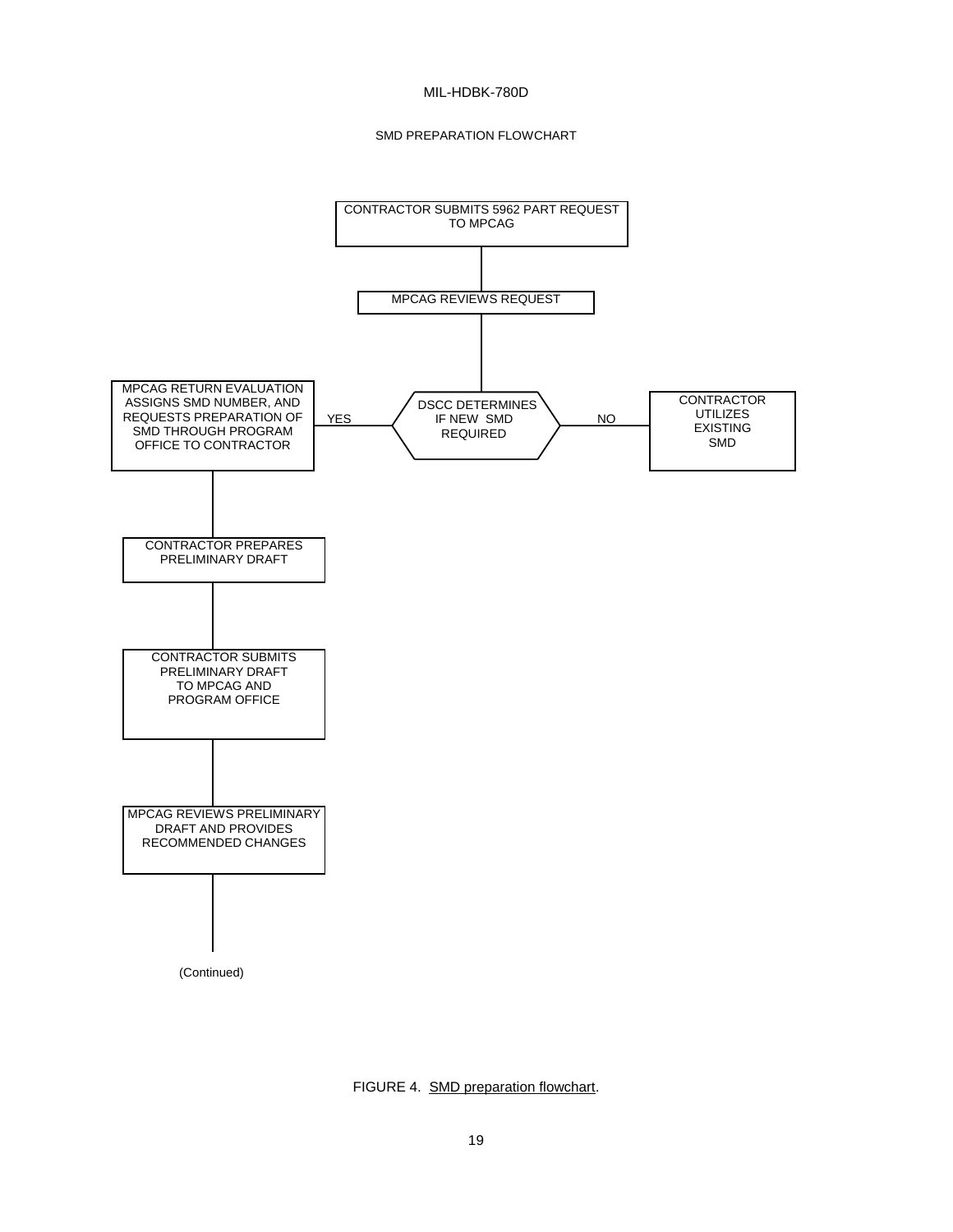

FIGURE 4. SMD preparation flowchart - Continued.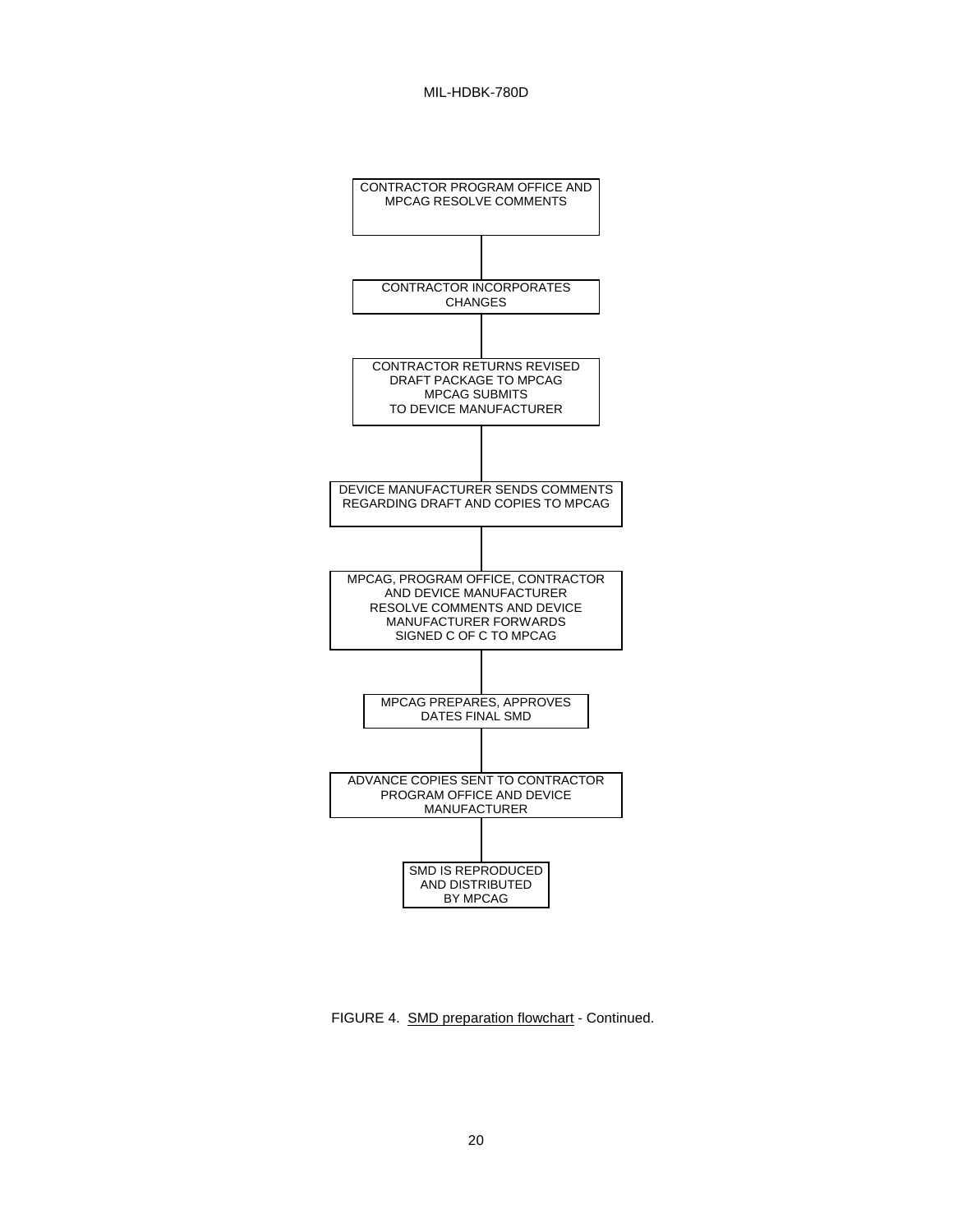| 1. SCOPE                                  | 1.1 Scope. This drawing documents two product assurance class levels consisting of high reliability (device classes Q and M)<br>and space application (device class V). A choice of case outlines and lead finishes are available and are reflected in the Part or<br>Identifying Number (PIN). When available, a choice of Radiation Hardness Assurance (RHA) levels are reflected in the PIN.<br>1.2 PIN. The PIN is as shown in the following example: |                                                                                       |                                                                                                                                                              |                               |
|-------------------------------------------|-----------------------------------------------------------------------------------------------------------------------------------------------------------------------------------------------------------------------------------------------------------------------------------------------------------------------------------------------------------------------------------------------------------------------------------------------------------|---------------------------------------------------------------------------------------|--------------------------------------------------------------------------------------------------------------------------------------------------------------|-------------------------------|
| 5962                                      | XXXXX<br>01                                                                                                                                                                                                                                                                                                                                                                                                                                               | M                                                                                     | Ϫ                                                                                                                                                            | Ϫ                             |
| Federal<br>stock class<br>designator<br>V | <b>RHA</b><br>Device<br>designator<br>type<br>(see 1.2.1)<br>(see 1.2.2)                                                                                                                                                                                                                                                                                                                                                                                  | Device<br>class<br>designator<br>(see 1.2.3)                                          | Case<br>outline<br>(see 1.2.4)                                                                                                                               | Lead<br>finish<br>(see 1.2.5) |
| Drawing number                            | 1.2.1 RHA designator. Device classes Q and V RHA marked devices meet the MIL-PRF-38535 specified RHA levels and are<br>marked with the appropriate RHA designator. Device class M RHA marked devices meet the MIL-PRF-38535, appendix A<br>specified RHA levels and are marked with the appropriate RHA designator. A dash (-) indicates a non-RHA device.<br>1.2.2 Device type(s). The device type(s) identify the circuit function as follows:          |                                                                                       |                                                                                                                                                              |                               |
| Device type                               | Generic number                                                                                                                                                                                                                                                                                                                                                                                                                                            |                                                                                       | Circuit function                                                                                                                                             |                               |
| 01                                        | <b>XXXXXX</b>                                                                                                                                                                                                                                                                                                                                                                                                                                             |                                                                                       | XXXXXXXXXXXXXXXXXXXXXXXXXX                                                                                                                                   |                               |
| Device class<br>M<br>Q or V               |                                                                                                                                                                                                                                                                                                                                                                                                                                                           | Device requirements documentation<br>Certification and qualification to MIL-PRF-38535 | Vendor self-certification to the requirements for MIL-STD-883 compliant, non-JAN<br>class level B microcircuits in accordance with MIL-PRF-38535, appendix A |                               |
|                                           | 1.2.4 Case outline(s). The case outline(s) are as designated in MIL-STD-1835 and as follows:                                                                                                                                                                                                                                                                                                                                                              |                                                                                       |                                                                                                                                                              |                               |
| Outline letter                            | Descriptive designator                                                                                                                                                                                                                                                                                                                                                                                                                                    | Terminals                                                                             | Package style                                                                                                                                                |                               |
| Χ<br>appendix A for device class M.       | <b>XXXXXXXX</b><br>XX<br>1.2.5 Lead finish. The lead finish is as specified in MIL-PRF-38535 for device classes Q and V or MIL-PRF-38535,                                                                                                                                                                                                                                                                                                                 |                                                                                       | XXXXXXXXXXXXXXXXXXXXXXX                                                                                                                                      |                               |
|                                           | <b>STANDARD</b><br><b>MICROCIRCUIT DRAWING</b>                                                                                                                                                                                                                                                                                                                                                                                                            | SIZE<br>A                                                                             |                                                                                                                                                              | 5962-XXXXX                    |
|                                           | DEFENSE SUPPLY CENTER COLUMBUS<br>COLUMBUS, OHIO 43216-5000                                                                                                                                                                                                                                                                                                                                                                                               |                                                                                       | <b>REVISION LEVEL</b>                                                                                                                                        | <b>SHEET</b><br>2             |
| DSCC FORM 2234                            |                                                                                                                                                                                                                                                                                                                                                                                                                                                           |                                                                                       |                                                                                                                                                              |                               |

APR 97

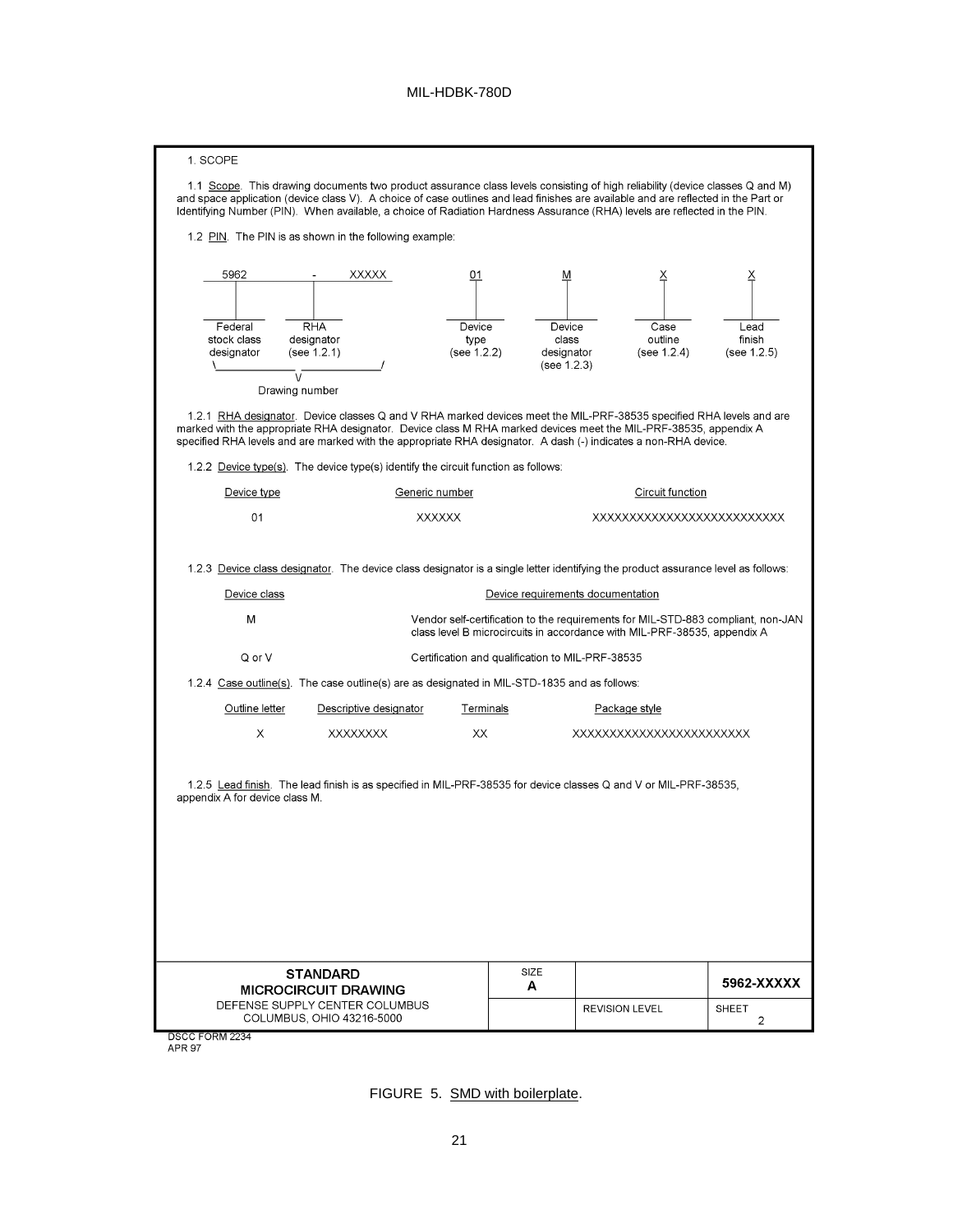| 1.3 Absolute maximum ratings. 1/                                                                                                                                                                                                                                                                    |           |                       |                   |
|-----------------------------------------------------------------------------------------------------------------------------------------------------------------------------------------------------------------------------------------------------------------------------------------------------|-----------|-----------------------|-------------------|
|                                                                                                                                                                                                                                                                                                     |           |                       |                   |
|                                                                                                                                                                                                                                                                                                     |           |                       |                   |
| 1.4 Recommended operating conditions.                                                                                                                                                                                                                                                               |           |                       |                   |
|                                                                                                                                                                                                                                                                                                     |           |                       |                   |
|                                                                                                                                                                                                                                                                                                     |           |                       |                   |
| 1.5 Radiation features.                                                                                                                                                                                                                                                                             |           |                       |                   |
|                                                                                                                                                                                                                                                                                                     |           |                       |                   |
| Note: All RHA tests performed need to be specified in 1.5 and/or paragraph 4.4.4.                                                                                                                                                                                                                   |           |                       |                   |
|                                                                                                                                                                                                                                                                                                     |           |                       |                   |
| 2. APPLICABLE DOCUMENTS                                                                                                                                                                                                                                                                             |           |                       |                   |
| 2.1 Government specification, standards, and handbooks. The following specification, standards, and handbooks form a part of<br>this drawing to the extent specified herein. Unless otherwise specified, the issues of these documents are those cited in the<br>solicitation or contract.          |           |                       |                   |
| DEPARTMENT OF DEFENSE SPECIFICATION                                                                                                                                                                                                                                                                 |           |                       |                   |
| MIL-PRF-38535 - Integrated Circuits, Manufacturing, General Specification for.                                                                                                                                                                                                                      |           |                       |                   |
| DEPARTMENT OF DEFENSE STANDARDS                                                                                                                                                                                                                                                                     |           |                       |                   |
| MIL-STD-883 - Test Method Standard Microcircuits.<br>MIL-STD-1835 - Interface Standard Electronic Component Case Outlines.                                                                                                                                                                          |           |                       |                   |
| DEPARTMENT OF DEFENSE HANDBOOKS                                                                                                                                                                                                                                                                     |           |                       |                   |
| MIL-HDBK-103 - List of Standard Microcircuit Drawings.<br>MIL-HDBK-780 - Standard Microcircuit Drawings.                                                                                                                                                                                            |           |                       |                   |
| (Copies of these documents are available online at http://assist.daps.dla.mil/quicksearch/ or www.dodssp.daps.mil or from<br>the Standardization Document Order Desk, 700 Robbins Avenue, Building 4D, Philadelphia, PA 19111-5094.)                                                                |           |                       |                   |
| 2.2 Order of precedence. In the event of a conflict between the text of this drawing and the references cited herein, the text of<br>this drawing takes precedence. Nothing in this document, however, supersedes applicable laws and regulations unless a specific<br>exemption has been obtained. |           |                       |                   |
|                                                                                                                                                                                                                                                                                                     |           |                       |                   |
|                                                                                                                                                                                                                                                                                                     |           |                       |                   |
|                                                                                                                                                                                                                                                                                                     |           |                       |                   |
| 1/<br>Stresses above the absolute maximum rating may cause permanent damage to the device. Extended operation at the<br>maximum levels may degrade performance and affect reliability.                                                                                                              |           |                       |                   |
|                                                                                                                                                                                                                                                                                                     |           |                       |                   |
| <b>STANDARD</b><br><b>MICROCIRCUIT DRAWING</b>                                                                                                                                                                                                                                                      | SIZE<br>A |                       | 5962-XXXXX        |
| DEFENSE SUPPLY CENTER COLUMBUS<br>COLUMBUS, OHIO 43216-5000                                                                                                                                                                                                                                         |           | <b>REVISION LEVEL</b> | <b>SHEET</b><br>3 |
| DSCC FORM 2234<br><b>APR 97</b>                                                                                                                                                                                                                                                                     |           |                       |                   |

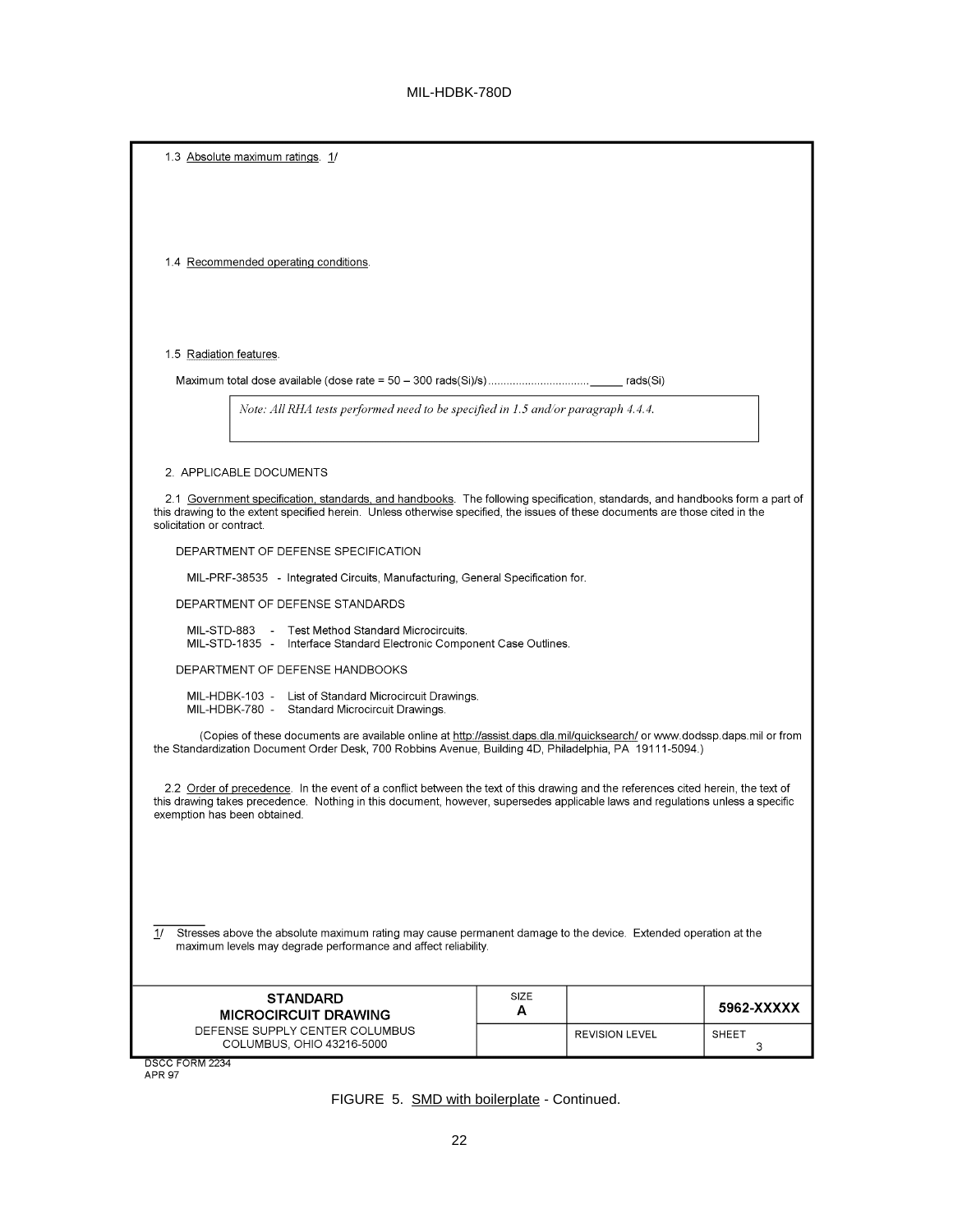#### 3. REQUIREMENTS

or

3.1 Item requirements. The individual item requirements for device classes Q and V shall be in accordance with MIL-PRF-38535 and as specified herein or as modified in the device manufacturer's Quality Management (QM) plan. The modification in the QM plan shall not affect the form, fit, or function as described herein. The individual item requirements for device class M shall be in accordance with MIL-PRF-38535, appendix A for non-JAN class level B devices and as specified herein.

3.2 Design, construction, and physical dimensions. The design, construction, and physical dimensions shall be as specified in MIL-PRF-38535 and herein for device classes Q and V or MIL-PRF-38535, appendix A and herein for device class M.

3.2.1 Case outline(s). The case outline(s) shall be in accordance with 1.2.4 herein and figure.

3.2.2 Terminal connections. The terminal connections shall be as specified on figure.

3.2.3 Truth table(s). The truth table(s) shall be as specified on figure.

3.2.4 Block or logic diagram(s). The block or logic diagram(s) shall be as specified on figure.

3.2.5 Radiation exposure circuit. The radiation exposure circuit shall be as specified on figure.

3.2.5 Radiation exposure circuit. The radiation exposure circuit shall be maintained by the manufacturer under document revision level control and shall be made available to the preparing and acquiring activity upon request.

3.3 Electrical performance characteristics and postirradiation parameter limits. Unless otherwise specified herein, the electrical performance characteristics and postirradiation parameter limits are as specified in table I and shall apply over the full case operating temperature range

3.4 Electrical test requirements. The electrical test requirements shall be the subgroups specified in table II. The electrical tests for each subgroup are defined in table I.

3.5 Marking. The part shall be marked with the PIN listed in 1.2 herein. In addition, the manufacturer's PIN may also be marked. For packages where marking of the entire SMD PIN number is not feasible due to space limitations, the manufacturer has the option of not marking the "5962-" on the device. For RHA product using this option, the RHA designator shall still be marked. Marking for device classes Q and V shall be in accordance with MIL-PRF-38535. Marking for device class M shall be in accordance with MIL-PRF-38535, appendix A.

3.5.1 Certification/compliance mark. The certification mark for device classes Q and V shall be a "QML" or "Q" as required in MIL-PRF-38535. The compliance mark for device class M shall be a "C" as required in MIL-PRF-38535, appendix A.

3.6 Certificate of compliance. For device classes Q and V, a certificate of compliance shall be required from a QML-38535 listed manufacturer in order to supply to the requirements of this drawing (see 6.6.1 herein). For device class M, a certificate of compliance shall be required from a manufacturer in order to be listed as an approved source of supply in MIL-HDBK-103 (see 6.6.2 herein). The certificate of compliance submitted to DSCC-VA prior to listing as an approved source of supply for this drawing shall affirm that the manufacturer's product meets, for device classes Q and V, the requirements of MIL-PRF-38535 and herein or for device class M, the requirements of MIL-PRF-38535, appendix A and herein.

3.7 Certificate of conformance. A certificate of conformance as required for device classes Q and V in MIL-PRF-38535 or for device class M in MIL-PRF-38535, appendix A shall be provided with each lot of microcircuits delivered to this drawing.

3.8 Notification of change for device class M. For device class M, notification to DSCC-VA of change of product (see 6.2 herein) involving devices acquired to this drawing is required for any change that affects this drawing.

3.9 Verification and review for device class M. For device class M, DSCC, DSCC's agent, and the acquiring activity retain the option to review the manufacturer's facility and applicable required documentation. Offshore documentation shall be made available onshore at the option of the reviewer.

3.10 Microcircuit group assignment for device class M. Device class M devices covered by this drawing shall be in microcircuit group number xxx (see MIL-PRF-38535, appendix A).

| <b>STANDARD</b><br><b>MICROCIRCUIT DRAWING</b>              | SIZE |                       | 5962-XXXXX |
|-------------------------------------------------------------|------|-----------------------|------------|
| DEFENSE SUPPLY CENTER COLUMBUS<br>COLUMBUS, OHIO 43216-5000 |      | <b>REVISION LEVEL</b> | SHEET      |

**DSCC FORM 2234 APR 97** 

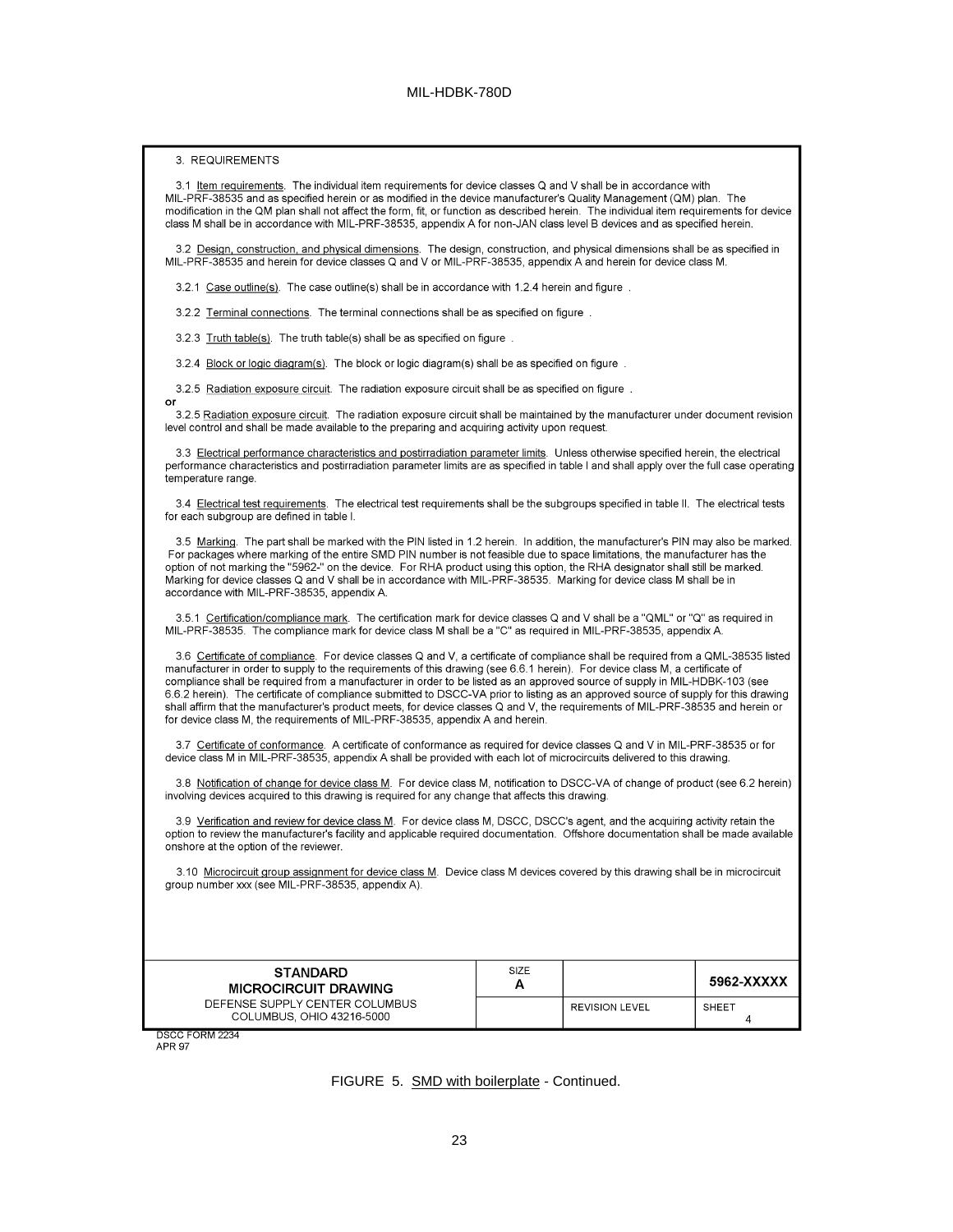| TABLE I. Electrical performance characteristics.                        |        |                                                                                        |           |                      |  |                       |     |        |            |
|-------------------------------------------------------------------------|--------|----------------------------------------------------------------------------------------|-----------|----------------------|--|-----------------------|-----|--------|------------|
| Test                                                                    | Symbol | Conditions<br>$-55^{\circ}C \leq T_C \leq +125^{\circ}C$<br>unless otherwise specified |           | Group A<br>subgroups |  | Device<br>type        |     | Limits | Unit       |
|                                                                         |        |                                                                                        |           |                      |  |                       | Min | Max    |            |
|                                                                         |        |                                                                                        |           |                      |  |                       |     |        |            |
|                                                                         |        |                                                                                        |           |                      |  |                       |     |        |            |
|                                                                         |        |                                                                                        |           |                      |  |                       |     |        |            |
|                                                                         |        |                                                                                        |           |                      |  |                       |     |        |            |
|                                                                         |        |                                                                                        |           |                      |  |                       |     |        |            |
|                                                                         |        |                                                                                        |           |                      |  |                       |     |        |            |
|                                                                         |        |                                                                                        |           |                      |  |                       |     |        |            |
|                                                                         |        |                                                                                        |           |                      |  |                       |     |        |            |
|                                                                         |        |                                                                                        |           |                      |  |                       |     |        |            |
|                                                                         |        |                                                                                        |           |                      |  |                       |     |        |            |
|                                                                         |        |                                                                                        |           |                      |  |                       |     |        |            |
|                                                                         |        |                                                                                        |           |                      |  |                       |     |        |            |
|                                                                         |        |                                                                                        |           |                      |  |                       |     |        |            |
|                                                                         |        |                                                                                        |           |                      |  |                       |     |        |            |
|                                                                         |        |                                                                                        |           |                      |  |                       |     |        |            |
|                                                                         |        |                                                                                        |           |                      |  |                       |     |        |            |
|                                                                         |        |                                                                                        |           |                      |  |                       |     |        |            |
|                                                                         |        |                                                                                        |           |                      |  |                       |     |        |            |
|                                                                         |        |                                                                                        |           |                      |  |                       |     |        |            |
| See footnotes at end of table.                                          |        |                                                                                        |           |                      |  |                       |     |        |            |
|                                                                         |        |                                                                                        |           |                      |  |                       |     |        |            |
|                                                                         |        |                                                                                        |           |                      |  |                       |     |        |            |
|                                                                         |        |                                                                                        |           |                      |  |                       |     |        |            |
|                                                                         |        |                                                                                        |           |                      |  |                       |     |        |            |
|                                                                         |        |                                                                                        |           |                      |  |                       |     |        |            |
|                                                                         |        |                                                                                        |           |                      |  |                       |     |        |            |
|                                                                         |        |                                                                                        |           |                      |  |                       |     |        |            |
|                                                                         |        |                                                                                        |           |                      |  |                       |     |        |            |
|                                                                         |        |                                                                                        |           |                      |  |                       |     |        |            |
|                                                                         |        |                                                                                        |           |                      |  |                       |     |        |            |
|                                                                         |        |                                                                                        |           |                      |  |                       |     |        |            |
| <b>STANDARD</b><br><b>MICROCIRCUIT DRAWING</b>                          |        |                                                                                        | SIZE<br>А |                      |  |                       |     |        | 5962-XXXXX |
| DEFENSE SUPPLY CENTER COLUMBUS<br>COLUMBUS, OHIO 43216-5000<br>50010001 |        |                                                                                        |           |                      |  | <b>REVISION LEVEL</b> |     | SHEET  | 5          |

DSCC FORM 2234<br>APR 97

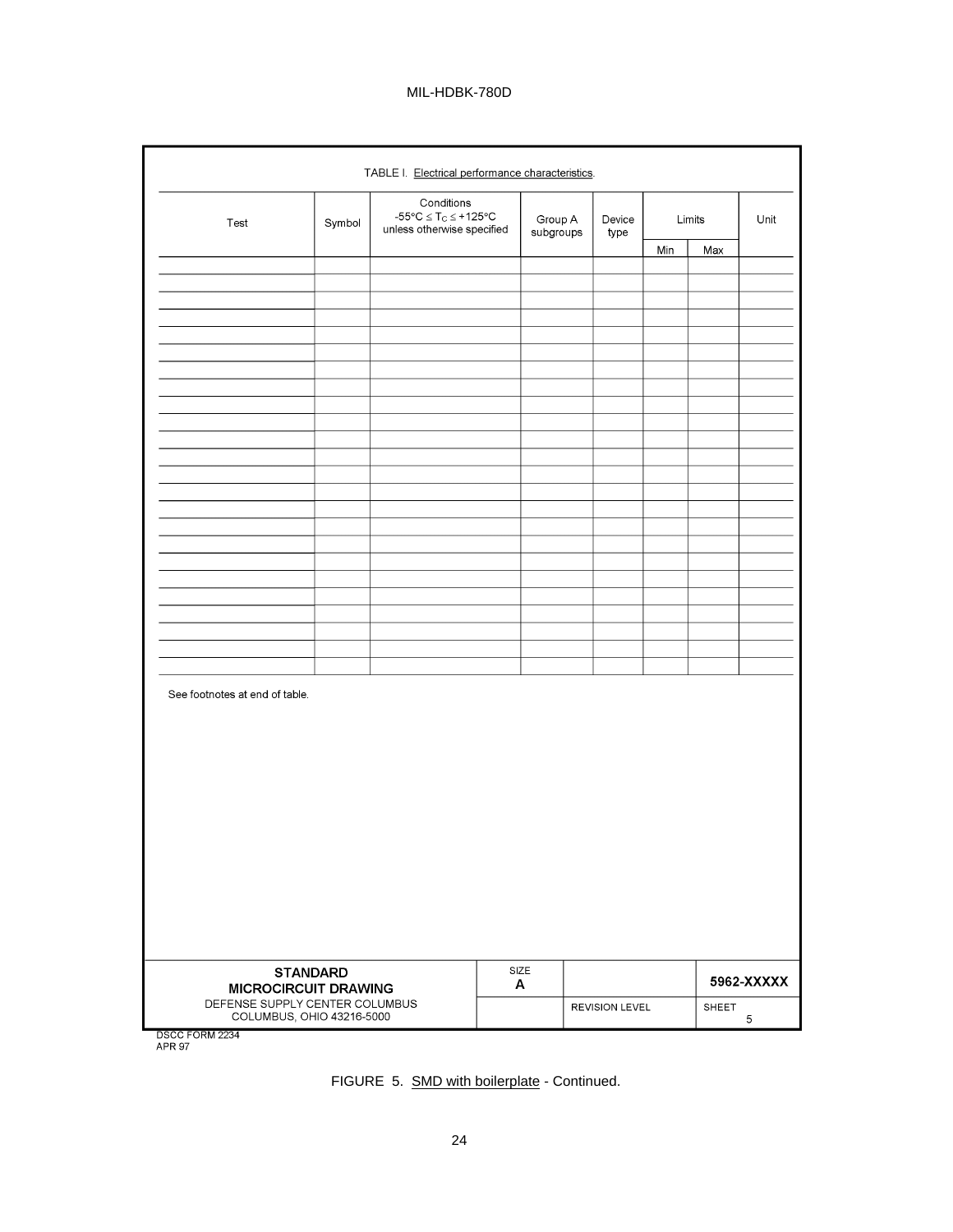|                                                             | FIGURE 1. Case outline.     |                       |            |  |  |  |  |  |  |  |
|-------------------------------------------------------------|-----------------------------|-----------------------|------------|--|--|--|--|--|--|--|
|                                                             |                             |                       |            |  |  |  |  |  |  |  |
| FIGURE 2. Terminal connections.                             |                             |                       |            |  |  |  |  |  |  |  |
|                                                             |                             |                       |            |  |  |  |  |  |  |  |
|                                                             | FIGURE 3. Truth table.      |                       |            |  |  |  |  |  |  |  |
|                                                             |                             |                       |            |  |  |  |  |  |  |  |
|                                                             |                             |                       |            |  |  |  |  |  |  |  |
|                                                             | FIGURE 4. Block diagram.    |                       |            |  |  |  |  |  |  |  |
|                                                             |                             |                       |            |  |  |  |  |  |  |  |
|                                                             | FIGURE 5. Timing waveforms. |                       |            |  |  |  |  |  |  |  |
|                                                             |                             |                       |            |  |  |  |  |  |  |  |
| FIGURE 5. Radiation exposure circuit.                       |                             |                       |            |  |  |  |  |  |  |  |
|                                                             |                             |                       |            |  |  |  |  |  |  |  |
| <b>STANDARD</b><br><b>MICROCIRCUIT DRAWING</b>              | SIZE<br>A                   |                       | 5962-XXXXX |  |  |  |  |  |  |  |
| DEFENSE SUPPLY CENTER COLUMBUS<br>COLUMBUS, OHIO 43216-5000 |                             | <b>REVISION LEVEL</b> | SHEET<br>6 |  |  |  |  |  |  |  |
| DSCC FORM 2234<br>APR 97                                    |                             |                       |            |  |  |  |  |  |  |  |

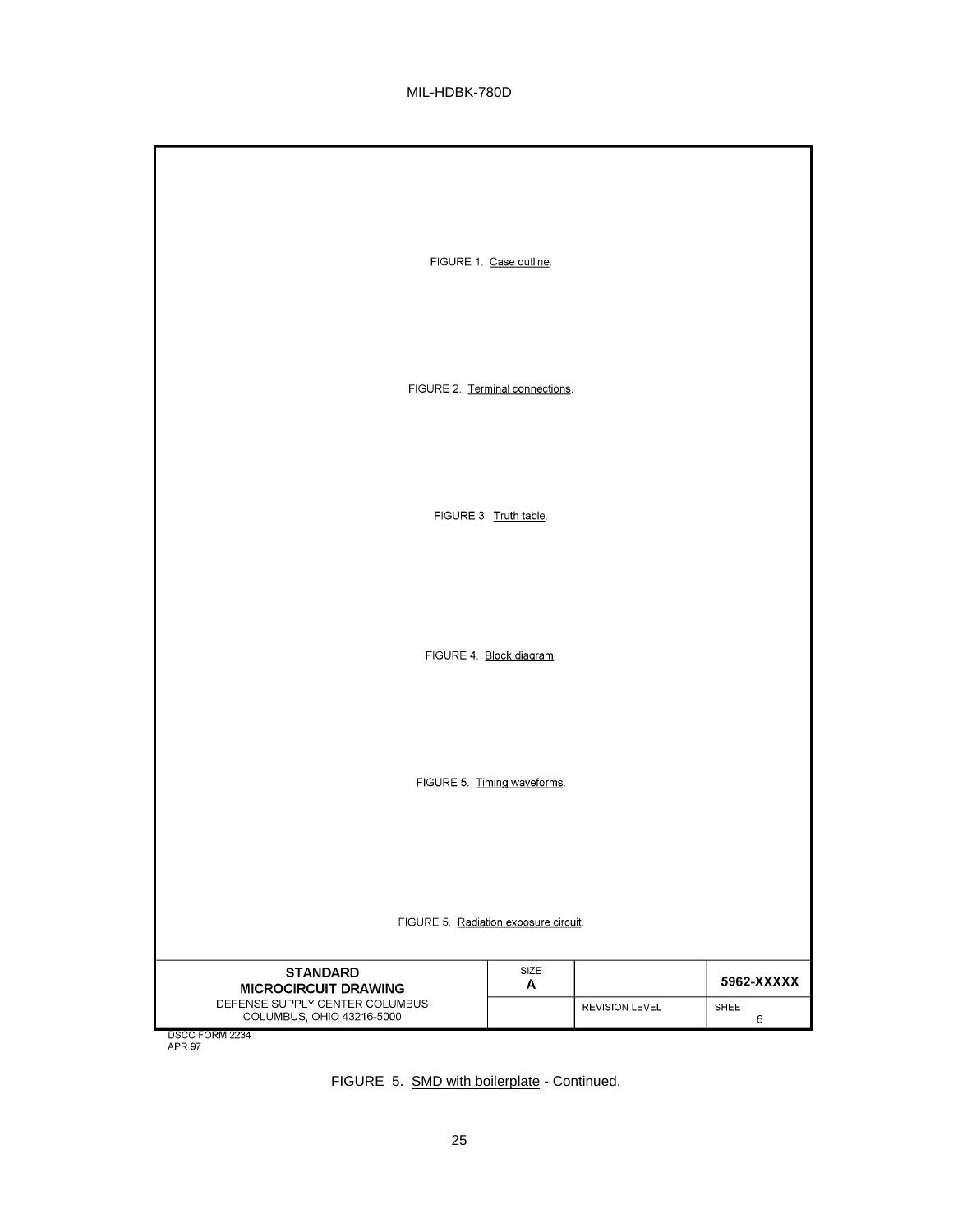#### 4. VERIFICATION

4.1 Sampling and inspection. For device classes Q and V, sampling and inspection procedures shall be in accordance with MIL-PRF-38535 or as modified in the device manufacturer's Quality Management (QM) plan. The modification in the QM plan shall not affect the form, fit, or function as described herein. For device class M, sampling and inspection procedures shall be in accordance with MIL-PRF-38535, appendix A.

4.2 Screening. For device classes Q and V, screening shall be in accordance with MIL-PRF-38535, and shall be conducted on all devices prior to qualification and technology conformance inspection. For device class M, screening shall be in accordance with method 5004 of MIL-STD-883, and shall be conducted on all devices prior to quality conformance inspection.

- 4.2.1 Additional criteria for device class M.
	- a. Burn-in test, method 1015 of MIL-STD-883.
		- (1) Test condition or . The test circuit shall be maintained by the manufacturer under document revision level control and shall be made available to the preparing or acquiring activity upon request. The test circuit shall specify the inputs, outputs, biases, and power dissipation, as applicable, in accordance with the intent specified in method 1015.
		- (2)  $T_A = +125$ °C, minimum.
	- b. Interim and final electrical test parameters shall be as specified in table II herein.
- 4.2.2 Additional criteria for device classes Q and V.
	- a. The burn-in test duration, test condition and test temperature, or approved alternatives shall be as specified in the device<br>manufacturer's QM plan in accordance with MIL-PRF-38535. The burn-in test circuit shall be mai revision level control of the device manufacturer's Technology Review Board (TRB) in accordance with MIL-PRF-38535 and shall be made available to the acquiring or preparing activity upon request. The test circuit shall specify the inputs, outputs, biases, and power dissipation, as applicable, in accordance with the intent specified in method 1015 of MIL-STD-883.
	- Interim and final electrical test parameters shall be as specified in table II herein.  $b<sub>1</sub>$
	- Additional screening for device class V beyond the requirements of device class Q shall be as specified in C. MIL-PRF-38535, appendix B.

4.3 Qualification inspection for device classes Q and V. Qualification inspection for device classes Q and V shall be in accordance with MIL-PRF-38535. Inspections to be performed shall be those specified in MIL-PRF-38535 and herein for groups A, B, C, D, and E inspections (see 4.4.1 through 4.4.4).

4.4 Conformance inspection. Technology conformance inspection for classes Q and V shall be in accordance with MIL-PRF-38535 including groups A, B, C, D, and E inspections and as specified herein. Quality conformance inspection for device class M shall be in accordance with MIL-PRF-38535, appendix A and as specified herein. Inspections to be performed for device class M shall be those specified in method 5005 of MIL-STD-883 and herein for groups A, B, C, D, and E inspections (see 4.4.1) through 4.4.4).

| <b>STANDARD</b>                                             | SIZE |                       |              |
|-------------------------------------------------------------|------|-----------------------|--------------|
| <b>MICROCIRCUIT DRAWING</b>                                 | A    |                       | 5962-XXXXX   |
| DEFENSE SUPPLY CENTER COLUMBUS<br>COLUMBUS, OHIO 43216-5000 |      | <b>REVISION LEVEL</b> | <b>SHEET</b> |
| DSCC FORM 2234                                              |      |                       |              |

**APR 97** 

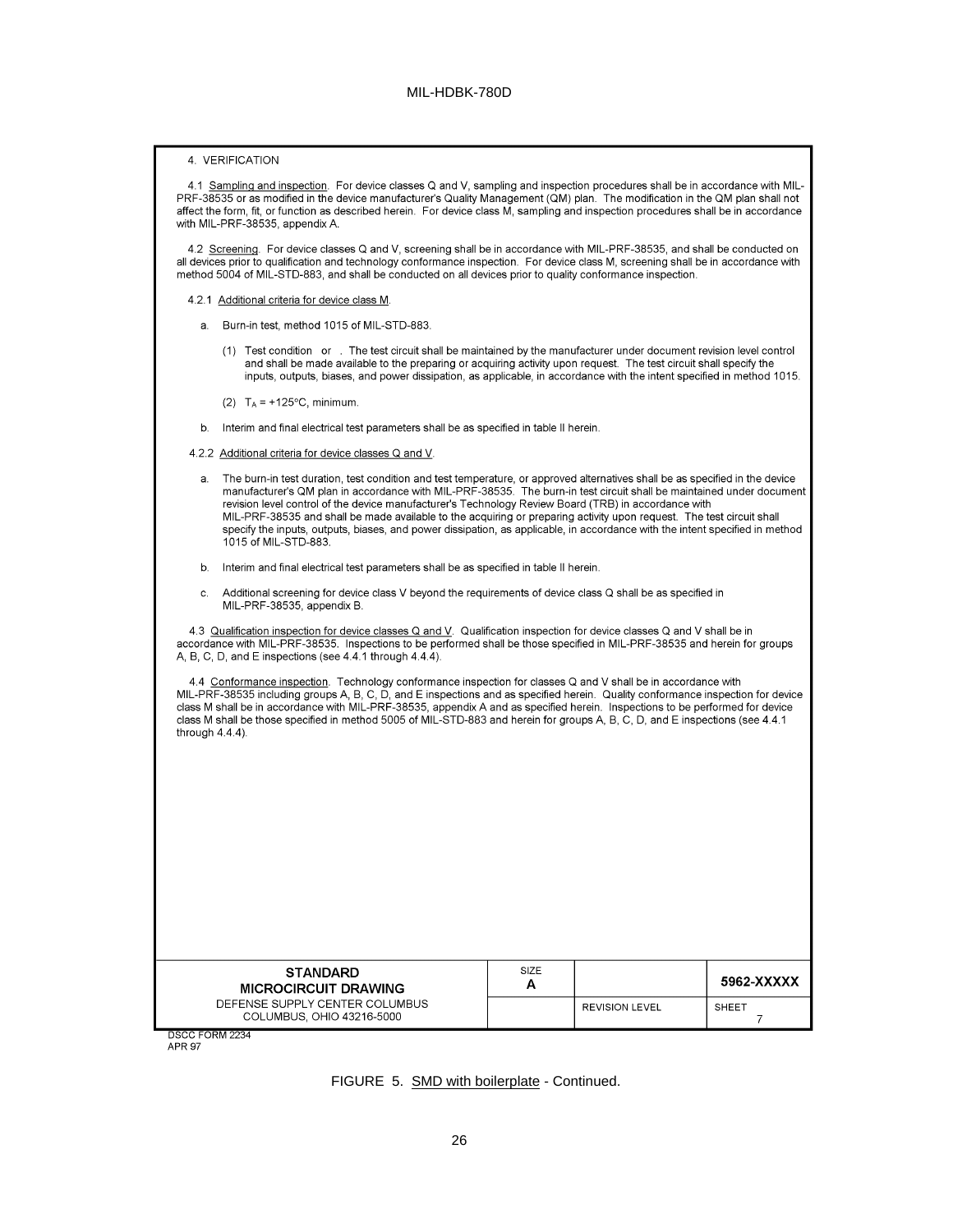|          | subgroups 7 and 8 shall include verifying the functionality of the device.                                                                                                                                                                                                                                                                                                   |                                                                           |                   |                                                               |            |
|----------|------------------------------------------------------------------------------------------------------------------------------------------------------------------------------------------------------------------------------------------------------------------------------------------------------------------------------------------------------------------------------|---------------------------------------------------------------------------|-------------------|---------------------------------------------------------------|------------|
|          |                                                                                                                                                                                                                                                                                                                                                                              | TABLE II. Electrical test requirements.                                   |                   |                                                               |            |
|          | Test requirements                                                                                                                                                                                                                                                                                                                                                            | Subgroups<br>(in accordance with<br>MIL-STD-883.<br>method 5005, table I) |                   | Subgroups<br>(in accordance with<br>MIL-PRF-38535, table III) |            |
|          |                                                                                                                                                                                                                                                                                                                                                                              | Device<br>class M                                                         | Device<br>class Q | Device<br>class V                                             |            |
|          | Interim electrical<br>parameters (see 4.2)                                                                                                                                                                                                                                                                                                                                   |                                                                           |                   |                                                               |            |
|          | Final electrical<br>parameters (see 4.2)                                                                                                                                                                                                                                                                                                                                     | 11                                                                        | 11                | 21                                                            |            |
|          | Group A test<br>requirements (see 4.4)                                                                                                                                                                                                                                                                                                                                       |                                                                           |                   |                                                               |            |
|          | Group C end-point electrical<br>parameters (see 4.4)                                                                                                                                                                                                                                                                                                                         |                                                                           |                   |                                                               |            |
|          | Group D end-point electrical<br>parameters (see 4.4)                                                                                                                                                                                                                                                                                                                         |                                                                           |                   |                                                               |            |
|          | Group E end-point electrical<br>parameters (see 4.4)                                                                                                                                                                                                                                                                                                                         |                                                                           |                   |                                                               |            |
|          | 1/ PDA applies to subgroup 1.<br>2/ PDA applies to subgroups 1 and 7.<br>4.4.2 Group C inspection. The group C inspection end-point electrical parameters shall be as specified in table II herein.                                                                                                                                                                          |                                                                           |                   |                                                               |            |
| a.       | 4.4.2.1 Additional criteria for device class M. Steady-state life test conditions, method 1005 of MIL-STD-883:<br>Test condition or . The test circuit shall be maintained by the manufacturer under document revision level control and<br>shall be made available to the preparing or acquiring activity upon request. The test circuit shall specify the inputs, outputs, |                                                                           |                   |                                                               |            |
|          | biases, and power dissipation, as applicable, in accordance with the intent specified in method 1005 of MIL-STD-883.                                                                                                                                                                                                                                                         |                                                                           |                   |                                                               |            |
| b.<br>C. | $T_A$ = +125°C, minimum.<br>Test duration: 1,000 hours, except as permitted by method 1005 of MIL-STD-883.                                                                                                                                                                                                                                                                   |                                                                           |                   |                                                               |            |
|          |                                                                                                                                                                                                                                                                                                                                                                              |                                                                           |                   |                                                               |            |
|          |                                                                                                                                                                                                                                                                                                                                                                              |                                                                           |                   |                                                               |            |
|          |                                                                                                                                                                                                                                                                                                                                                                              |                                                                           |                   |                                                               |            |
|          | <b>STANDARD</b>                                                                                                                                                                                                                                                                                                                                                              |                                                                           | SIZE<br>A         |                                                               | 5962-XXXXX |

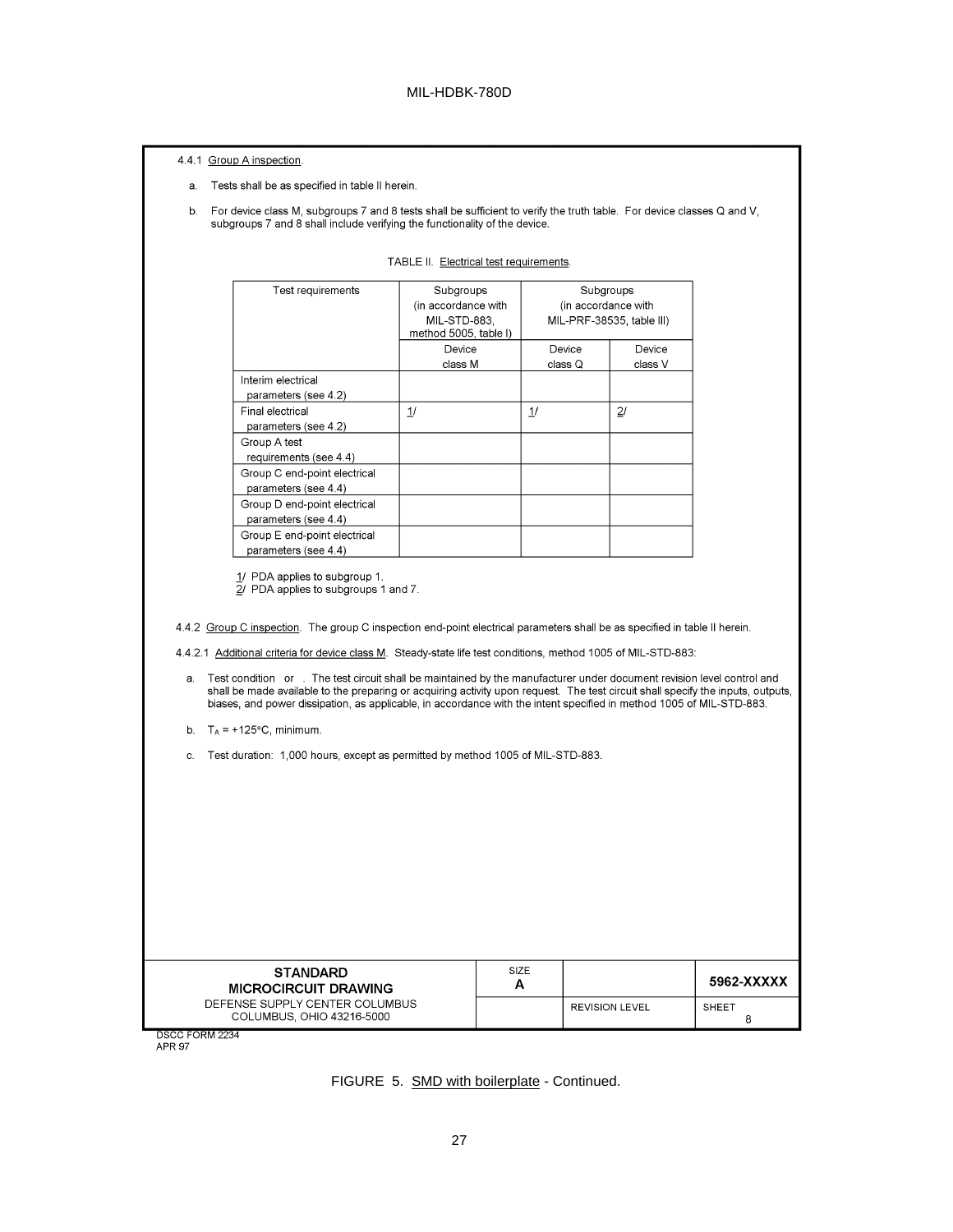4.4.2.2 Additional criteria for device classes Q and V. The steady-state life test duration, test condition and test temperature, or approved alternatives shall be as specified in the device manufacturer's QM plan in accordance with MIL-PRF-38535. The test circuit shall be maintained under document revision level control by the device manufacturer's TRB in accordance with MIL-PRF-38535 and shall be made available to the acquiring or preparing activity upon request. The test circuit shall specify the inputs, outputs, biases, and power dissipation, as applicable, in accordance with the intent specified in method 1005 of MIL-STD-883 4.4.3 Group D inspection. The group D inspection end-point electrical parameters shall be as specified in table II herein. 4.4.4 Group E inspection. Group E inspection is required only for parts intended to be marked as radiation hardness assured (see  $3.5$  herein). a. End-point electrical parameters shall be as specified in table II herein. For device classes Q and V, the devices or test vehicle shall be subjected to radiation hardness assured tests as specified  $h$ in MIL-PRF-38535 for the RHA level being tested. For device class M, the devices shall be subjected to radiation hardness assured tests as specified in MIL-PRF-38535, appendix A for the RHA level being tested. All device classes must meet the postirradiation end-point electrical parameter limits as defined in table I at T<sub>A</sub> = +25°C ±5°C, after exposure, to the subgroups specified in table II herein.

Note: All radiation testing being performed must be specified in 4.4.4.

5. PACKAGING

5.1 Packaging requirements. The requirements for packaging shall be in accordance with MIL-PRF-38535 for device classes Q and V or MIL-PRF-38535, appendix A for device class M.

6. NOTES

6.1 Intended use. Microcircuits conforming to this drawing are intended for use for Government microcircuit applications (original equipment), design applications, and logistics purposes.

6.1.1 Replaceability. Microcircuits covered by this drawing will replace the same generic device covered by a contractor prepared specification or drawing.

6.1.2 Substitutability. Device class Q devices will replace device class M devices.

6.2 Configuration control of SMD's. All proposed changes to existing SMD's will be coordinated with the users of record for the individual documents. This coordination will be accomplished using DD Form 1692, Engineering Change Proposal.

6.3 Record of users. Military and industrial users should inform Defense Supply Center Columbus (DSCC) when a system application requires configuration control and which SMD's are applicable to that system. DSCC will maintain a record of users and this list will be used for coordination and distribution of changes to the drawings. Users of drawings covering microelectronic devices (FSC 5962) should contact DSCC-VA, telephone (614) 692-0544.

6.4 Comments. Comments on this drawing should be directed to DSCC-VA, Columbus, Ohio 43216-5000, or telephone (614) 692-0547.

6.5 Abbreviations, symbols, and definitions. The abbreviations, symbols, and definitions used herein are defined in MIL-PRF-38535 and MIL-HDBK-1331.

6.6 Sources of supply.

6.6.1 Sources of supply for device classes Q and V. Sources of supply for device classes Q and V are listed in QML-38535. The vendors listed in QML-38535 have submitted a certificate of compliance (see 3.6 herein) to DSCC-VA and have agreed to this drawing.

6.6.2 Approved sources of supply for device class M. Approved sources of supply for class M are listed in MIL-HDBK-103. The vendors listed in MIL-HDBK-103 have agreed to this drawing and a certificate of compliance (see 3.6 herein) has been submitted to and accepted by DSCC-VA.

| <b>STANDARD</b><br><b>MICROCIRCUIT DRAWING</b>              | SIZE |                       | 5962-XXXXX   |
|-------------------------------------------------------------|------|-----------------------|--------------|
| DEFENSE SUPPLY CENTER COLUMBUS<br>COLUMBUS, OHIO 43216-5000 |      | <b>REVISION LEVEL</b> | <b>SHEET</b> |
| DSCC FORM 2234                                              |      |                       |              |

**APR 97** 

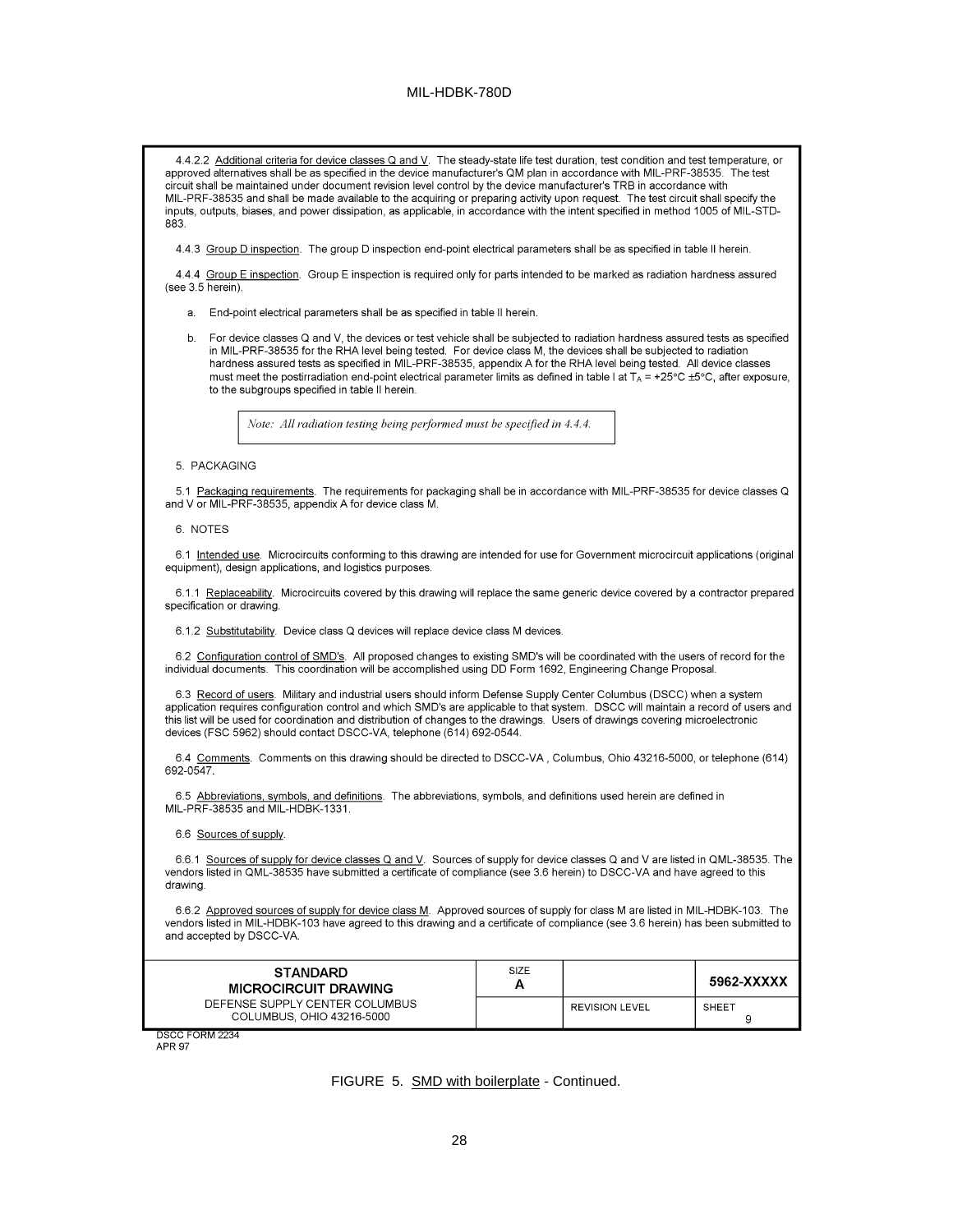| <b>REVISIONS</b>                             |                                                                                                                              |  |  |              |                                    |                       |                                   |   |   |                |           |   |                    |   |                         |                      |                                                                                     |  |  |
|----------------------------------------------|------------------------------------------------------------------------------------------------------------------------------|--|--|--------------|------------------------------------|-----------------------|-----------------------------------|---|---|----------------|-----------|---|--------------------|---|-------------------------|----------------------|-------------------------------------------------------------------------------------|--|--|
| <b>LTR</b>                                   |                                                                                                                              |  |  |              |                                    |                       | <b>DESCRIPTION</b>                |   |   |                |           |   | DATE (YR-MO-DA)    |   |                         | APPROVED             |                                                                                     |  |  |
| Α                                            | Drawing updated to reflect current requirements. Replaced reference to MIL-STD-<br>973 with reference to MIL-PRF-38535. - gt |  |  |              |                                    |                       |                                   |   |   |                |           |   |                    |   | 04-03-29                |                      | Raymond Monnin                                                                      |  |  |
| <b>REV</b>                                   |                                                                                                                              |  |  |              |                                    |                       |                                   |   |   |                |           |   |                    |   |                         |                      |                                                                                     |  |  |
| <b>SHEET</b>                                 |                                                                                                                              |  |  |              |                                    |                       |                                   |   |   |                |           |   |                    |   |                         |                      |                                                                                     |  |  |
| REV                                          |                                                                                                                              |  |  |              |                                    |                       |                                   |   |   |                |           |   |                    |   |                         |                      |                                                                                     |  |  |
| SHEET                                        |                                                                                                                              |  |  |              |                                    |                       |                                   |   |   |                |           |   |                    |   |                         |                      |                                                                                     |  |  |
| <b>REV STATUS</b>                            |                                                                                                                              |  |  | <b>REV</b>   |                                    |                       | А                                 | Α | А | Α              | Α         | Α | А                  | Α | Α                       |                      |                                                                                     |  |  |
| OF SHEETS                                    |                                                                                                                              |  |  | <b>SHEET</b> |                                    |                       | $\mathbf{1}$                      | 2 | 3 | $\overline{4}$ | 5         | 6 | $\overline{7}$     | 8 | 9                       |                      |                                                                                     |  |  |
| PMIC N/A                                     |                                                                                                                              |  |  |              | PREPARED BY<br><b>RICK OFFICER</b> |                       |                                   |   |   |                |           |   |                    |   |                         |                      | DEFENSE SUPPLY CENTER COLUMBUS                                                      |  |  |
| <b>MICROCIRCUIT</b>                          | <b>STANDARD</b><br><b>DRAWING</b>                                                                                            |  |  |              | CHECKED BY                         | RAJESH PITHADIA       |                                   |   |   |                |           |   |                    |   | http://www.dscc.dla.mil | COLUMBUS, OHIO 43216 |                                                                                     |  |  |
| THIS DRAWING IS AVAILABLE                    | FOR USE BY ALL<br>DEPARTMENTS                                                                                                |  |  |              | APPROVED BY                        | MICHAEL A. FRYE       |                                   |   |   |                |           |   |                    |   |                         |                      | MICROCIRCUIT, LINEAR, INSTRUMENTATION,<br>OPERATIONAL AMPLIFIER, MONOLITHIC SILICON |  |  |
| AND AGENCIES OF THE<br>DEPARTMENT OF DEFENSE |                                                                                                                              |  |  |              |                                    |                       | DRAWING APPROVAL DATE<br>94-11-09 |   |   |                |           |   |                    |   |                         |                      |                                                                                     |  |  |
|                                              | AMSC N/A                                                                                                                     |  |  |              |                                    | <b>REVISION LEVEL</b> | Α                                 |   |   |                | SIZE<br>Α |   | CAGE CODE<br>67268 |   |                         |                      | 5962-95529                                                                          |  |  |
| SHEET<br>1 OF 9                              |                                                                                                                              |  |  |              |                                    |                       |                                   |   |   |                |           |   |                    |   |                         |                      |                                                                                     |  |  |

DSCC FORM 2233<br>APR 97

5962-E188-04

FIGURE 6. Sample SMD.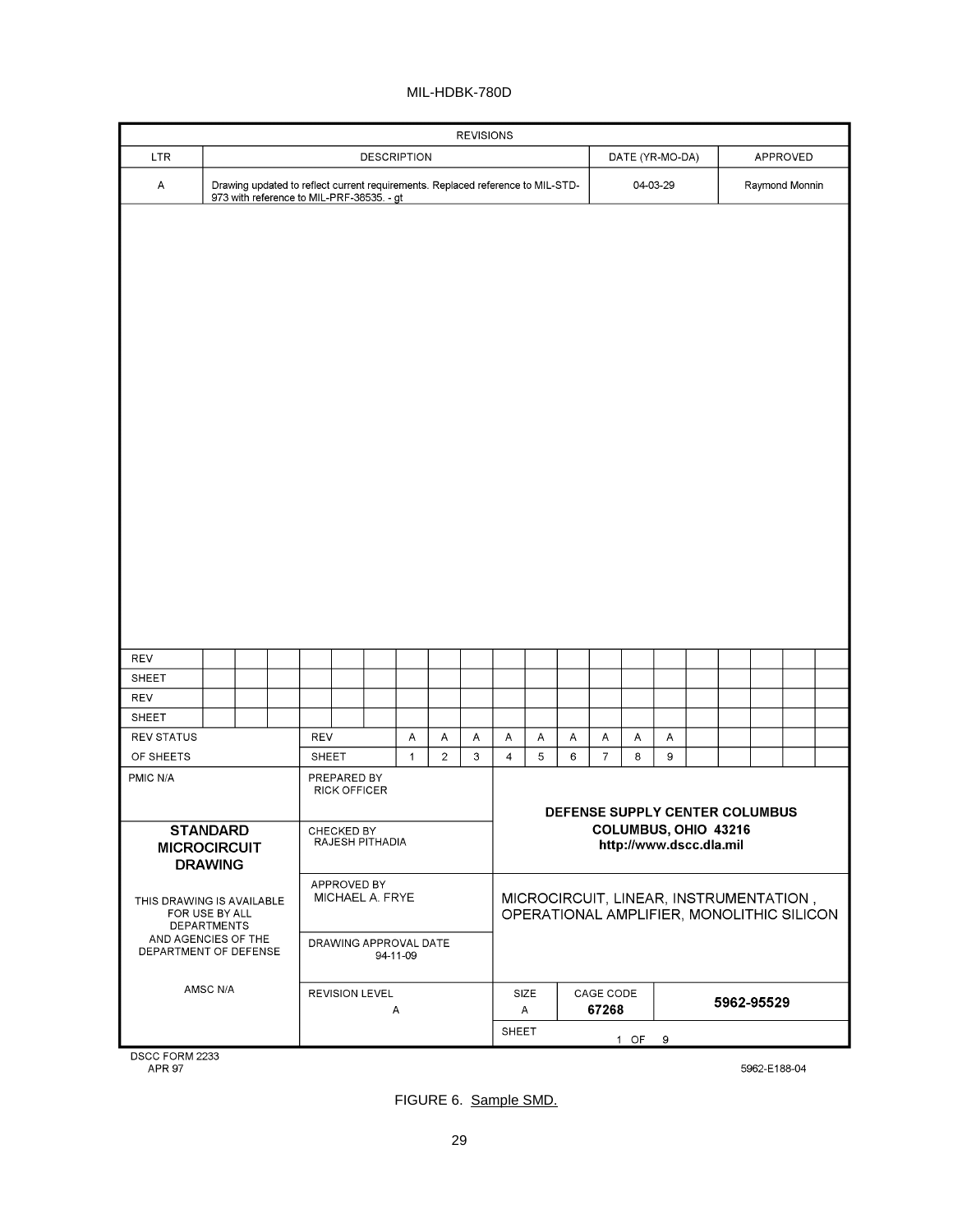| 1. SCOPE                                                                                                                                                                                                                                                                                                                                                                                        |                                                  |                                                                          |                                                                                  |
|-------------------------------------------------------------------------------------------------------------------------------------------------------------------------------------------------------------------------------------------------------------------------------------------------------------------------------------------------------------------------------------------------|--------------------------------------------------|--------------------------------------------------------------------------|----------------------------------------------------------------------------------|
| 1.1 Scope. This drawing documents two product assurance class levels consisting of high reliability (device classes Q and M)<br>and space application (device class V). A choice of case outlines and lead finishes are available and are reflected in the Part or<br>Identifying Number (PIN). When available, a choice of Radiation Hardness Assurance (RHA) levels are reflected in the PIN. |                                                  |                                                                          |                                                                                  |
| 1.2 PIN. The PIN is as shown in the following example:                                                                                                                                                                                                                                                                                                                                          |                                                  |                                                                          |                                                                                  |
| 5962<br>95529                                                                                                                                                                                                                                                                                                                                                                                   | 01                                               | М<br>G                                                                   | Х                                                                                |
|                                                                                                                                                                                                                                                                                                                                                                                                 |                                                  |                                                                          |                                                                                  |
| Federal<br>RHA                                                                                                                                                                                                                                                                                                                                                                                  | Device                                           | Device<br>Case                                                           | Lead                                                                             |
| stock class<br>designator<br>designator<br>(see 1.2.1)                                                                                                                                                                                                                                                                                                                                          | type<br>(see 1.2.2)                              | outline<br>class<br>designator<br>(see 1.2.4)                            | finish<br>(see 1.2.5)                                                            |
| $\mathcal{U}$                                                                                                                                                                                                                                                                                                                                                                                   |                                                  | (see 1.2.3)                                                              |                                                                                  |
| Drawing number                                                                                                                                                                                                                                                                                                                                                                                  |                                                  |                                                                          |                                                                                  |
| 1.2.1 RHA designator. Device classes Q and V RHA marked devices meet the MIL-PRF-38535 specified RHA levels and are<br>marked with the appropriate RHA designator. Device class M RHA marked devices meet the MIL-PRF-38535, appendix A<br>specified RHA levels and are marked with the appropriate RHA designator. A dash (-) indicates a non-RHA device.                                      |                                                  |                                                                          |                                                                                  |
| 1.2.2 Device type(s). The device type(s) identify the circuit function as follows:                                                                                                                                                                                                                                                                                                              |                                                  |                                                                          |                                                                                  |
| Generic number<br>Device type                                                                                                                                                                                                                                                                                                                                                                   |                                                  | Circuit function                                                         |                                                                                  |
| 01<br>LM725                                                                                                                                                                                                                                                                                                                                                                                     |                                                  |                                                                          | Instrumentation amplifier                                                        |
| 1.2.3 Device class designator. The device class designator is a single letter identifying the product assurance level as follows:                                                                                                                                                                                                                                                               |                                                  |                                                                          |                                                                                  |
| Device class                                                                                                                                                                                                                                                                                                                                                                                    |                                                  | Device requirements documentation                                        |                                                                                  |
| M                                                                                                                                                                                                                                                                                                                                                                                               |                                                  | class level B microcircuits in accordance with MIL-PRF-38535, appendix A | Vendor self-certification to the requirements for MIL-STD-883 compliant, non-JAN |
| Q or V                                                                                                                                                                                                                                                                                                                                                                                          | Certification and qualification to MIL-PRF-38535 |                                                                          |                                                                                  |
| 1.2.4 Case outline(s). The case outline(s) are as designated in MIL-STD-1835 and as follows:                                                                                                                                                                                                                                                                                                    |                                                  |                                                                          |                                                                                  |
| Outline letter<br>Descriptive designator                                                                                                                                                                                                                                                                                                                                                        | Terminals                                        |                                                                          | Package style                                                                    |
| G<br>MACY1-X8                                                                                                                                                                                                                                                                                                                                                                                   | 8                                                |                                                                          | Can                                                                              |
| 1.2.5 Lead finish. The lead finish is as specified in MIL-PRF-38535 for device classes Q and V or MIL-PRF-38535,<br>appendix A for device class M.                                                                                                                                                                                                                                              |                                                  |                                                                          |                                                                                  |
| <b>STANDARD</b><br><b>MICROCIRCUIT DRAWING</b>                                                                                                                                                                                                                                                                                                                                                  | SIZE<br>A                                        |                                                                          | 5962-95529                                                                       |
| DEFENSE SUPPLY CENTER COLUMBUS<br>COLUMBUS, OHIO 43216-5000                                                                                                                                                                                                                                                                                                                                     |                                                  | <b>REVISION LEVEL</b><br>A                                               | <b>SHEET</b><br>2                                                                |
| DSCC FORM 2234<br><b>APR 97</b>                                                                                                                                                                                                                                                                                                                                                                 |                                                  |                                                                          |                                                                                  |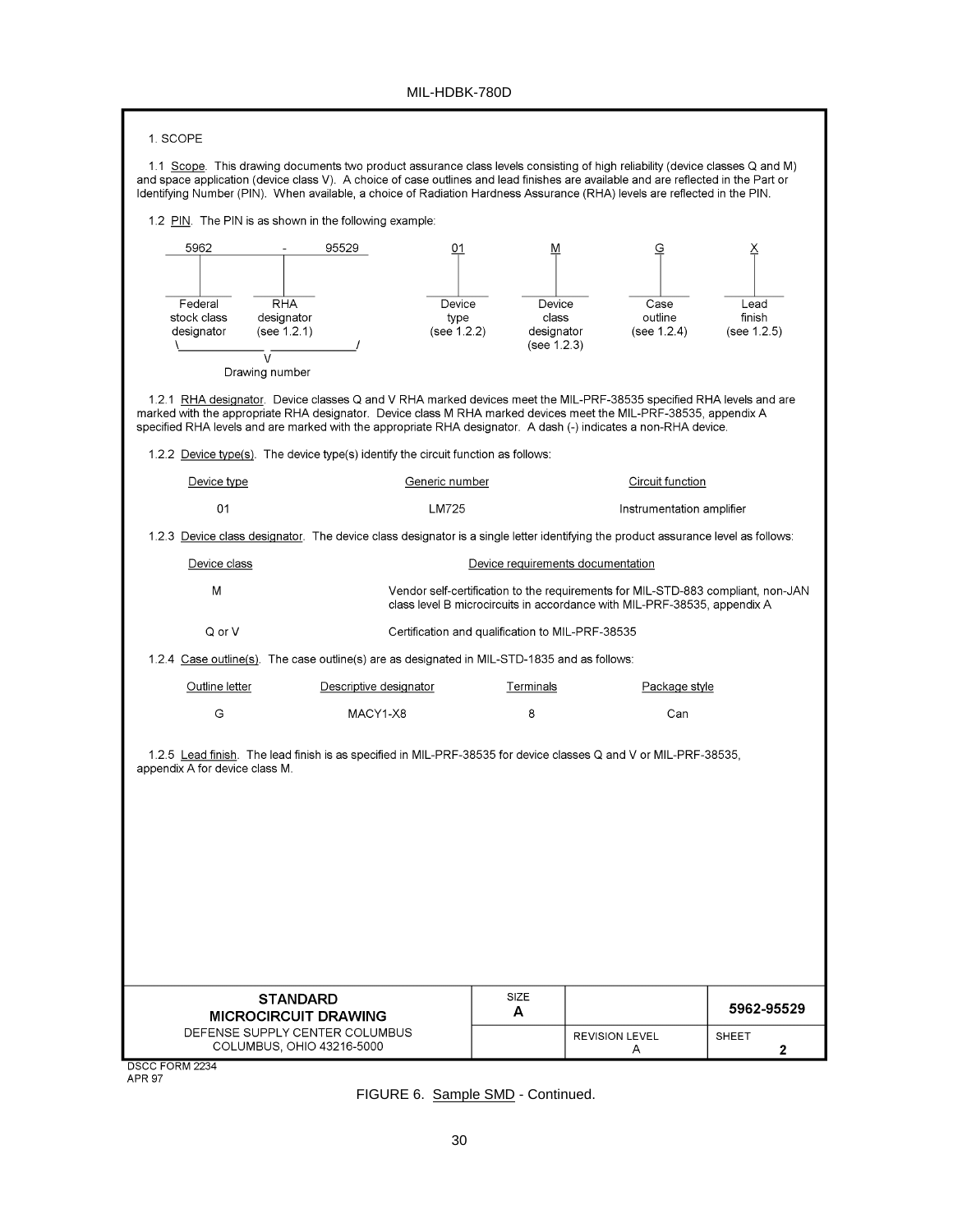÷

| 1.3 Absolute maximum ratings. 1/                                                                                                                                                                                                                                                           |             |                            |            |
|--------------------------------------------------------------------------------------------------------------------------------------------------------------------------------------------------------------------------------------------------------------------------------------------|-------------|----------------------------|------------|
|                                                                                                                                                                                                                                                                                            |             |                            |            |
|                                                                                                                                                                                                                                                                                            |             |                            |            |
|                                                                                                                                                                                                                                                                                            |             |                            |            |
|                                                                                                                                                                                                                                                                                            |             |                            |            |
| Lead temperature (soldering, 10 seconds) +260°C                                                                                                                                                                                                                                            |             |                            |            |
|                                                                                                                                                                                                                                                                                            |             |                            |            |
| Thermal resistance, junction-to-case (0Jc)  See MIL-STD-1835                                                                                                                                                                                                                               |             |                            |            |
|                                                                                                                                                                                                                                                                                            |             |                            |            |
| 1.4 Recommended operating conditions.                                                                                                                                                                                                                                                      |             |                            |            |
|                                                                                                                                                                                                                                                                                            |             |                            |            |
|                                                                                                                                                                                                                                                                                            |             |                            |            |
| 2. APPLICABLE DOCUMENTS                                                                                                                                                                                                                                                                    |             |                            |            |
| 2.1 Government specification, standards, and handbooks. The following specification, standards, and handbooks form a part of<br>this drawing to the extent specified herein. Unless otherwise specified, the issues of these documents are those cited in the<br>solicitation or contract. |             |                            |            |
| DEPARTMENT OF DEFENSE SPECIFICATION                                                                                                                                                                                                                                                        |             |                            |            |
| MIL-PRF-38535 - Integrated Circuits, Manufacturing, General Specification for.                                                                                                                                                                                                             |             |                            |            |
| DEPARTMENT OF DEFENSE STANDARDS                                                                                                                                                                                                                                                            |             |                            |            |
| MIL-STD-883 - Test Method Standard Microcircuits.<br>MIL-STD-1835 - Interface Standard Electronic Component Case Outlines.                                                                                                                                                                 |             |                            |            |
| DEPARTMENT OF DEFENSE HANDBOOKS                                                                                                                                                                                                                                                            |             |                            |            |
| MIL-HDBK-103 - List of Standard Microcircuit Drawings.<br>MIL-HDBK-780 - Standard Microcircuit Drawings.                                                                                                                                                                                   |             |                            |            |
| (Copies of these documents are available online at http://assist.daps.dla.mil/quicksearch/ or www.dodssp.daps.mil or from the<br>Standardization Document Order Desk, 700 Robbins Avenue, Building 4D, Philadelphia, PA 19111-5094.)                                                       |             |                            |            |
|                                                                                                                                                                                                                                                                                            |             |                            |            |
|                                                                                                                                                                                                                                                                                            |             |                            |            |
|                                                                                                                                                                                                                                                                                            |             |                            |            |
|                                                                                                                                                                                                                                                                                            |             |                            |            |
| 11<br>Stresses above the absolute maximum rating may cause permanent damage to the device. Extended operation<br>at the maximum levels may degrade performance and affect reliability.                                                                                                     |             |                            |            |
| 2 <sup>1</sup><br>With $T_A > +60^{\circ}$ C, derate at +175°C/W.                                                                                                                                                                                                                          |             |                            |            |
|                                                                                                                                                                                                                                                                                            |             |                            |            |
| <b>STANDARD</b>                                                                                                                                                                                                                                                                            | <b>SIZE</b> |                            |            |
| <b>MICROCIRCUIT DRAWING</b>                                                                                                                                                                                                                                                                | A           |                            | 5962-95529 |
| DEFENSE SUPPLY CENTER COLUMBUS                                                                                                                                                                                                                                                             |             |                            |            |
| COLUMBUS, OHIO 43216-5000                                                                                                                                                                                                                                                                  |             | <b>REVISION LEVEL</b><br>A | SHEET<br>3 |
| DSCC FORM 2234                                                                                                                                                                                                                                                                             |             |                            |            |
| <b>APR 97</b>                                                                                                                                                                                                                                                                              |             |                            |            |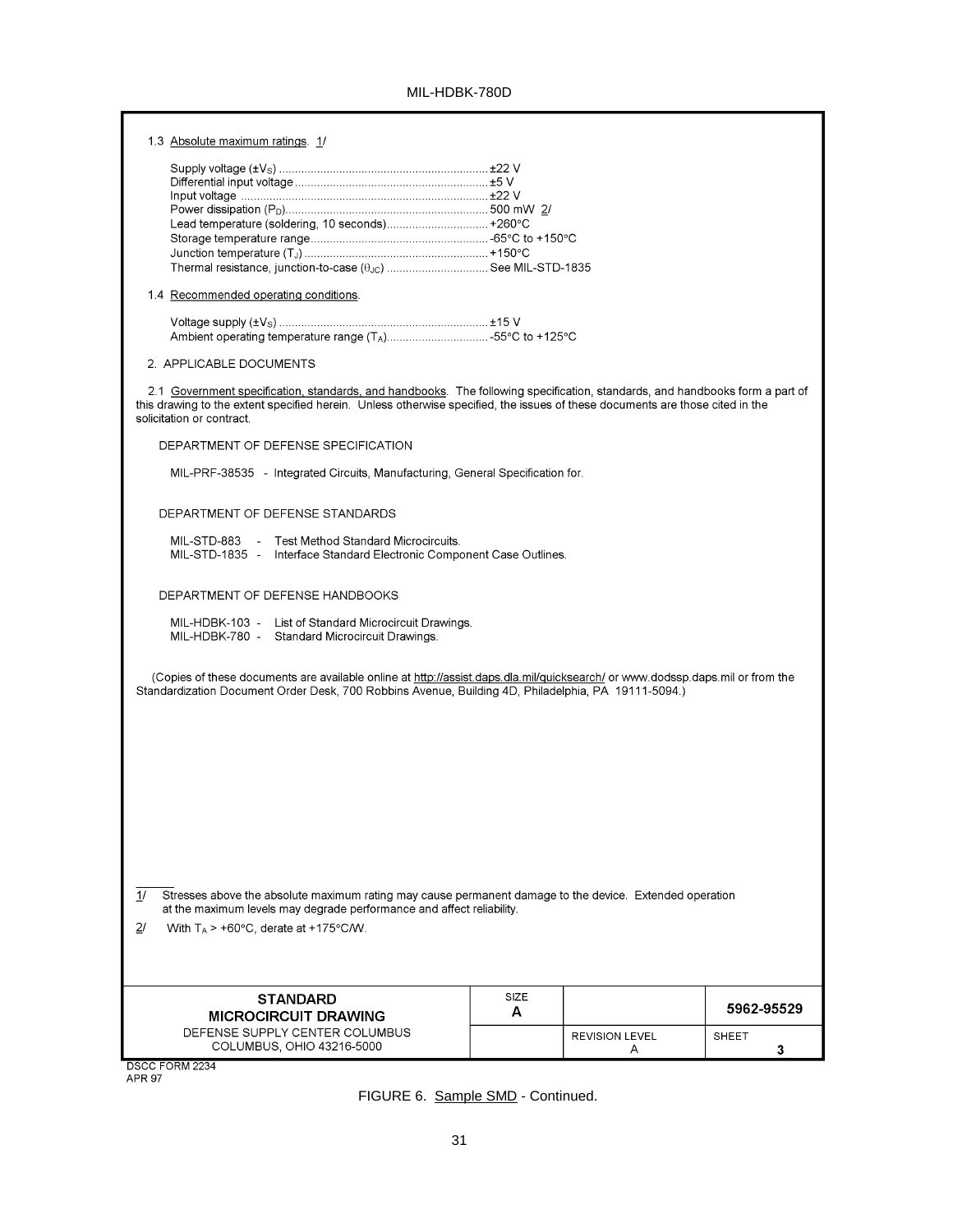2.2 Order of precedence. In the event of a conflict between the text of this drawing and the references cited herein, the text of this drawing takes precedence. Nothing in this document, however, supersedes applicable laws and regulations unless a specific exemption has been obtained

3. REQUIREMENTS

3.1 Item requirements. The individual item requirements for device classes Q and V shall be in accordance with MIL-PRF-38535 and as specified herein or as modified in the device manufacturer's Quality Management (QM) plan. The modification in the QM plan shall not affect the form, fit, or function as described herein. The individual item requirements for device class M shall be in accordance with MIL-PRF-38535, appendix A for non-JAN class level B devices and as specified herein.

3.2 Design, construction, and physical dimensions. The design, construction, and physical dimensions shall be as specified in MIL-PRF-38535 and herein for device classes Q and V or MIL-PRF-38535, appendix A and herein for device class M.

3.2.1 Case outline(s). The case outline(s) shall be in accordance with 1.2.4 herein.

3.2.2 Terminal connections. The terminal connections shall be as specified on figure 1.

3.3 Electrical performance characteristics and postirradiation parameter limits. Unless otherwise specified herein, the electrical performance characteristics and postirradiation parameter limits are as specified in table I and shall apply over the full ambient operating temperature range.

3.4 Electrical test requirements. The electrical test requirements shall be the subgroups specified in table II. The electrical tests for each subgroup are defined in table I.

3.5 Marking. The part shall be marked with the PIN listed in 1.2 herein. In addition, the manufacturer's PIN may also be marked. For packages where marking of the entire SMD PIN number is not feasible due to space limitations, the manufacturer has the option of not marking the "5962-" on the device. For RHA product using this option, the RHA designator shall still be marked. Marking for device classes Q and V shall be in accordance with MIL-PRF-38535. Marking for device class M shall be in accordance with MIL-PRF-38535, appendix A.

3.5.1 Certification/compliance mark. The certification mark for device classes Q and V shall be a "QML" or "Q" as required in MIL-PRF-38535. The compliance mark for device class M shall be a "C" as required in MIL-PRF-38535, appendix A.

3.6 Certificate of compliance. For device classes Q and V, a certificate of compliance shall be required from a QML-38535 listed manufacturer in order to supply to the requirements of this drawing (see 6.6.1 herein). For device class M, a certificate of compliance shall be required from a manufacturer in order to be listed as an approved source of supply in MIL-HDBK-103 (see 6.6.2 herein). The certificate of compliance submitted to DSCC-VA prior to listing as an approved source of supply for this drawing shall affirm that the manufacturer's product meets, for device classes Q and V, the requirements of MIL-PRF-38535 and herein or for device class M, the requirements of MIL-PRF-38535, appendix A and herein.

3.7 Certificate of conformance. A certificate of conformance as required for device classes Q and V in MIL-PRF-38535 or for device class M in MIL-PRF-38535, appendix A shall be provided with each lot of microcircuits delivered to this drawing.

3.8 Notification of change for device class M. For device class M, notification to DSCC-VA of change of product (see 6.2 herein) involving devices acquired to this drawing is required for any change that affects this drawing.

3.9 Verification and review for device class M. For device class M, DSCC, DSCC's agent, and the acquiring activity retain the option to review the manufacturer's facility and applicable required documentation. Offshore documentation shall be made available onshore at the option of the reviewer.

3.10 Microcircuit group assignment for device class M. Device class M devices covered by this drawing shall be in microcircuit group number 049 (see MIL-PRF-38535, appendix A).

| <b>STANDARD</b><br><b>MICROCIRCUIT DRAWING</b>              | SIZE<br>Α |                       | 5962-95529 |
|-------------------------------------------------------------|-----------|-----------------------|------------|
| DEFENSE SUPPLY CENTER COLUMBUS<br>COLUMBUS, OHIO 43216-5000 |           | <b>REVISION LEVEL</b> | SHEET      |

DSCC FORM 2234 **APR 97**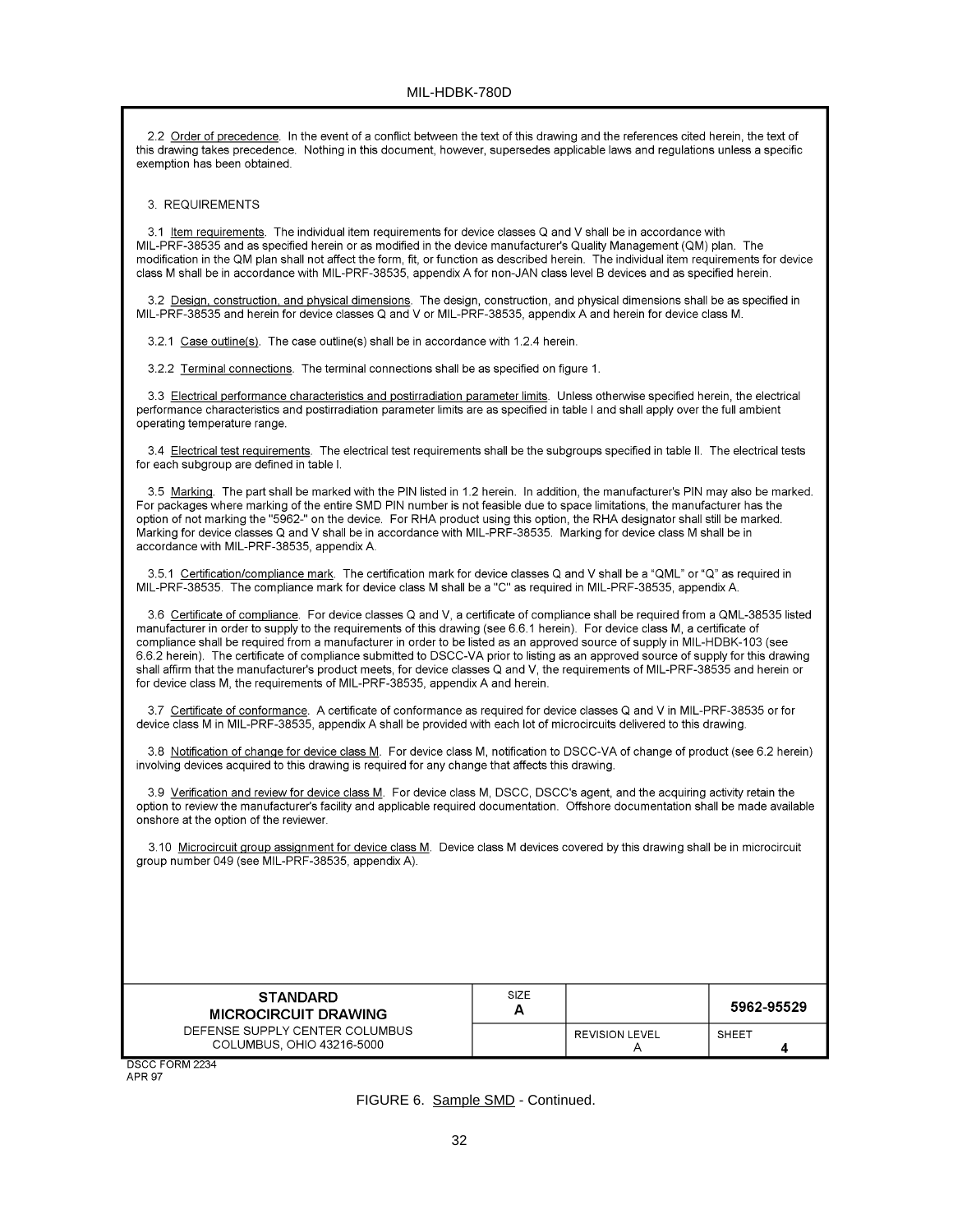| TABLE I. Electrical performance characteristics.                                                                                                                                                                                                                                                                                                      |                          |                                                                                                    |           |                      |                       |                  |                     |            |
|-------------------------------------------------------------------------------------------------------------------------------------------------------------------------------------------------------------------------------------------------------------------------------------------------------------------------------------------------------|--------------------------|----------------------------------------------------------------------------------------------------|-----------|----------------------|-----------------------|------------------|---------------------|------------|
| Test                                                                                                                                                                                                                                                                                                                                                  | Symbol                   | Conditions 1/<br>$-55^{\circ}$ C $\leq$ T <sub>A</sub> $\leq$ +125°C<br>unless otherwise specified |           | Group A<br>subgroups | Device<br>type        |                  | Limits 2/           | Unit       |
|                                                                                                                                                                                                                                                                                                                                                       |                          |                                                                                                    |           |                      |                       | Min              | Max                 |            |
| Input offset voltage                                                                                                                                                                                                                                                                                                                                  | V <sub>IO</sub>          | $R_s$ = 10 k $\Omega$ , no external trim                                                           |           | $\mathbf{1}$<br>2, 3 | 01                    | $-1$<br>$-1.5$   | $\mathbf{1}$<br>1.5 | mV         |
| Average input offset voltage<br>drift                                                                                                                                                                                                                                                                                                                 | V <sub>IO</sub><br>(ADJ) | $R_s$ = 10 kΩ, T <sub>A</sub> = 25°C                                                               |           | $\mathbf 1$          | 01                    | $-3$             | 3                   | mV         |
| Input voltage range                                                                                                                                                                                                                                                                                                                                   | $\overline{V}_{IN}$      | 3/                                                                                                 |           | 1, 2, 3              | 01                    | $-13.5$          | $+13.5$             | $\vee$     |
| Output voltage swing                                                                                                                                                                                                                                                                                                                                  | Vout                     | $V_s = \pm 22$ V, $V_{IN} = \pm 0.5$ V, RL<br>$= 2 k\Omega$                                        |           | 1, 2, 3              | 01                    | $-18$            | 18                  | V          |
|                                                                                                                                                                                                                                                                                                                                                       |                          | $V_{IN} = \pm 0.5 V$ , R <sub>L</sub> = 2 kΩ                                                       |           |                      |                       | $-10$            | 10                  |            |
|                                                                                                                                                                                                                                                                                                                                                       |                          | $V_{IN} = \pm 0.5 V$ , R <sub>L</sub> = 10 kΩ, T <sub>A</sub><br>$= 25^{\circ}$ C                  |           | $\mathbf 1$          |                       | $-12$            | 12                  |            |
| Input offset current                                                                                                                                                                                                                                                                                                                                  | Ιю                       | $R_s = 10 k\Omega$                                                                                 |           | 1, 2                 | 01                    | $-20$            | 20                  | nA         |
|                                                                                                                                                                                                                                                                                                                                                       |                          |                                                                                                    |           | 3                    |                       | -40              | 40                  |            |
| Input bias current                                                                                                                                                                                                                                                                                                                                    | ŀв                       | $R_s = 10 k\Omega$                                                                                 |           | 1, 2                 | 01                    |                  | 100                 | nA         |
|                                                                                                                                                                                                                                                                                                                                                       |                          |                                                                                                    |           | 3                    |                       |                  | 200                 |            |
| Power supply current                                                                                                                                                                                                                                                                                                                                  | lcc                      |                                                                                                    |           | 1, 2                 | 01                    | 0.5              | 3.5                 | mA         |
|                                                                                                                                                                                                                                                                                                                                                       |                          |                                                                                                    |           | 3                    |                       | 0.5              | 4                   |            |
| Input resistance                                                                                                                                                                                                                                                                                                                                      | $R_{IN}$                 | $T_A = 25^{\circ}C$ 3/                                                                             |           | $\mathbf{1}$         | 01                    | 1.2              |                     | MΩ         |
| Common mode rejection                                                                                                                                                                                                                                                                                                                                 | <b>CMRR</b>              | $V_{CM}$ = -13.5 V to +13.5 V                                                                      |           | $\mathbf{1}$         | 01                    | $\overline{110}$ |                     | dB         |
| ratio                                                                                                                                                                                                                                                                                                                                                 |                          |                                                                                                    |           | 2, 3                 |                       | 100              |                     |            |
| Power supply rejection ratio                                                                                                                                                                                                                                                                                                                          | +PSRR                    | $V_s = +20 V to +10 V$                                                                             |           | $\mathbf 1$          | 01                    | 100              |                     | dB         |
|                                                                                                                                                                                                                                                                                                                                                       |                          |                                                                                                    |           | 2, 3                 |                       | 94               |                     |            |
|                                                                                                                                                                                                                                                                                                                                                       | -PSRR                    | $V_s = -20 V to -10 V$                                                                             |           | $\mathbf{1}$         |                       | 100              |                     |            |
|                                                                                                                                                                                                                                                                                                                                                       |                          |                                                                                                    |           | 2, 3                 |                       | 94               |                     |            |
| Open loop voltage gain                                                                                                                                                                                                                                                                                                                                | $+A$ <sub>VOL</sub>      | $V_{OUT} = 0 V to + 10 V,$<br>$R_L = 2 k\Omega$                                                    |           | 1, 2                 | 01                    | $\mathbf{1}$     |                     | V/mV       |
|                                                                                                                                                                                                                                                                                                                                                       |                          |                                                                                                    |           | 3                    |                       | 0.25             |                     |            |
|                                                                                                                                                                                                                                                                                                                                                       | -Avol                    | $V_{OUT} = 0 V to + 10 V,$<br>$R_L = 2 k\Omega$                                                    |           | 1, 2                 |                       | $\mathbf{1}$     |                     |            |
|                                                                                                                                                                                                                                                                                                                                                       |                          |                                                                                                    |           | 3                    |                       | 0.25             |                     |            |
| 1/ Unless otherwise specified, $V_S = \pm 15$ V, $R_S = 0 \Omega$ , and $V_{CM} = 0$ V.<br>2/ The limiting terms "min" (minimum) and "max" (maximum) shall be considered to apply to magnitudes only.<br>Negative current shall be defined as conventional current flow out of a device terminal.<br>3/ This parameter is tested as go or no-go only. |                          |                                                                                                    |           |                      |                       |                  |                     |            |
| <b>MICROCIRCUIT DRAWING</b>                                                                                                                                                                                                                                                                                                                           | <b>STANDARD</b>          |                                                                                                    | SIZE<br>А |                      |                       |                  |                     | 5962-95529 |
| DEFENSE SUPPLY CENTER COLUMBUS                                                                                                                                                                                                                                                                                                                        |                          |                                                                                                    |           |                      | <b>REVISION LEVEL</b> |                  | <b>SHEET</b>        |            |
| COLUMBUS, OHIO 43216-5000                                                                                                                                                                                                                                                                                                                             |                          |                                                                                                    |           |                      | A                     |                  |                     | 5          |

DSCC FORM 2234<br>APR 97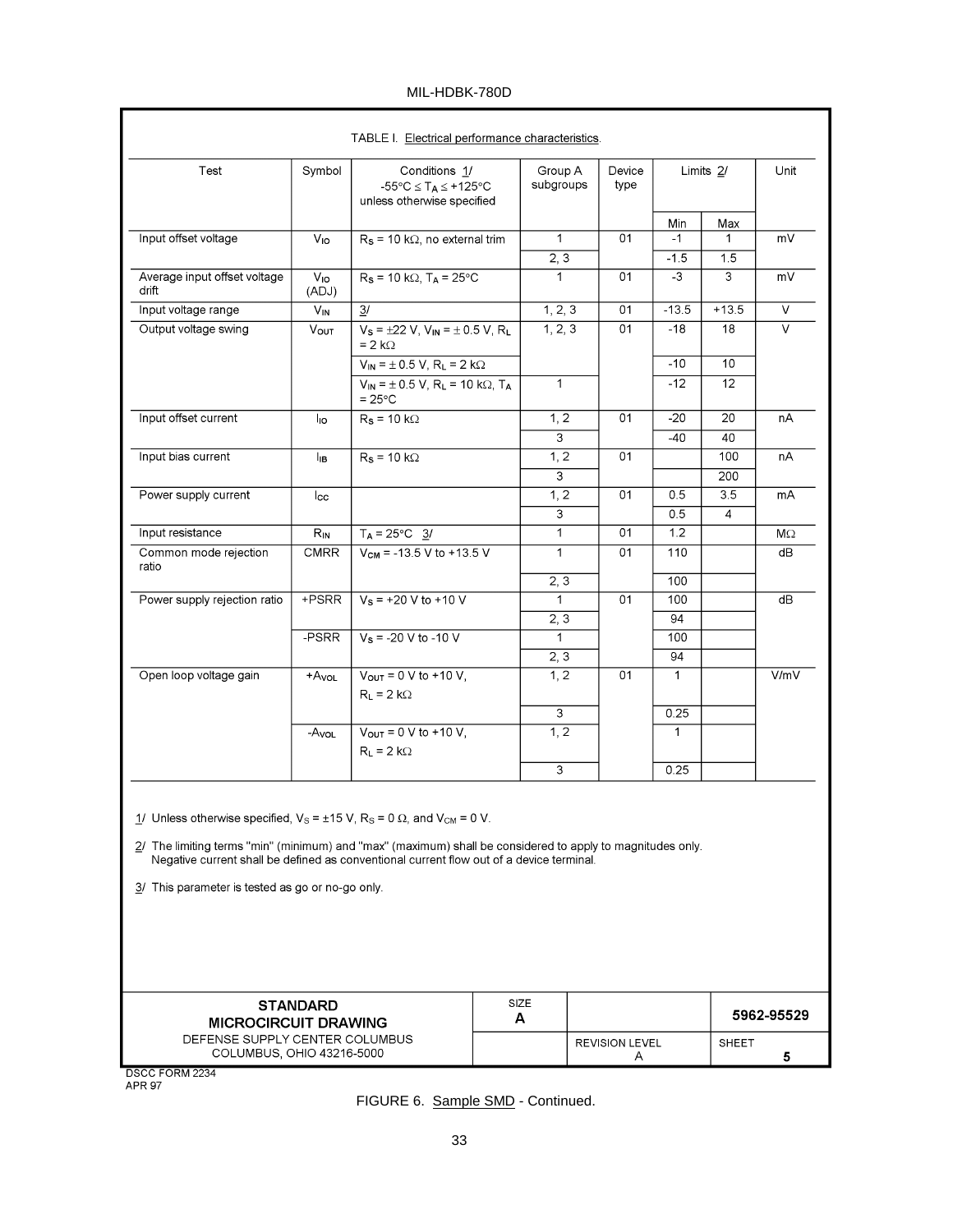| Device type            | 01                  |  |  |
|------------------------|---------------------|--|--|
| Case outline           | G                   |  |  |
| <b>Terminal number</b> | Terminal symbol     |  |  |
|                        | OFFSET NULL         |  |  |
| 2                      | -INPUT              |  |  |
| 3                      | +INPUT              |  |  |
|                        | $-Vs$               |  |  |
| 5                      | COMPENSATION (COMP) |  |  |
| ิค                     | OUTPUT              |  |  |
|                        | $+V_s$              |  |  |
| я                      | OFFSET NULL         |  |  |
|                        |                     |  |  |

FIGURE 1. Terminal connections.

| <b>STANDARD</b><br><b>MICROCIRCUIT DRAWING</b>              | <b>SIZE</b><br>А |                       | 5962-95529 |
|-------------------------------------------------------------|------------------|-----------------------|------------|
| DEFENSE SUPPLY CENTER COLUMBUS<br>COLUMBUS, OHIO 43216-5000 |                  | <b>REVISION LEVEL</b> | SHEET      |

DSCC FORM 2234<br>APR 97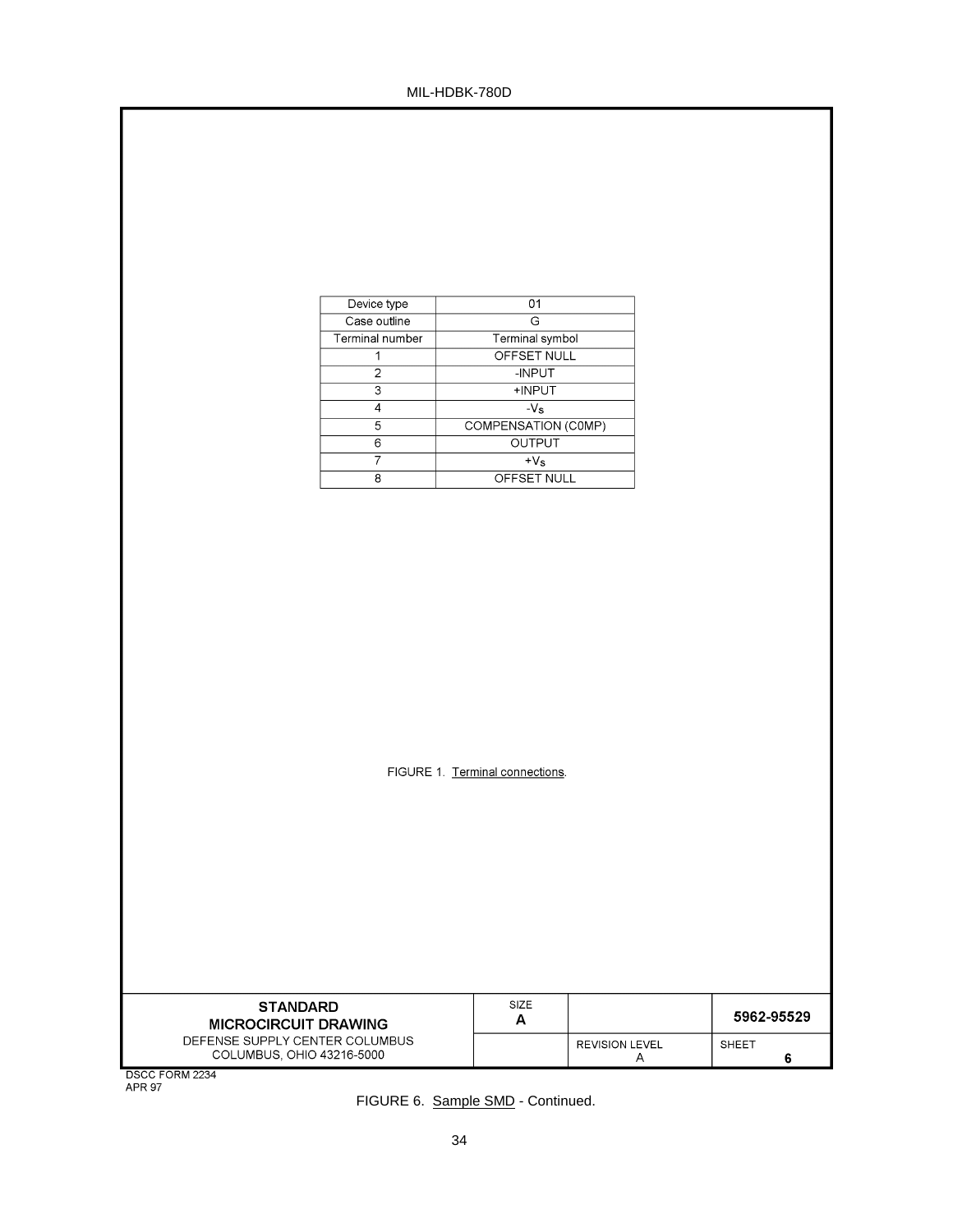#### 4. VERIFICATION

4.1 Sampling and inspection. For device classes Q and V, sampling and inspection procedures shall be in accordance with MIL-PRF-38535 or as modified in the device manufacturer's Quality Management (QM) plan. The modification in the QM plan shall not affect the form, fit, or function as described herein. For device class M, sampling and inspection procedures shall be in accordance with MIL-PRF-38535, appendix A.

4.2 Screening. For device classes Q and V, screening shall be in accordance with MIL-PRF-38535, and shall be conducted on all devices prior to qualification and technology conformance inspection. For device class M, screening shall be in accordance with method 5004 of MIL-STD-883, and shall be conducted on all devices prior to quality conformance inspection.

#### 4.2.1 Additional criteria for device class M.

- a. Burn-in test, method 1015 of MIL-STD-883.
	- (1) Test condition A, B, C, or D. The test circuit shall be maintained by the manufacturer under document revision level control and shall be made available to the preparing or acquiring activity upon request. The test circuit shall specify the inputs, outputs, biases, and power dissipation, as applicable, in accordance with the intent specified in method 1015.
	- $(2)$  T<sub>A</sub> = +125°C, minimum.
- b. Interim and final electrical test parameters shall be as specified in table II herein.
- 4.2.2 Additional criteria for device classes Q and V.
	- a. The burn-in test duration, test condition and test temperature, or approved alternatives shall be as specified in the device manufacturer's QM plan in accordance with MIL-PRF-38535. The burn-in test circuit shall be maintained under document revision level control of the device manufacturer's Technology Review Board (TRB) in accordance with MIL-PRF-38535 and shall be made available to the acquiring or preparing activity upon request. The test circuit shall specify the inputs, outputs, biases, and power dissipation, as applicable, in accordance with the intent specified in method 1015 of MIL-STD-883.
	- b. Interim and final electrical test parameters shall be as specified in table II herein.
	- Additional screening for device class V beyond the requirements of device class Q shall be as specified in C. MIL-PRF-38535, appendix B.

4.3 Qualification inspection for device classes Q and V. Qualification inspection for device classes Q and V shall be in accordance with MIL-PRF-38535. Inspections to be performed shall be those specified in MIL-PRF-38535 and herein for groups A, B, C, D, and E inspections (see 4.4.1 through 4.4.4).

4.4 Conformance inspection. Technology conformance inspection for classes Q and V shall be in accordance with MIL-PRF-38535 including groups A, B, C, D, and E inspections and as specified herein. Quality conformance inspection for device class M shall be in accordance with MIL-PRF-38535, appendix A and as specified herein. Inspections to be performed for device class M shall be those specified in method 5005 of MIL-STD-883 and herein for groups A, B, C, D, and E inspections (see 4.4.1 through  $4.4.4$ ).

- 4.4.1 Group A inspection.
	- a. Tests shall be as specified in table II herein.
	- b. Subgroups 4, 5, 6, 7, 8, 9, 10, and 11 in table I, method 5005 of MIL-STD-883 shall be omitted.

| <b>STANDARD</b><br><b>MICROCIRCUIT DRAWING</b>              | SIZE<br>А |                       | 5962-95529 |
|-------------------------------------------------------------|-----------|-----------------------|------------|
| DEFENSE SUPPLY CENTER COLUMBUS<br>COLUMBUS, OHIO 43216-5000 |           | <b>REVISION LEVEL</b> | SHEET      |

DSCC FORM 2234 **APR 97**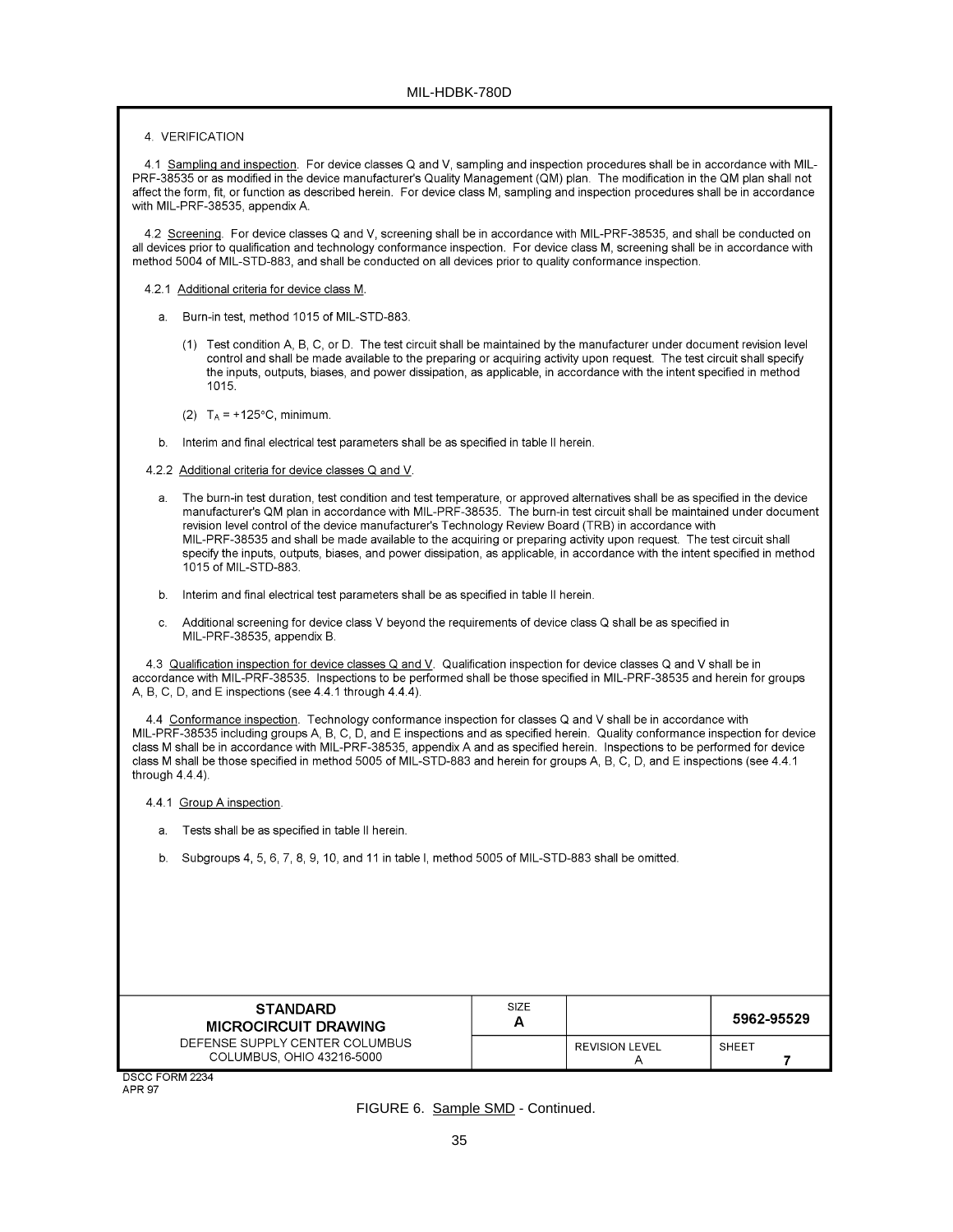| Test requirements                                    | Subgroups<br>(in accordance with<br>MIL-STD-883.<br>method 5005, table I) | Subgroups<br>(in accordance with<br>MIL-PRF-38535, table III) |                   |
|------------------------------------------------------|---------------------------------------------------------------------------|---------------------------------------------------------------|-------------------|
|                                                      | Device<br>class M                                                         | Device<br>class Q                                             | Device<br>class V |
| Interim electrical<br>parameters (see 4.2)           |                                                                           |                                                               |                   |
| Final electrical<br>parameters (see 4.2)             | 1, 2, 3, 3/                                                               | 1, 2, 3, 3/                                                   | 1, 2, 3, 3/       |
| Group A test<br>requirements (see 4.4)               | 1, 2, 3                                                                   | 1, 2, 3                                                       | 1, 2, 3           |
| Group C end-point electrical<br>parameters (see 4.4) |                                                                           |                                                               |                   |
| Group D end-point electrical<br>parameters (see 4.4) |                                                                           | 1                                                             |                   |
| Group E end-point electrical<br>parameters (see 4.4) |                                                                           |                                                               |                   |

#### TABLE II. Electrical test requirements.

1/ PDA applies to subgroup 1.

4.4.2 Group C inspection. The group C inspection end-point electrical parameters shall be as specified in table II herein.

- 4.4.2.1 Additional criteria for device class M. Steady-state life test conditions, method 1005 of MIL-STD-883:
	- a. Test condition A, B, C, or D. The test circuit shall be maintained by the manufacturer under document revision level control and shall be made available to the preparing or acquiring activity upon request. The test circuit shall specify the inputs, outputs, biases, and power dissipation, as applicable, in accordance with the intent specified in method 1005 of MIL-STD-883
	- b.  $T_A = +125^{\circ}C$ , minimum.
	- c. Test duration: 1,000 hours, except as permitted by method 1005 of MIL-STD-883.

4.4.2.2 Additional criteria for device classes Q and V. The steady-state life test duration, test condition and test temperature, or approved alternatives shall be as specified in the device manufacturer's QM plan in accordance with MIL-PRF-38535. The test circuit shall be maintained under document revision level control by the device manufacturer's TRB in accordance with MIL-PRF-38535 and shall be made available to the acquiring or preparing activity upon request. The test circuit shall specify the inputs, outputs, biases, and power dissipation, as applicable, in accordance with the intent specified in method 1005 of MIL-STD-883.

4.4.3 Group D inspection. The group D inspection end-point electrical parameters shall be as specified in table II herein.

4.4.4 Group E inspection. Group E inspection is required only for parts intended to be marked as radiation hardness assured  $(see 3.5  $herein$ ).$ 

a. End-point electrical parameters shall be as specified in table II herein.

For device classes Q and V, the devices or test vehicle shall be subjected to radiation hardness assured tests as specified  $b$ in MIL-PRF-38535 for the RHA level being tested. For device class M, the devices shall be subjected to radiation hardness assured tests as specified in MIL-PRF-38535, appendix A for the RHA level being tested. All device classes must meet the postirradiation end-point electrical parameter limits as defined in table I at  $T_A$  = +25°C ±5°C, after exposure, to the subgroups specified in table II herein.

| <b>STANDARD</b><br><b>MICROCIRCUIT DRAWING</b>              | SIZE<br>А |                       | 5962-95529 |
|-------------------------------------------------------------|-----------|-----------------------|------------|
| DEFENSE SUPPLY CENTER COLUMBUS<br>COLUMBUS, OHIO 43216-5000 |           | <b>REVISION LEVEL</b> | SHEET      |

DSCC FORM 2234 APR 97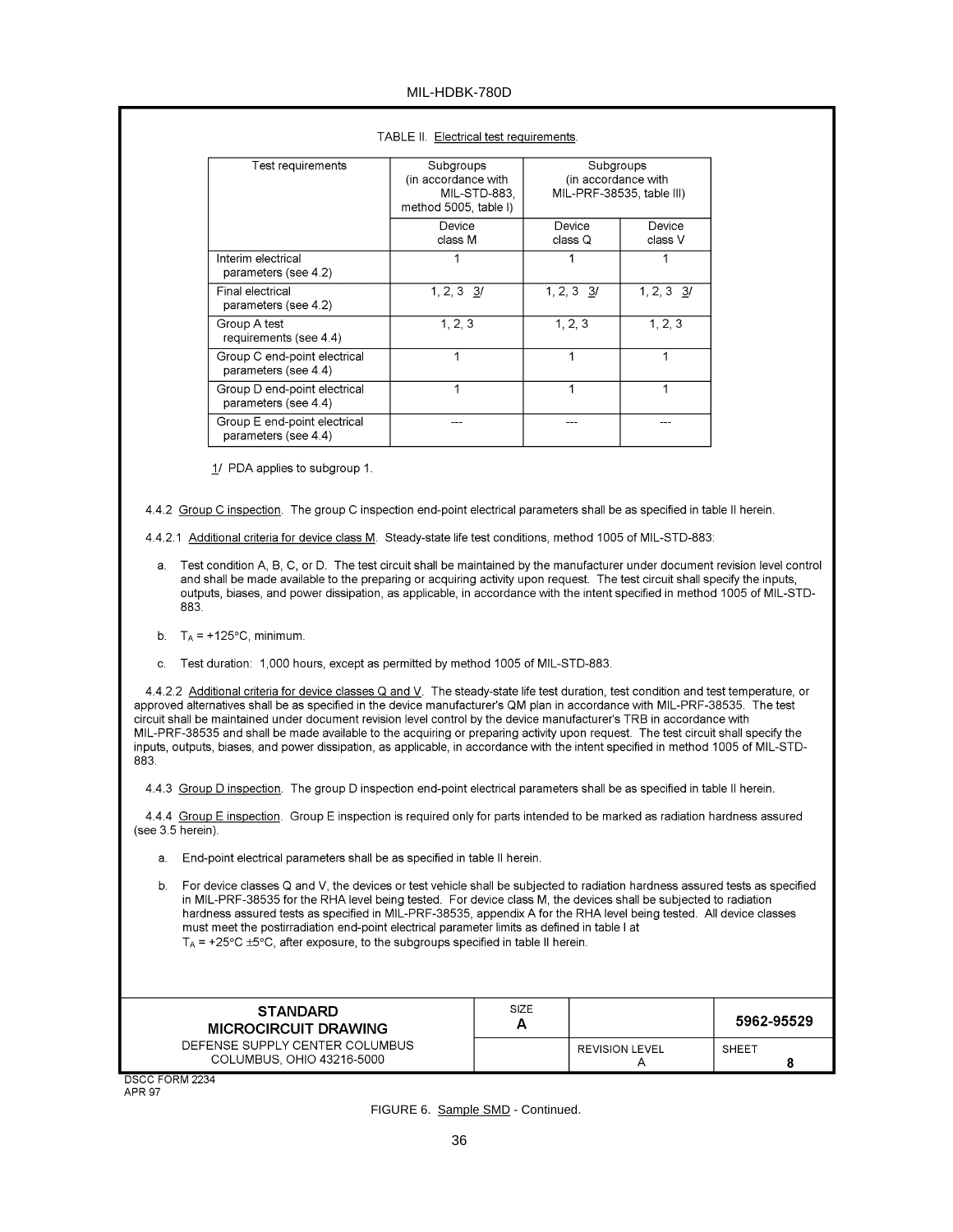5. PACKAGING

5.1 Packaging requirements. The requirements for packaging shall be in accordance with MIL-PRF-38535 for device classes Q and V or MIL-PRF-38535, appendix A for device class M.

6. NOTES

6.1 Intended use. Microcircuits conforming to this drawing are intended for use for Government microcircuit applications (original equipment), design applications, and logistics purposes.

6.1.1 Replaceability. Microcircuits covered by this drawing will replace the same generic device covered by a contractor prepared specification or drawing.

6.1.2 Substitutability. Device class Q devices will replace device class M devices.

6.2 Configuration control of SMD's. All proposed changes to existing SMD's will be coordinated with the users of record for the individual documents. This coordination will be accomplished using DD Form 1692, Engineering Change Proposal.

6.3 Record of users. Military and industrial users should inform Defense Supply Center Columbus (DSCC) when a system application requires configuration control and which SMD's are applicable to that system. DSCC will maintain a record of users and this list will be used for coordination and distribution of changes to the drawings. Users of drawings covering microelectronic devices (FSC 5962) should contact DSCC-VA, telephone (614) 692-0544.

6.4 Comments. Comments on this drawing should be directed to DSCC-VA, Columbus, Ohio 43216-5000, or telephone (614) 692-0547.

6.5 Abbreviations, symbols, and definitions. The abbreviations, symbols, and definitions used herein are defined in MIL-PRF-38535 and MIL-HDBK-1331.

6.6 Sources of supply.

6.6.1 Sources of supply for device classes Q and V. Sources of supply for device classes Q and V are listed in QML-38535. The vendors listed in QML-38535 have submitted a certificate of compliance (see 3.6 herein) to DSCC-VA and have agreed to this drawing.

6.6.2 Approved sources of supply for device class M. Approved sources of supply for class M are listed in MIL-HDBK-103. The vendors listed in MIL-HDBK-103 have agreed to this drawing and a certificate of compliance (see 3.6 herein) has been submitted to and accepted by DSCC-VA.

| <b>STANDARD</b><br><b>MICROCIRCUIT DRAWING</b>              | <b>SIZE</b><br>А |                       | 5962-95529 |
|-------------------------------------------------------------|------------------|-----------------------|------------|
| DEFENSE SUPPLY CENTER COLUMBUS<br>COLUMBUS, OHIO 43216-5000 |                  | <b>REVISION LEVEL</b> | SHEET      |

DSCC FORM 2234 APR 97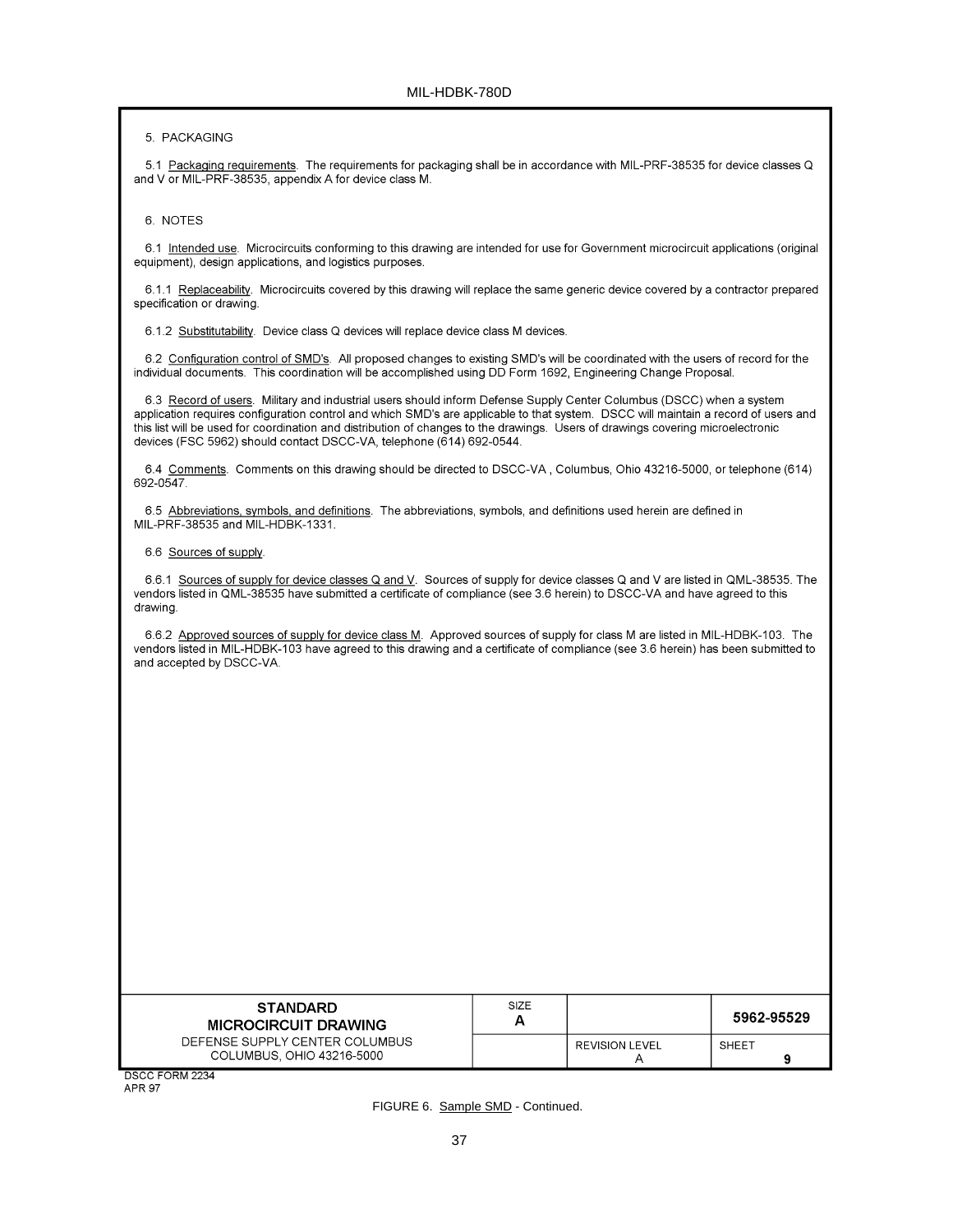## STANDARD MICROCIRCUIT DRAWING BULLETIN

## DATE: 04-03-29

Approved sources of supply for SMD 5962-95529 are listed below for immediate acquisition information only and shall be added to MIL-HDBK-103 and QML-38535 during the next revision. MIL-HDBK-103 and QML-38535 will be revised to include the addition or deletion of sources. The vendors listed below have agreed to this drawing and a certificate of compliance has been submitted to and accepted by DSCC-VA. This information bulletin is superseded by the next dated revision of MIL-HDBK-103 and QML-38535.

| Standard             | Vendor | Vendor        |
|----------------------|--------|---------------|
| microcircuit drawing | CAGE   | similar       |
| <b>PIN 1/</b>        | number | <b>PIN 2/</b> |
| 5962-9552901MGA      | 27014  | LM725H/883    |

- 1/ The lead finish shown for each PIN representing a hermetic package is the most readily available from the manufacturer listed for that part. If the desired lead finish is not listed, contact the vendor to determine its availability.
- 2/ Caution. Do not use this number for item acquisition. Items acquired to this number may not satisfy the performance requirements of this drawing.

Vendor CAGE number

Vendor name and address

27014

National Semiconductor Corporation 2900 Semiconductor Drive P.O. Box 58090 Santa Clara, CA 95052-8090

The information contained herein is disseminated for convenience only and the Government assumes no liability whatsoever for any inaccuracies in the information bulletin.